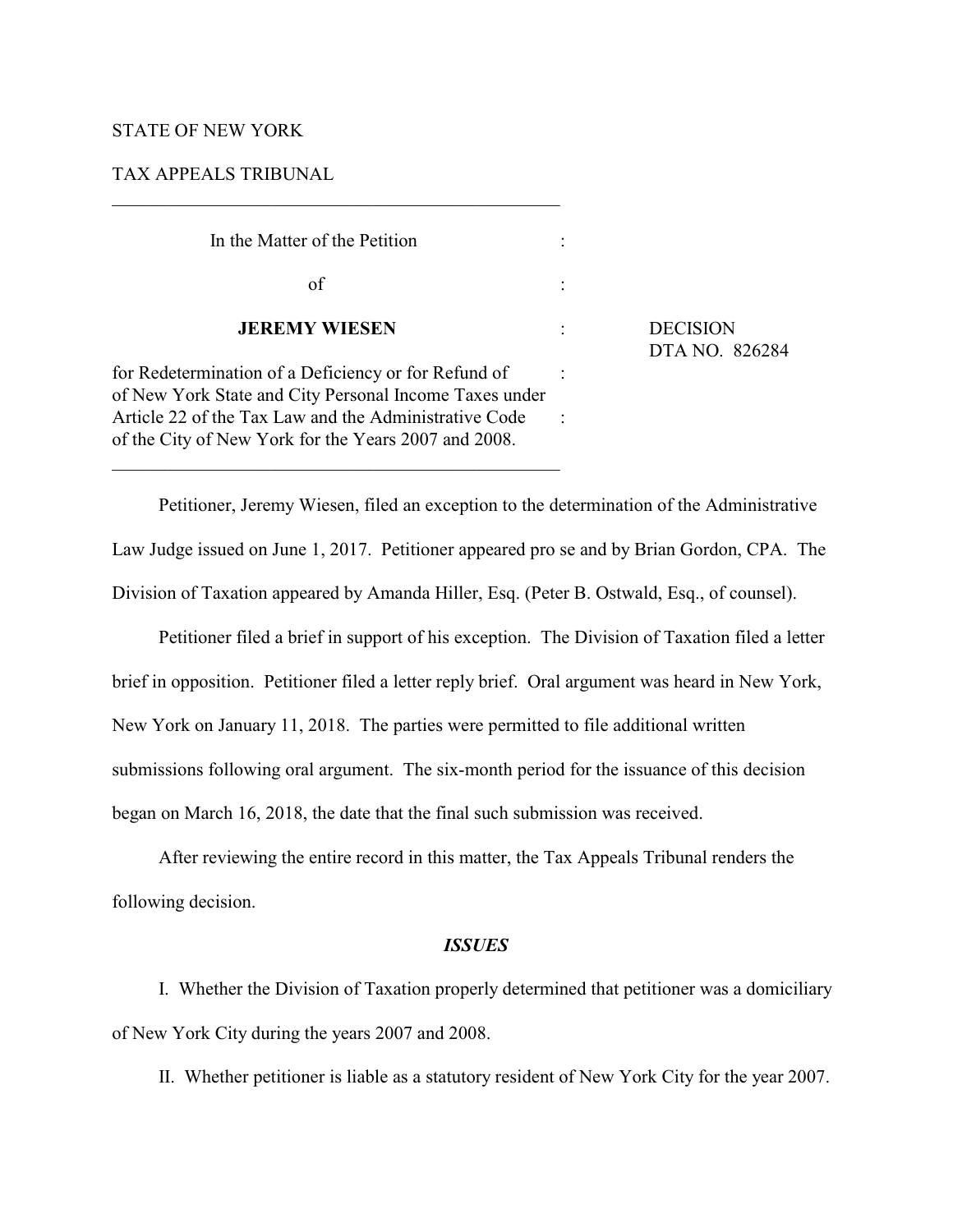III. Whether the Division of Taxation properly denied schedule C expenses claimed by petitioner in the years 2007 and 2008.

IV. In the alternative, whether the Division of Taxation properly determined that petitioner failed to properly allocate income to New York during the years 2007 and 2008.

V. Whether petitioner has established reasonable cause for the abatement of penalties.

# *FINDINGS OF FACT*

We find the facts as determined by the Administrative Law Judge, except that we have modified findings of fact 12, 13, 16, 21, 33, 39, 40, 44, 45 and 48. We have also added new findings of fact, numbered 55 and 56 herein. We have made these changes to more fully reflect the record. The Administrative Law Judge's findings of fact and the modified and additional findings of fact appear below.

1. On August 31, 2013, following a field audit, the Division of Taxation (Division) issued to petitioner, Jeremy Wiesen, a notice of deficiency assessing additional New York State and New York City personal income taxes due for the years 2007 and 2008 in the aggregate amount of \$221,581.00, plus penalty and interest.<sup>1</sup> With respect to the year 2007, the notice of deficiency assessed \$152,630.00 in additional New York State and City taxes due, plus negligence penalty pursuant to Tax Law § 685 (b) and interest. With respect to the year 2008, the notice of deficiency assessed \$68,951.00 in additional New York State and City taxes due, plus penalties for failure to file on or before the due date (Tax Law  $\S 685$  [a] [1]) and for negligence (Tax Law § 685 [b]) and interest. This deficiency resulted from the Division's conclusion that petitioner

-2-

 $<sup>1</sup>$  Petitioner's former representative, Jack B. Goldhaber, CPA, executed two consents extending the period</sup> of limitations for assessment of income tax(es) under article(s) 22, 23, 30, 30A and 30-B of the Tax Law for the year 2007 until any time on or before October 15, 2013.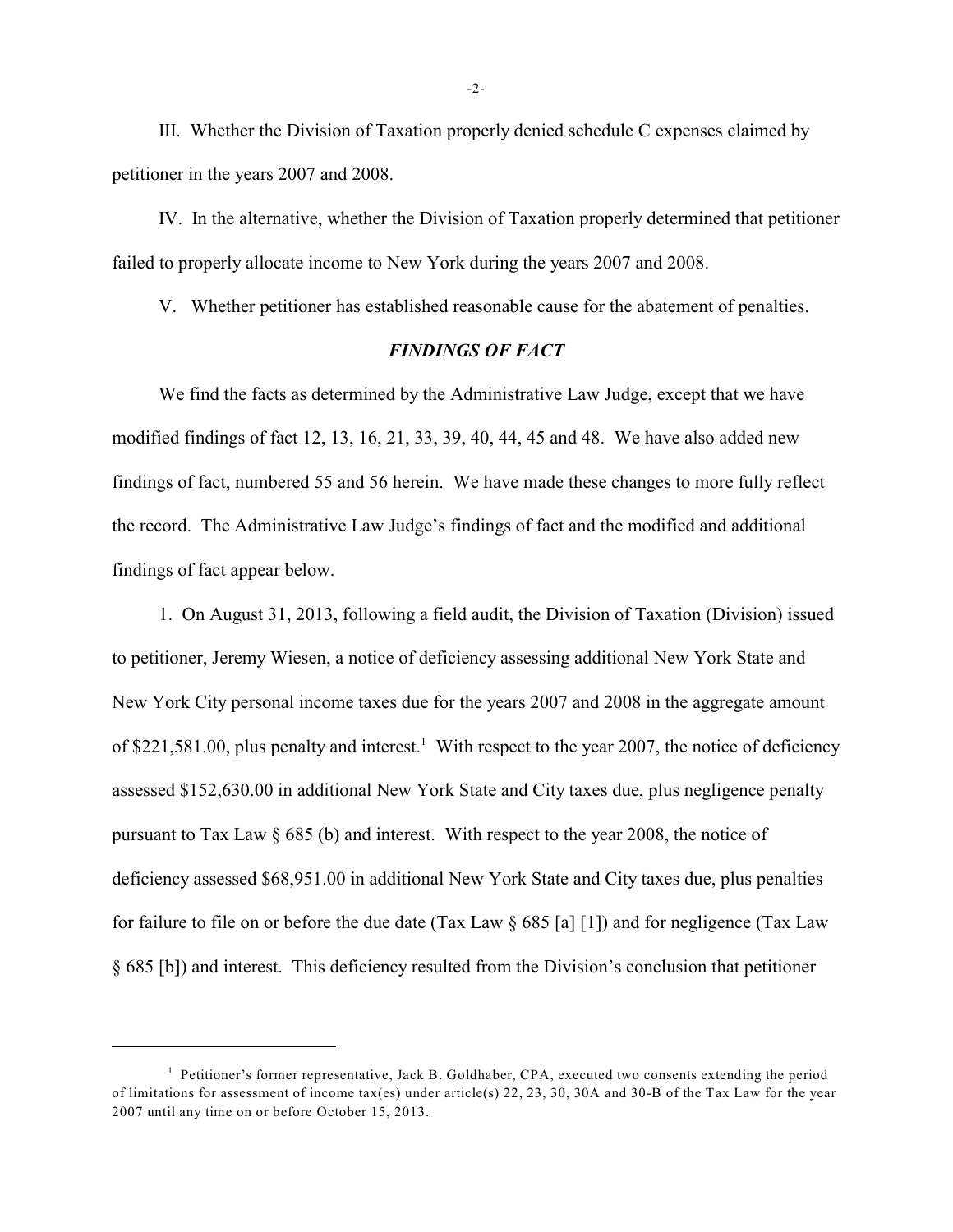remained a domiciliary of New York City during the years 2007 and 2008 and, thus, was subject to tax as a New York State and City resident for the years 2007 and 2008.

2. For the year 2007, petitioner filed a New York nonresident and part-year resident tax return (form IT-203) claiming single filing status, and indicating his address as South Flagler Drive, West Palm Beach, Florida. Petitioner did not report living in New York City as a partyear resident in any month in 2007 in item (E) on page 1 of the form IT-203. On this return, petitioner reported the following items as part of his federal adjusted gross income of \$1,659,145.00: wages of \$774,062.00, taxable interest income of \$730.00, ordinary dividends of \$402.00, taxable refunds of state and local income taxes of \$179.00, federal schedule C business income of  $$611,778.00$ , a capital gain in the amount of  $$268,110.00$ , taxable social security benefits of \$11,665.00, other income of \$411.00, and adjustments to income in the amount of \$8,192.00 for one half of self-employment tax paid. New York adjustments of \$11,844.00 were subtracted from the federal adjusted gross income to arrive at New York adjusted gross income of \$1,647,301.00. After claiming itemized deductions after modifications in the amount of \$130,862.00, petitioner determined his New York State taxable income to be \$1,516,439.00, and the New York State tax due on that amount to be \$103,876.00. Petitioner then multiplied the New York State income percentage of 17.65%<sup>3</sup> by the base New York State tax of \$103,876.00 and determined his allocated New York State tax to be \$18,334.00. Petitioner reported

-3-

 $2$  Sales of assets reported on the 2007 form 1040 schedule D included a painting acquired on January 1, 1990, and sold on March 1, 2007, for \$275,000.00.

<sup>&</sup>lt;sup>3</sup> Petitioner determined the New York State income percentage by dividing the adjusted gross income in the New York column on line 31 of form IT-203 in the amount of \$290,729.00 by the adjusted gross income in the federal column on line 31 in the amount of \$1,647,301.00.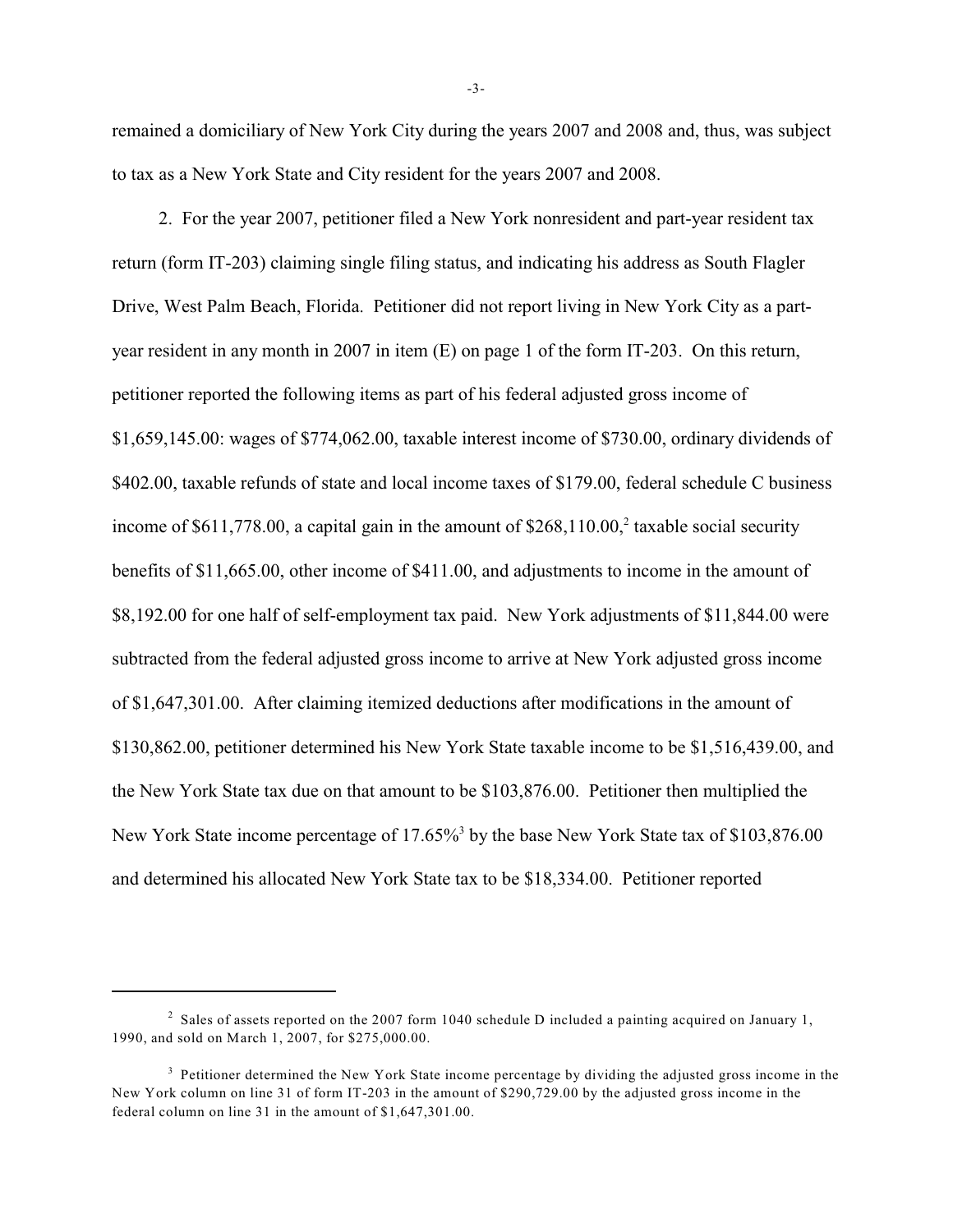withholdings totaling  $$31,733.00$ , a total tax liability of  $$18,334.00$ , and an overpayment of \$13,399.00 on this return. Petitioner did not compute any New York City personal income tax on the 2007 return.

3. On schedule B of the nonresident and part-year resident income allocation and college tuition itemized deduction worksheet attachment to form IT-203 (form IT-203-B) attached to the 2007 return, petitioner reported living quarters maintained for and by him in New York State at a Wireless Road, East Hampton, New York, address, and a 254 East 68th Street, New York, New York, address. On schedule B, petitioner also reported 150 days spent in New York State in 2007. The schedule A, allocation of wage and salary income to New York State, of the form IT-203-B was not completed.

4. Among the documents attached to petitioner's 2007 nonresident tax return was a document entitled: "YEAR 2007 STATEMENT ATTACHED TO NYS IT-203" that provided as follows:

"The wages that are taxable to New York State and City, \$290,729 are those allocable for the period that Jeremy Wiesen was employed during 2007, i.e. January 1, 2007 to June 30, 2007, and for employer compensation for ten year back pay.

Pursuant to New York State Tax Law Section 601(e), a nonresident individual is subject to taxation on income earned in New York. A taxpayer who gives up his right to future employment is giving up an intangible right. Under New York law a sale of an intangible right by a nonresident is not subject to New York tax.

Jeremy Wiesen, a nonresident individual of New York State, received the balance of the wages shown on the 2007 form W-2 as consideration for the relinquishment of his right to future employment, and as for his resignation.

<sup>&</sup>lt;sup>4</sup> The 2007 form IT-2 summary of form W-2 statements attached to petitioner's return reported \$774,062.00 in wages, and New York State and New York City taxes withheld in the amounts of \$20,488.00 and \$11,425.00, respectively, by petitioner's former employer, New York University (NYU).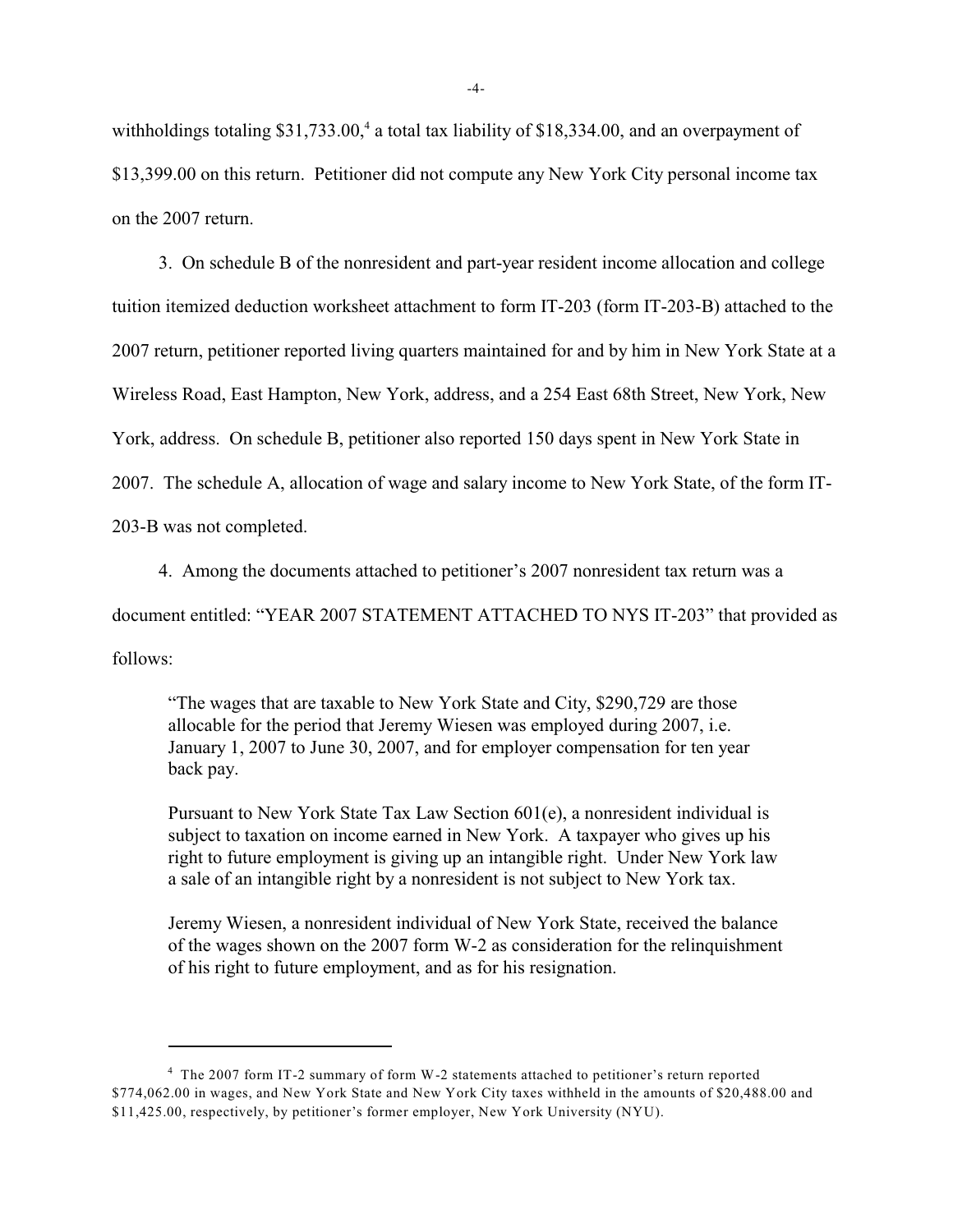As such the balance of the wages is not subject to taxation by New York State. See, e.g. New York State Administrative Rulings:

Robert C. and Eileen H. Butler, New York Division of Tax Appeals, Administrative Law Unit, DTA No 812807, December 14, 1995; and TSB-A-00(7)I, New York Commissioner of Taxation and Finance, Petition No 1000413A, September 6, 2000.

Jeremy Wiesen was provided with tax advice Roberts & Holland LLP, 825 Eighth Ave, New York NY 10019, which was agreed to by his employer New York University for the purpose of withholding."

5. On page two of his 2007 form 1040, petitioner listed his occupation as consultant.

Attached to petitioner's 2007 federal return was a schedule C, profit or loss from business, on which he reported  $$725,000.00$  in gross receipts,  $$113,222.00$  in total expenses<sup>5</sup> and a resulting net profit of \$611,778.00. On this schedule C, petitioner listed a code number of "541990" for his principal business or profession, and his business address as the South Flagler Drive, West Palm Beach, Florida, address.

6. For the year 2008, petitioner filed a federal income tax return claiming single filing status, and indicating his address as South Flagler Drive, West Palm Beach, Florida, and his occupation as consultant. On this return, petitioner reported total income in the amount of \$632,216.00, consisting of taxable interest income of \$187.00; ordinary dividends of \$5,256.00; taxable refunds of state and local taxes of \$2,910.00; schedule C business income of \$603,783.00 from consulting; a capital loss of \$3,000.00; schedule E rental real estate income of \$2,444.00 from the rental of a cabana at the Maidstone Club, East Hampton, New York; and taxable social security benefits of \$20,636.00. Petitioner subtracted one-half of self-employment tax in the amount of \$14,409.00 from total income of \$632,216.00, and determined his federal adjusted

 $\frac{5}{5}$  The reported total expenses consisted of car and truck expenses of \$5,355.00; legal and professional services of \$60,911.00; office expense of \$3,881.00; travel of \$28,028.00; deductible meals and entertainment of \$5,012.00; and other expenses of \$10,035.00.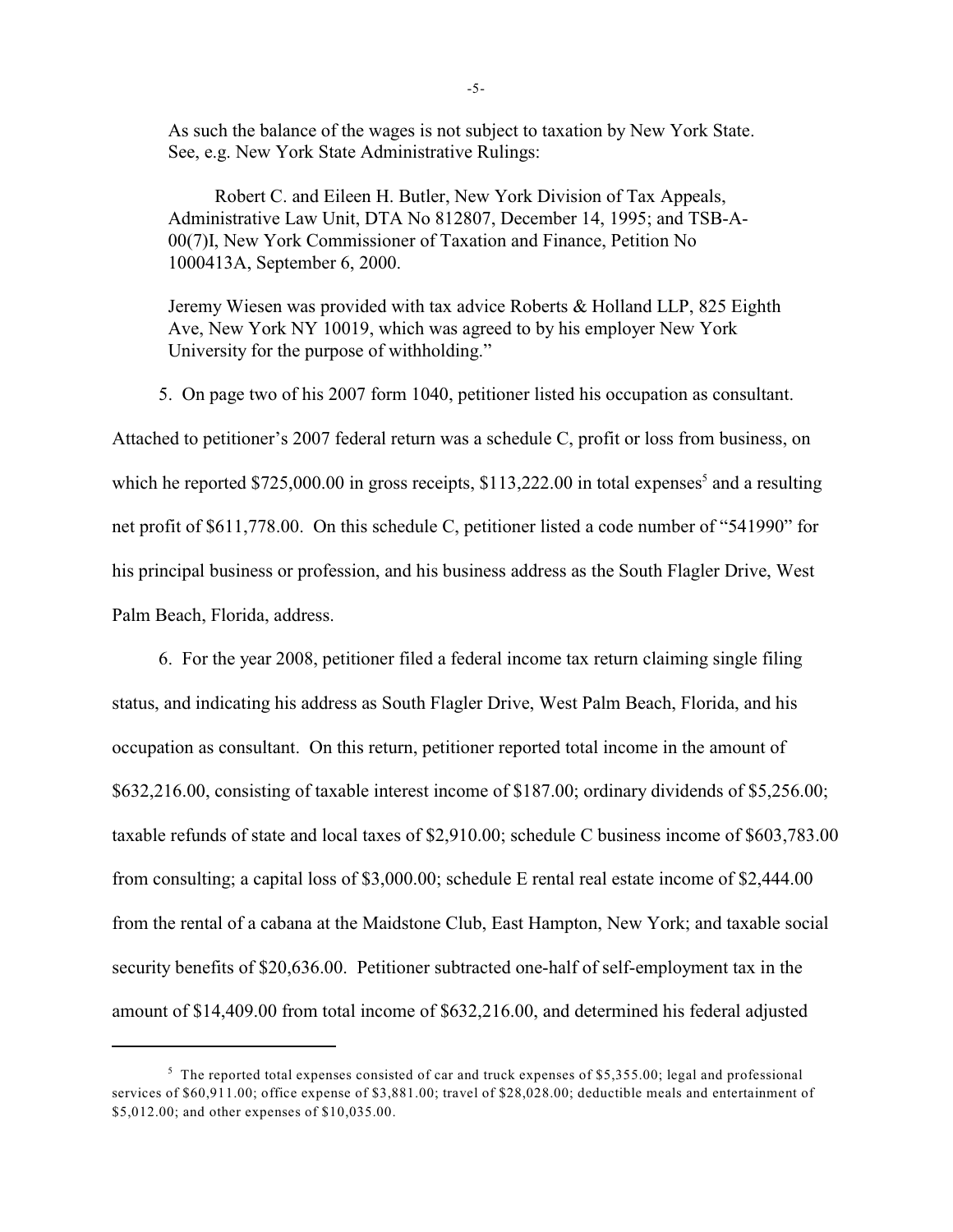gross income to be \$617,807.00. He also claimed itemized deductions in the amount of \$116,602.00 on his 2008 federal return.

7. Attached to petitioner's 2008 federal income tax return was a schedule C, profit or loss from business, on which he reported \$725,000.00 in gross receipts, \$121,217.00 in total expenses, $6$  and a resulting net profit of \$603,783.00. On this schedule C, petitioner listed his principal business or profession as consulting, with a code number of "541990," and his business address as the South Flagler Drive, West Palm Beach, Florida, address.

8. Petitioner only filed an extension of time to file with New York State for the year 2008.

9. On June 2, 2010, the Division commenced a general verification field audit of petitioner's income tax returns for the years 2007 and 2008. In her letter dated July 7, 2010, the auditor, Connie Marcus, requested that petitioner complete an enclosed audit questionnaire, and an enclosed AU-262.5 for purposes of allocating his wages from New York University. The letter also asked petitioner to provide the date, the details and supporting documentation of his move out of New York; a copy of his 2008 federal form 1040, including all statements; any forms 1099 to support the source and amount of the consulting receipts reported as schedule C income; the location of the art work prior to its sale in 2007, and the insurance riders to support that location; and the results of any recent federal audit. In addition, Ms. Marcus advised that the Division's records indicated that a New York return for the year 2008 had not been filed and asked petitioner to explain why the return was not filed.

10. Subsequently, petitioner executed a power of attorney appointing Jack B. Goldhaber, CPA, as his representative. Typed responses to the audit questionnaire for the year 2007, dated

-6-

 $6$  The reported total expenses consisted of car and truck expenses of \$2,726.00; legal and professional services of \$29,687.00; office expense of \$2,675.00; rent or lease of other business property of \$25,200.00; travel of \$5,200.00; deductible meals and entertainment of \$4,166.00; and other expenses of \$51,563.00.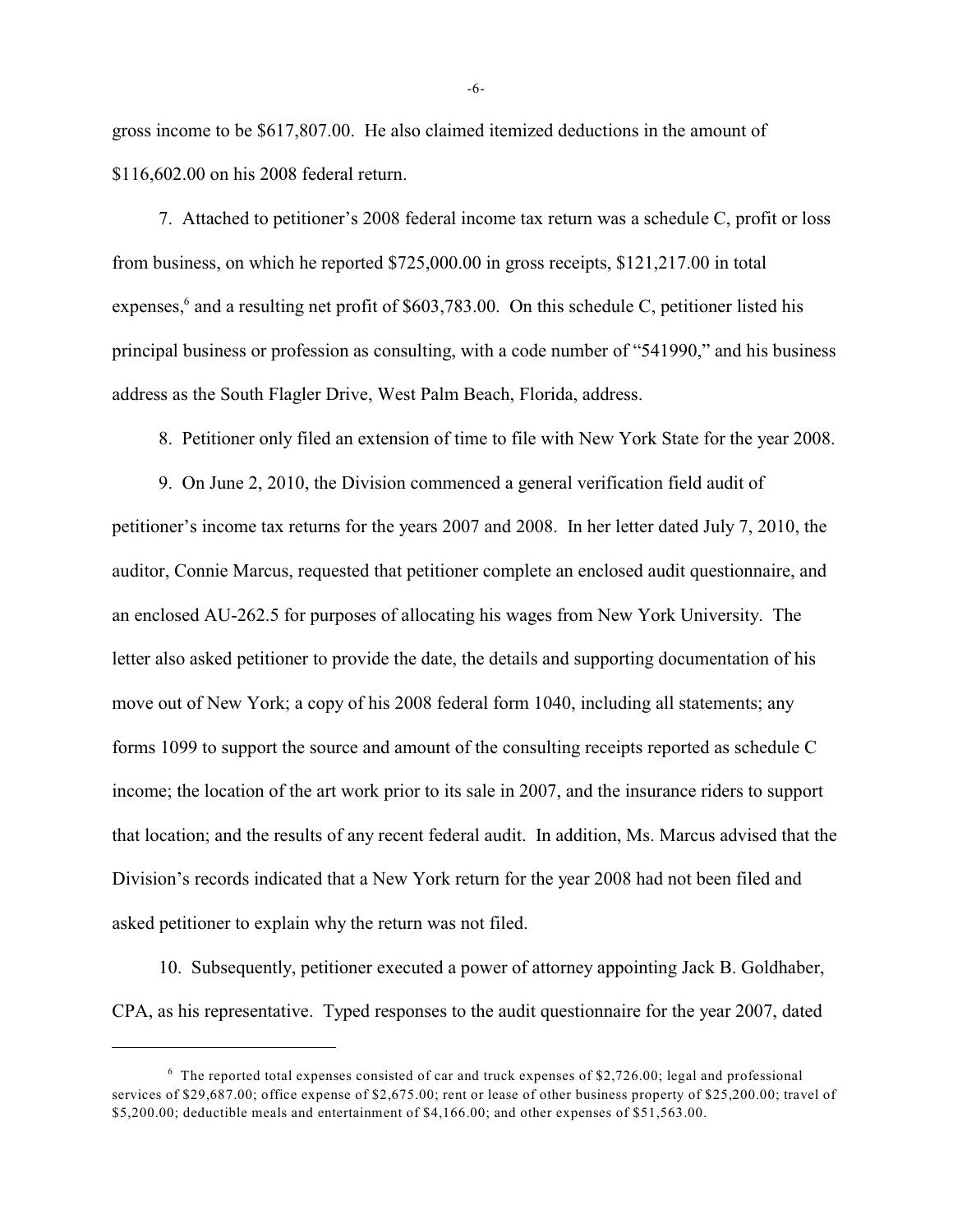as signed by Mr. Goldhaber on November 15, 2010, were provided to the auditor. A summary of the responses follows:

a. petitioner's current address was listed as South Flagler Drive, West Palm Beach, Florida, a 2,800 sq. ft., four bedroom and four bath, condominium owned by petitioner;

b. petitioner's "NY State homes" were listed as 254 East 68th Street, New York, New York, a 975 sq. ft., one bedroom, rent stabilized apartment that petitioner acquired in August 1980 and disposed of on May 15, 2007; and Wireless Road, East Hampton, New York, a 2,500 sq. ft. house acquired in October 1999;

c. the 254 East 68th Street apartment "contained personal belongings until move out in May 15, 2007," and the Wireless Road house contains petitioner's personal belongings;

d. insurance for the 254 East 68th Street apartment "is insured for Gavin Wiesen (son and resident of the apartment) and Jeremy Wiesen;"

e. petitioner's son, Gavin, "has lived at 68 St. during the audit period;"

f. petitioner is "[R]etired;" however, he was a business school professor;

g. petitioner voted in Manhattan in 1972 and 1976;

h. petitioner has three automobiles registered in East Hampton, New York, and two automobiles registered in West Palm Beach, Florida;

i. petitioner has a Florida driver's license; and

j. no personal income tax return required in any state.

The following additional information was also included in the responses to the audit questionnaire:

"Jeremy Wiesen affirmed that he 'permanently vacated' his New York City rent stabilized apartment on May 15, 2007 in the State of New York Division of Housing and Community Renewal annual Income Certification Form. In 2008,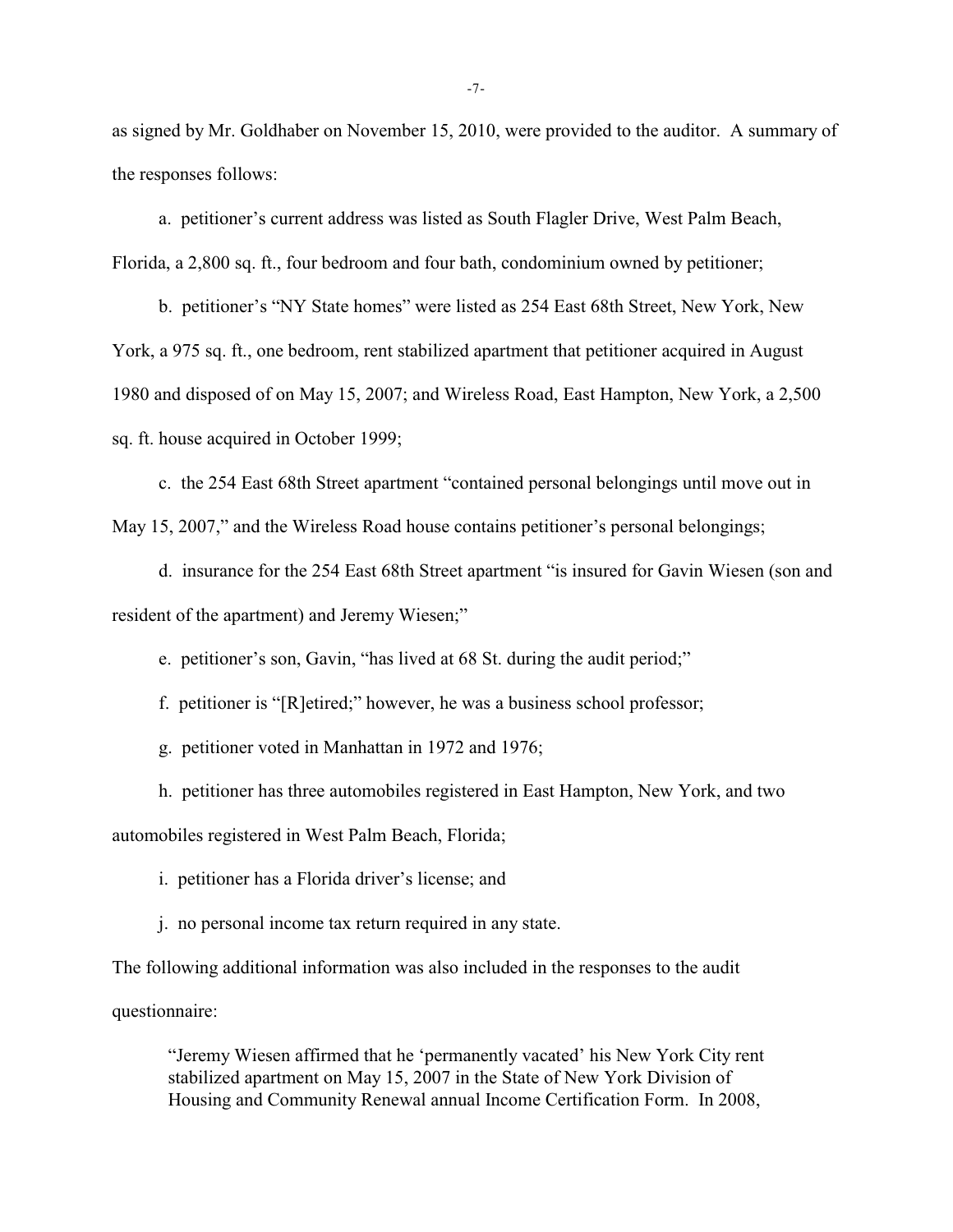Mr. Wiesen provided the landlord with documentation they had said they required to permit his son to succeed to the apartment; nevertheless the landlord would only provide a renewal lease to Mr. Wiesen which he signed protesting that the landlord had given him no alternative and he continued to ask them to transfer the lease to his son since Mr. Wiesen had 'permanently vacated' the apartment and moved to Florida. Mr. Wiesen has since been served with a 'Notice to Tenant of Non-Renewal of Lease, Termination of Tenancy and Landlord's Intention to Recover Possession,' the lease has expired, and the landlord is reviewing documents for Mr. Wiesen's son to succeed to the apartment in which he lives."

11. In addition to the responses to the audit questionnaire, by letter dated November 15,

2010, Mr. Goldhaber also provided some answers and documentation in response to the auditor's request. In that letter, Mr. Goldhaber indicated that petitioner left New York on May 15, 2007, at which time he "permanently vacated the New York City apartment"; no New York State income tax return was required for 2008 because "there was no New York taxable earned income for 2008"; and the painting sold in 2007 was located at the Arcature Fine Arts Gallery, Palm Beach, Florida, and "was sold from there to a Florida purchaser." Documentation provided consisted of "Mr. Wiesen's Florida Department of Revenue Homestead Application known as 'Original Application for Ad Valorem Tax Exemption'"; a copy of "the Florida voter registration card in effect since 2004"; "a signed copy of the Income Certification form filed with the Division of Housing and Community Renewal"; a copy of Jeremy Wiesen's June 5, 2008 letter to Rudin Management Company, Inc.; copies of Jeremy Wiesen's June 25, 2008 and July 18, 2008 letters to Rudolph Henry, Rudin Management Company, Inc.; a copy of the 2007 "Statement Attached to NYS IT-203"; and a copy of a letter from the Internal Revenue Service (IRS) dated August 30, 2010.

12. On the Florida Department of Revenue original application for ad valorem tax exemption for the tax year 2008 filed on or about April 30, 2007 (original application for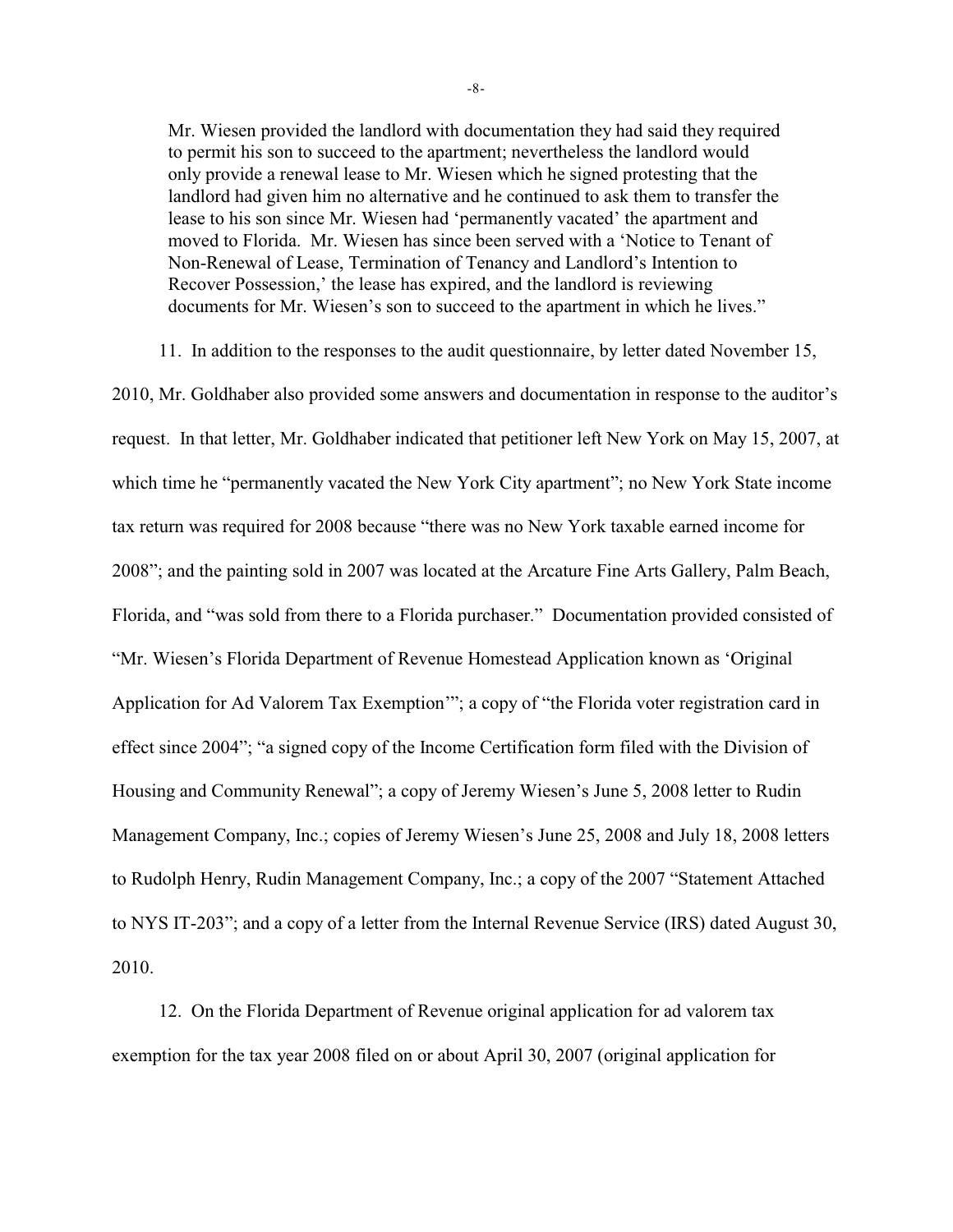homestead exemption),<sup>7</sup> petitioner applied for a \$25,000.00 homestead exemption for the South Flagler Drive, West Palm Beach, condominium. On this original application for homestead exemption, petitioner reported his last year's address as "254 E 68TH ST NY 10021," that he did not own property anywhere other than Florida, and that he did not have an out of state's driver's license or vehicle tag. In the "Proof of residence for all owner [sic]" section of the original application for homestead exemption, petitioner provided the following information: he last became a permanent resident of Florida on April 27, 2007; his date of occupancy was June 11, 2001, the date on which the deed for the South Flagler Drive condominium was recorded; his Florida Driver's license number and an issuance date for the same of March 30, 2007; one Florida vehicle tag number; declaration of domicile "res. date" of April 27, 2007; he was retired; and "254 E 68TH ST, NYC, NY 10021" was the address listed on his last IRS return.

13. The copy of an unsigned Palm Beach County, Florida, voter card submitted by Mr. Goldhaber, bears petitioner's name and the South Flagler Drive, West Palm Beach, address. The card indicates a registration number and a registration date of October 1, 2004. The record does not include petitioner's record of actual voting in Florida.

14. The copy of the State of New York Division of Housing and Community Renewal (NYS DHCR) Office of Rent Administration income certification form - 2009 filing period, submitted by Mr. Goldhaber, lists Rudin Management Co., Inc., as the owner or managing agent, and Jeremy Wiesen, as the tenant of the 254 East 68th Street, apartment subject to income certification. At the beginning of the income certification form, the following information, among other things, is provided:

-9-

 $\frac{7}{7}$  The copy of the Florida Department of Revenue original application for ad valorem tax exemption is unsigned and has "COPY" stamped at the top.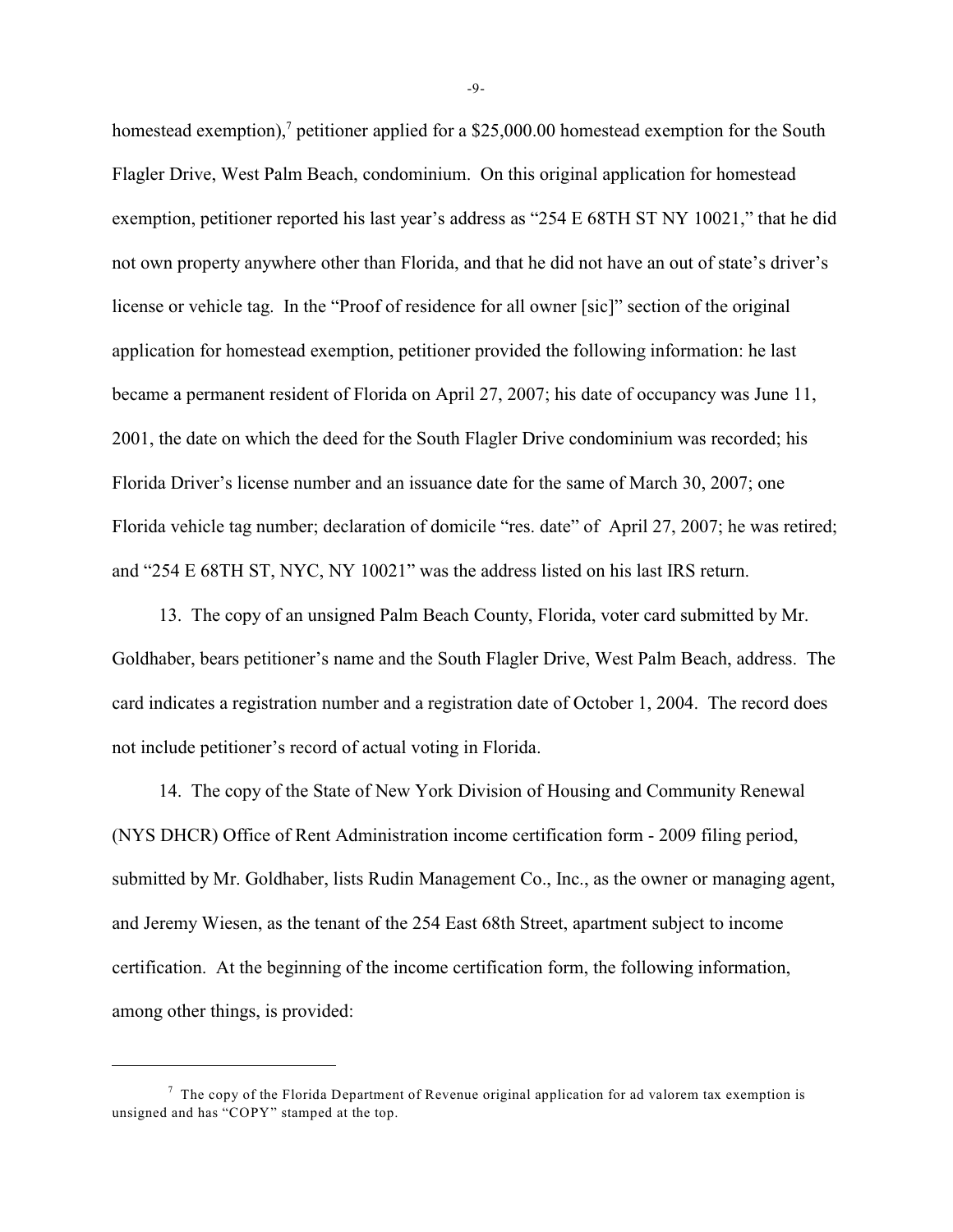"The New York City Rent Stabilization Law and Emergency Tenant Protection Act ("rent stabilization") as well as the New York City Rent and Rehabilitation Law and Emergency Housing Rent Control Law ("rent control") permit an owner to make an annual application to exempt from rent regulation housing accommodations having a "maximum rent" (rent controlled) or "legal regulated rent" (rent stabilized) of \$2,000.00 or more per month. If the tenant(s) timely respond to a separate notice of the deregulation application from the NYS Division of Housing and Community Renewal (DHCR), the NYS Department of Taxation and Finance will review whether the housing accommodation is occupied by persons who have a total annual income in excess of \$175,000.00 in each of the two preceding calendar years. Annual income means federal adjusted gross income as reported on the New York State income tax return. For housing accommodations subject to rent stabilization, total annual income means the sum of the annual incomes of all persons whose names are recited as the tenant or cotenant on a lease who occupy the housing accommodation, whether or not as a primary residence, and of all other persons who occupy the housing accommodation as their primary residence on other than a temporary basis . . . . In all cases, the operative date for determining the nature of any person's status or occupancy is the date that this form is served upon the tenant . . . . This form, when served upon a tenant initiates the process of determining whether this housing accommodation qualifies for deregulation based upon the above criteria. This housing accommodation can only be deregulated pursuant to a separate order issued by the Division of Housing and Community Renewal in response to an owner's filing a petition for deregulation based on the tenant's (s') income."

15. Part A of the income certification form was hand-dated and signed by the owner or managing agent, Rudolph Henry, on February 10, 2009. Part B, section 5 of the form required the tenant to supply the names of all tenants of the housing accommodation, including all persons whose names are recited as the tenant or co-tenant on any lease; the status of such tenants,<sup>8</sup> including the date on which the tenant vacated the housing accommodation (if applicable); whether the tenant filed New York State income tax returns for 2007 and 2008, or the reason for not filing a return for one or both years. In addition, part B, section 6 required the tenant to list the names of all other persons who occupy this housing accommodation as a primary residence

 $8\text{ The choice of status is "a" for those tenants who occupy the housing accommodation as a primary.}$ residence; "b" for those tenants who occupy it as a non-primary residence; "c" for those tenants who have temporarily vacated the housing accommodation; and "d" for those tenants who have permanently vacated the housing accommodation.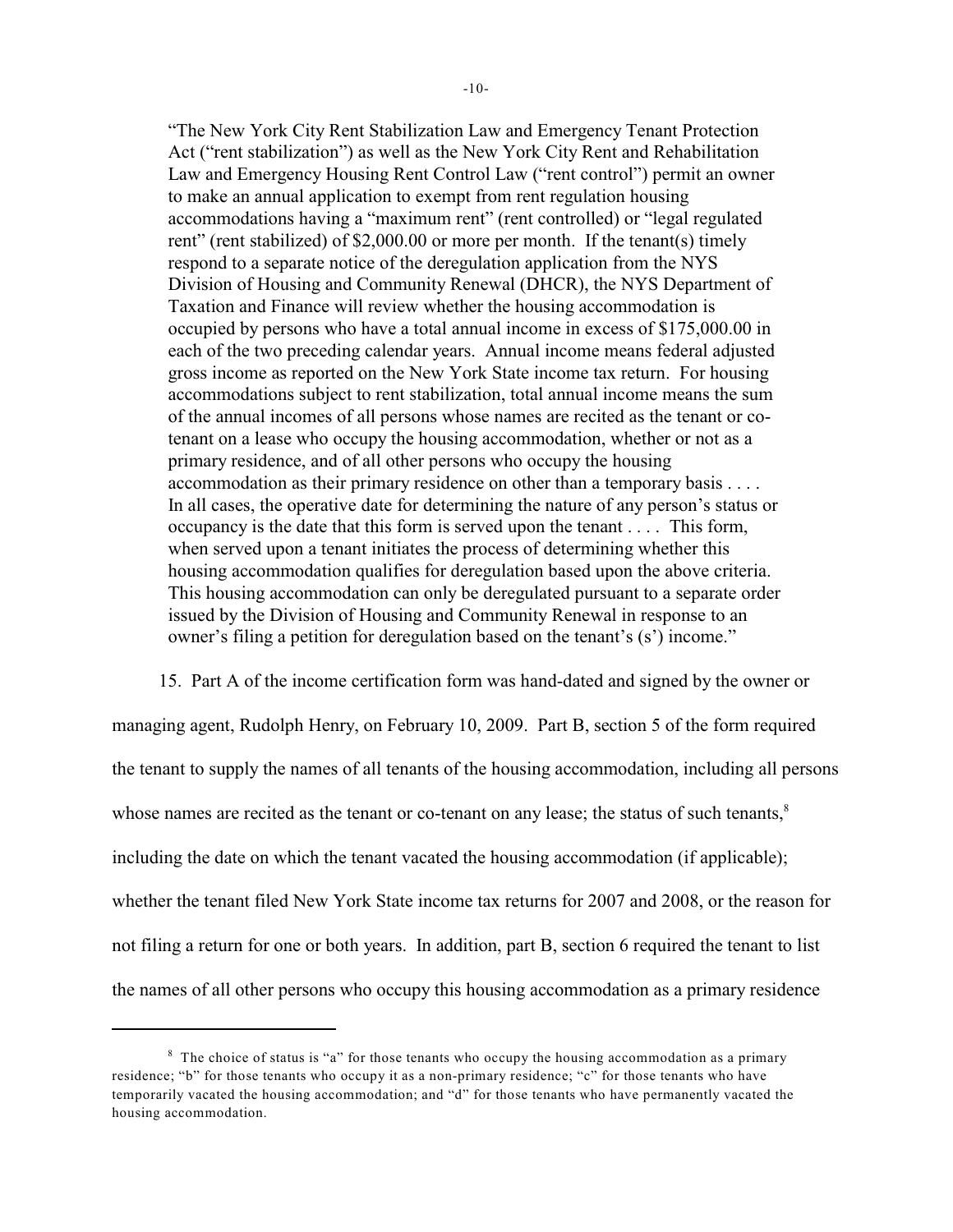on other than a temporary basis as of the date this form was served upon the tenant by the owner, or who occupied it as a primary residence on other than a temporary basis at any time during the period from January 1, 2007 through the date this form was served upon the tenant by the owner (including children and other relatives). Part B, section 6 also required information regarding the status for such listed persons; the date of vacancy or change in use (if applicable); the relationship of such persons, i.e., employee, subtenant or child; the age of the child; and whether a New York State income tax return was required to be filed for 2007 and 2008 and whether the same were filed. In part B, section 5 of the form, Jeremy Wiesen is listed as the tenant "(on lease)," with a status of "d" and a vacancy date of "5/15/07," who filed a New York State income tax return for the year 2007, but not for 2008 because he was "[N]o longer resident or income." In part B, section 6 of the form, "Gavin Wiesen" is listed as the occupant, with a status of "a," i.e., one who occupies the housing accommodation as a primary residence; and is identified as "child." No information was provided with respect to Gavin's age, and whether New York State income tax returns were required to be filed for 2007 and 2008, or if he filed such returns. At the bottom of page 2, the following handwritten statement appears: "Jeremy Wiesen has permanently vacated the apartment[.] [sic] Gavin Wiesen is the successor tenant." In part B, section 8 of the form, petitioner certified that the total annual income was \$175,000.00 or less in either of the two preceding calendar years, and hand dated and signed the same, on June 2, 2009. The date on which the completed income certification form may have been returned to the owner, as required by the form, is not part of the record.

16. In support of his position that he vacated the 254 East 68th Street apartment, petitioner submitted letters dated May 20, 2008, June 5, 2008, June 25, 2008, and July 18, 2008, addressed to the building's management company. By the May 20, 2008 letter, petitioner transmitted a

-11-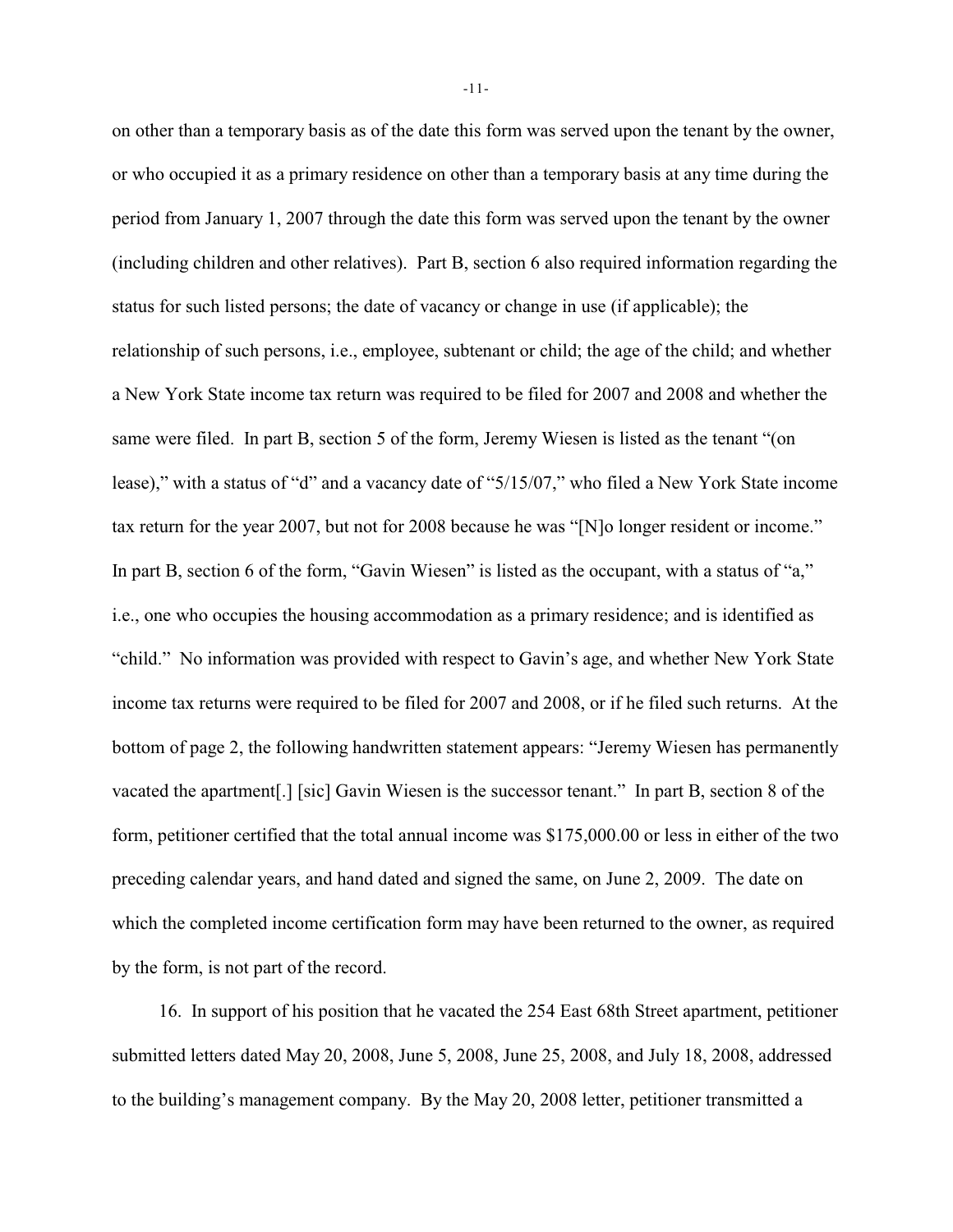signed copy of the two-year renewal lease for the apartment for the period August 1, 2008 through July 31, 2010. The May 20, 2008 letter also states: "As I discussed with you, my son Gavin Wiesen should be a tenant of the apartment." In his June 5, 2008 letter, petitioner provided some information to support his request that his son Gavin succeed to the 254 East 68th Street apartment under the rent stabilization laws. Petitioner also asked the management company to issue a new lease to Gavin as a successor tenant beginning August 1, 2008. In a subsequent faxed letter dated June 25, 2008, petitioner requested a response to his June 5, 2008 letter and a recent telephone call to the management company's office. The attachment of a signed NYS DHCR Office of Rent Administration income certification form - 2008 filing period was referenced in the June 25, 2008 letter. In his letter dated July 18, 2008, petitioner claimed that he sent back the renewal lease after requesting that the management company put in Gavin's name and the management company did not respond. Petitioner requested that the management company conform the documents to reflect Gavin as the tenant of the apartment. On each of these letters, only petitioner's email address and a phone number is listed.

17. The IRS letter, dated August 30, 2010, addressed to petitioner in care of Mr. Goldhaber, advised that as a result of a correspondence examination, no changes were made to the tax reported on Mr. Wiesen's return for the tax period ended December 31, 2007. The record does not contain any other information regarding the IRS's examination of petitioner's 2007 federal return.

18. The auditor reviewed the audit questionnaire and the documentation submitted, and found that petitioner had not supplied his federal tax returns, moving documents, the form AU-262.5, schedule C detail or insurance documents. A January 18, 2011 entry in the tax field audit record (audit log) indicates that those items would be requested again. It further indicates that

-12-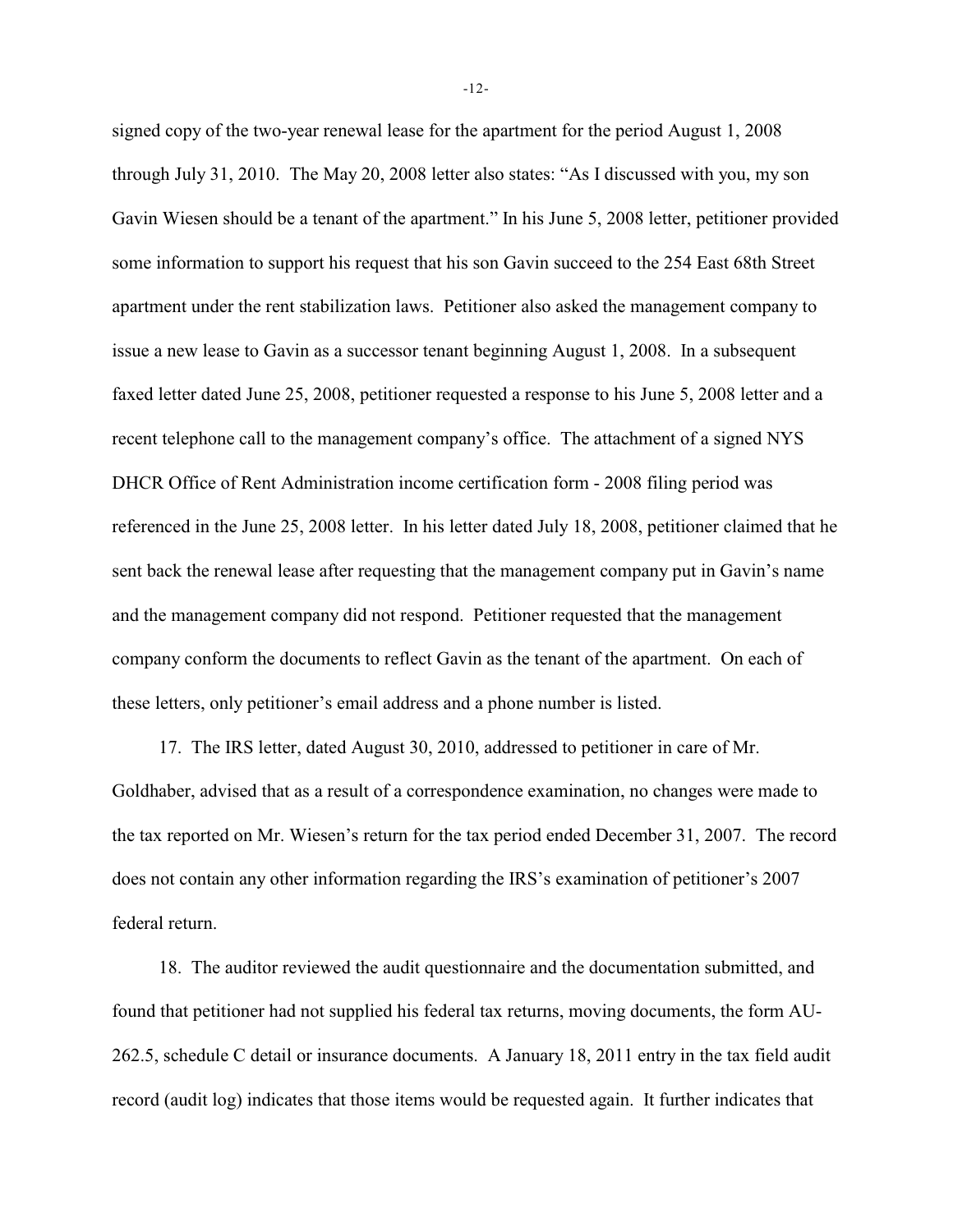the auditor researched rent stabilization rules, and noted that petitioner would qualify until 2007, the year he received a lump sum from his previous employer and the year he claims to have moved. She also noted that a supplied document concerning petitioner's son as the successor tenant of the New York City rent stabilized apartment contained incorrect information because petitioner asserted that his income was not more than \$175,000.00 in the last two years. The January 18, 2011 entry also notes that the auditor researched petitioner's son and found that he had listed the New York City apartment as his address since 2001. However, the auditor found that the son "appears to be a writer, producer up and coming," whose "income does not seem to support NYC rental expenses." She also noted that the New York City telephone was still in petitioner's name. The auditor determined that bank statements were needed to see who maintained the New York City apartment. She also determined information was needed with respect to domicile, day count data and back up, petitioner's employment and severance agreements, wage type and amount breakdown, the Florida house, and the sale of the artwork.

19. In continuance of the audit for the years 2007 and 2008, the auditor sent a letter, dated January 18, 2011, to Mr. Goldhaber requesting the following information: copies of petitioner's 2007 and 2008 forms 1040 including all schedules; all insurance contracts and special riders in effect during 2006, 2007 and 2008; specific information regarding ownership, maintenance and physical characteristics of the South Flagler Drive apartment; moving documents to support the date of move from New York to Florida, or the reason the same could not be supplied; a list of the specific dates petitioner was in New York during 2007 and 2008; a breakdown of the amount of compensation included in petitioner's wage and tax statements, forms W-2, for 2007 and 2008; the completion of the previously mailed form AU-262.5, which would provide the detail as to how petitioner arrived at New York wages; details of petitioner's schedule C income,

-13-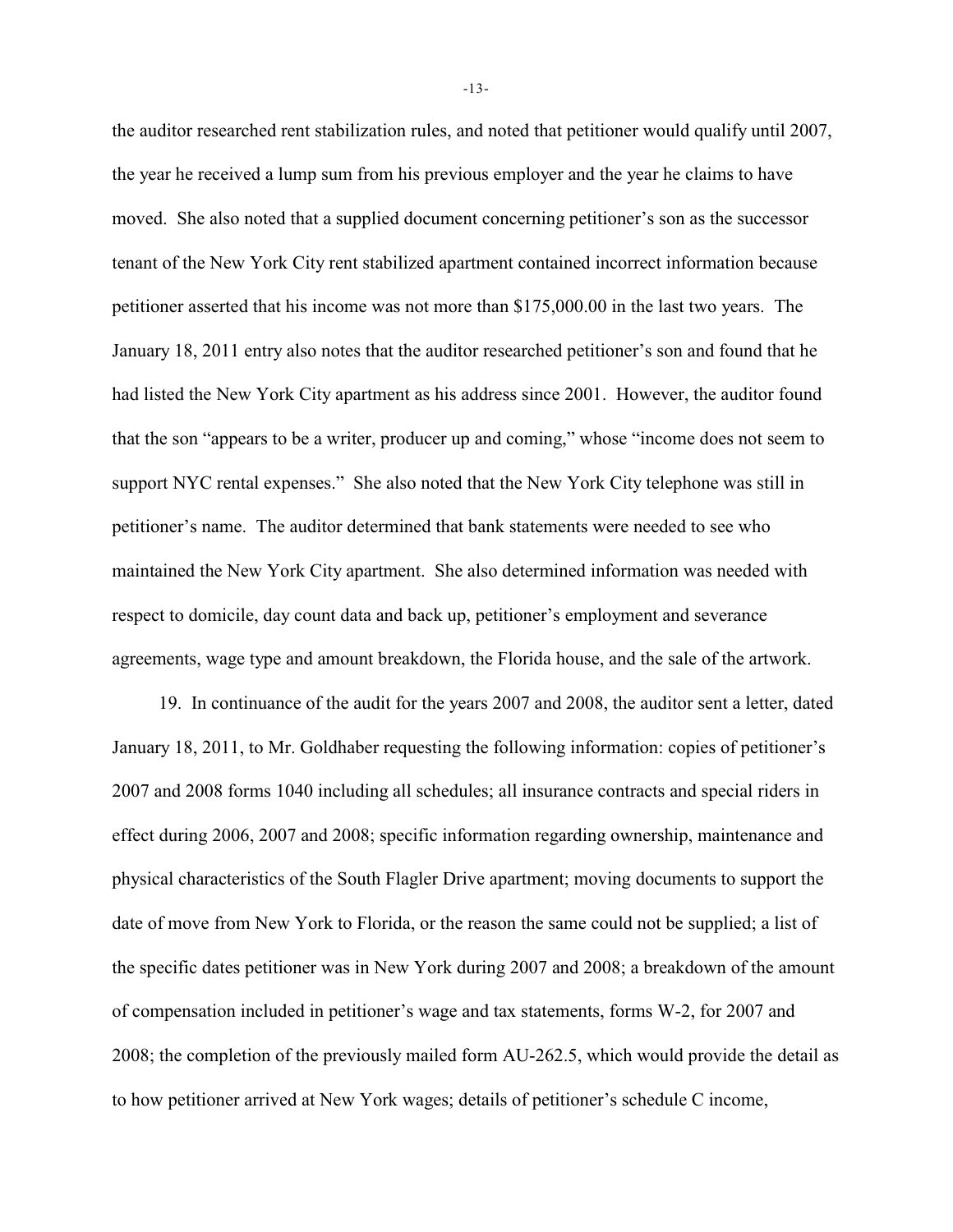including forms 1099 and, if applicable, an identification of receipts by payer name, address and amount; and the inclusive dates that the artwork was located at the Arcature Fine Arts Gallery, as well as the artwork's prior location and the inclusive dates at that location. This letter also requested a complete set of the following documents for January 1, 2007 until February 28, 2009: bank statements and cancelled checks; telephone statements (with detail) for each location; cell phone records; EZ Pass statements; personal and corporate credit card statements; travel documents such as frequent flier statements, passports, and boarding passes; and any other documents that petitioner has to support his location.

20. In response to the auditor's January 18, 2011 letter, Mr. Goldhaber submitted a letter dated March 30, 2011, and the following documents: petitioner's federal forms 1040 for the years 2007 and 2008; petitioner's Form W-2 for the year 2007; the "New York University confidential agreement;" forms 1099-Misc for the years 2007 and 2008; and a "copy of the \$270,000 deposit"<sup>9</sup> related to the sale of the painting. In his letter, Mr. Goldhaber stated that petitioner was still gathering documentation requested by question number 2, i.e., the insurance contracts and riders, and question number 6, i.e., the bank statements, telephone statements, cell phone records, E-Z Pass statements, personal and corporate credit card statements, travel documents, and any other documents supporting petitioner's location.

21. Mr. Goldhaber's March 30, 2011 letter also contained, in relevant part, the following responses to the auditor's January 18, 2001 letter:

"Number 3. Flagler Drive apartment:

- a. The Flagler Drive apartment in West Palm Beach Florida is a condominium unit. Mr. Wiesen is the sole owner.
- b. Mr. Wiesen has owned the condominium apartment since 2002.

<sup>&</sup>lt;sup>9</sup> The audit file submitted into the record does not include a copy of the \$270,000.00 deposit.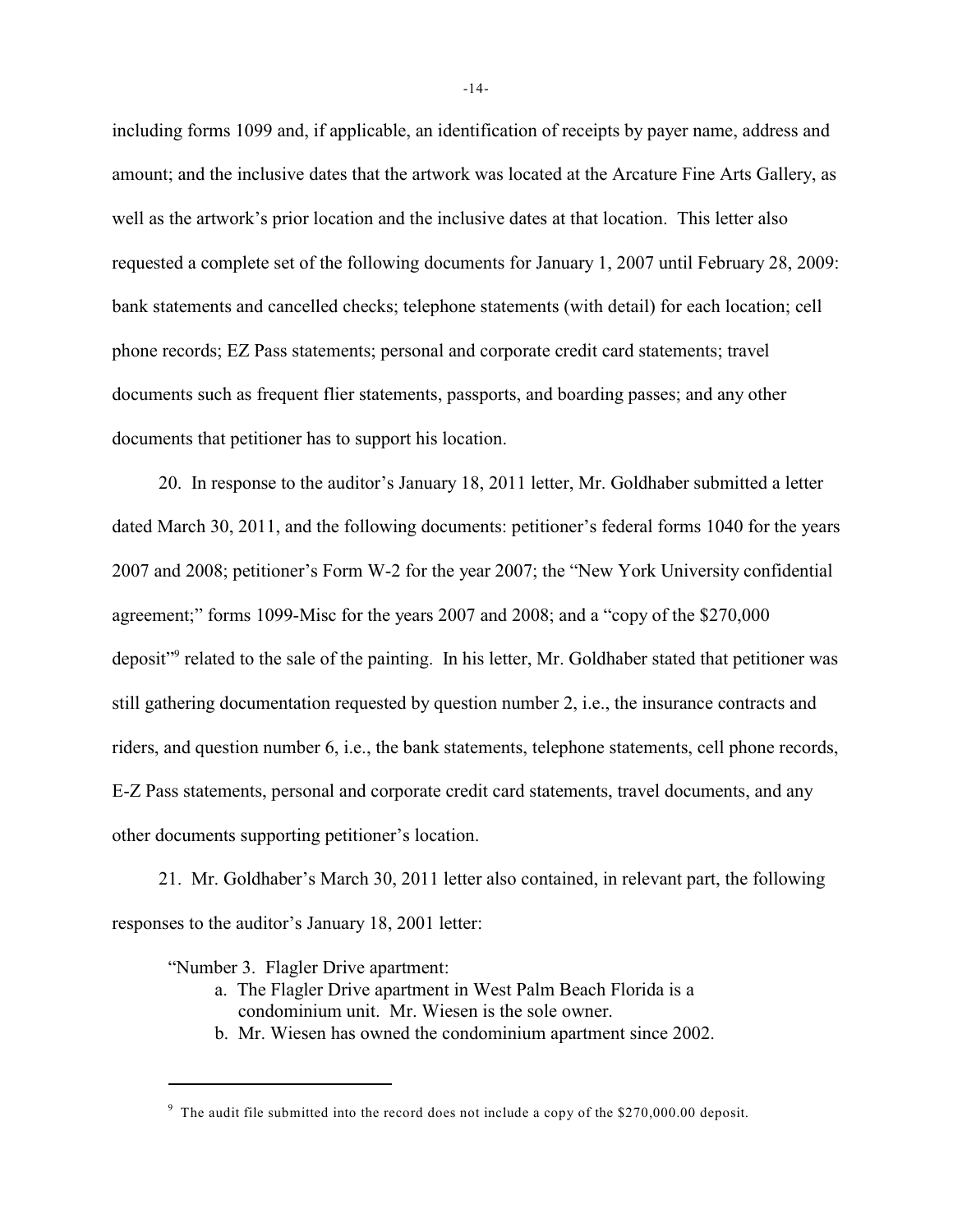c. In the year 2004, Mr. Wiesen purchased the next door apartment. The combined apartments include four bedrooms and four baths. The apartment is now approximately 2,600 sq. ft.

## Number 4. Moving documents.

When Mr. Wiesen vacated his New York City apartment in May 2007, and his office at New York University, he was systematically moving his personal effects to Florida over a period of time, which culminated in the spring of 2007, at which time he also vacated the office at New York University.

Mr. Wiesen's Florida home has been fully furnished and available for constant use since 2002. He has spent considerable amount of time in Florida. In 1999 he purchased a home in Palm Beach proper. As explained in our previous correspondence, the New York City apartment was left with household effects for Mr. Wiesen's son, Gavin, who has been living in the apartment since then.

Number 5. New York dates. [The 2008 diary will be mailed under separate cover]

As to the year 2008, Mr. Wiesen kept a diary that will show that he was in New York for far ewer [sic] than the 183 days . . . .

The number of days spent in New York State in the year 2007 will not determine the taxability of the earnings in that year. As explained in the attachment to the New York State Form IT-203, the taxable wages for the year 2007 are subject to New York State [Tax] [sic] Law Section 601(e). Mr. Wiesen had given up his right to future employment, which is an intangible right. Under New York law the sale of an intangible right by a nonresident is not subject to New York tax.

As shown on the 2007 Form W-2, there was New York State and New York City withholding on the wages earned for the spring term in 2007 and for rectifying of prior years earnings. By vacating his home in New York City and not being employed anymore after June 30, 2007, Mr. Wiesen had relinquished his right to future employment and all income received after that date are not taxable by New York.

The following points indicate that Mr. Wiesen was a Florida domiciliary and resident for 2007:

Signed a domiciliary registration with Florida Homestead filing Florida driver's license Continued voter registration in Florida. Signed statement with the State of New York Division of Housing and Community Renewal Offices of Rent Administration in which Mr. Wiesen surrendered right to the rent stabilized apartment on May 15, 2007.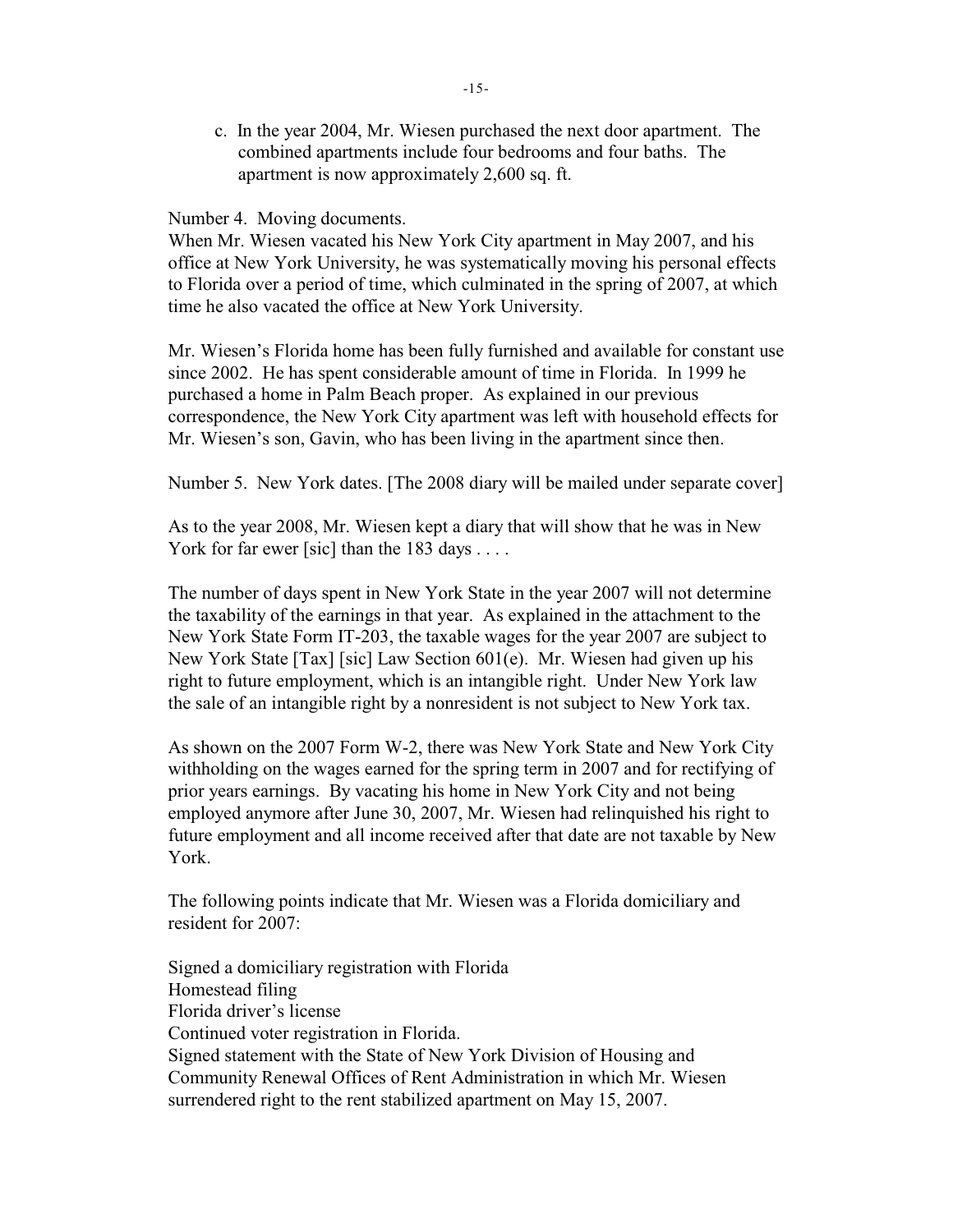New will drafted $10$ 

Number 7 and Number 8. Compensation.

The W-2 for the year 2007 . . . includes Mr. Wiesen's compensation as associate professor at New York University for the spring term, as well as compensation for (1) underpayment of salary of income for 10 years, and (2) for the relinquishment of Mr. Wiesen's contractual right as a tenured professor.

-16-

New York University relied on, among other authorities, the administrative ruling: Robert C. and Eileen H. Butler, New York Division of Tax Appeals, Administrative Law Judge Unit, DTA No. 812807, December 14, 1995; and TSB-A-00(7)I, New York Commissioner of Taxation and Finance, Petition No. 1000413A, September 6, 2000.

In 2008 the payments from New York University were specifically determined to be for pain, suffering, and defamation.

Number 9. New York University confidential agreement:

The pages relating to the termination compensation are enclosed....

Number 10. Schedule C income for 2007 and 2008 consists of only one source, New York University Form 1099-Misc for \$725,000. Copies attached. . . .

Number 11. Sale of painting:

After the painting failed to sell at Christies – Fine Art Auction House in 2005, the painting was shipped to the Arcature Fine Arts Gallery in Palm Beach, Florida. The sale took place on May 24, 2007, when Mr. Wiesen was a resident and domiciliary of Florida. (Copy of the \$270,000 deposit enclosed.)  $\dots$ ."<sup>11</sup>

22. The confidential agreement, release and waiver of all claims (confidential agreement)

between Jeremy Wiesen and NYU, signed by Mr. Wiesen on June 22, 2007, sets forth the terms

and conditions of the settlement of a lawsuit. Pursuant to the terms of the confidential

agreement, in full consideration of petitioner's execution of the agreement, "his agreement to be

bound by its terms and his undertakings as set forth" therein, NYU agreed to provide petitioner

 $10$  There is no will in the record.

 $\frac{11}{2}$  See footnote 9.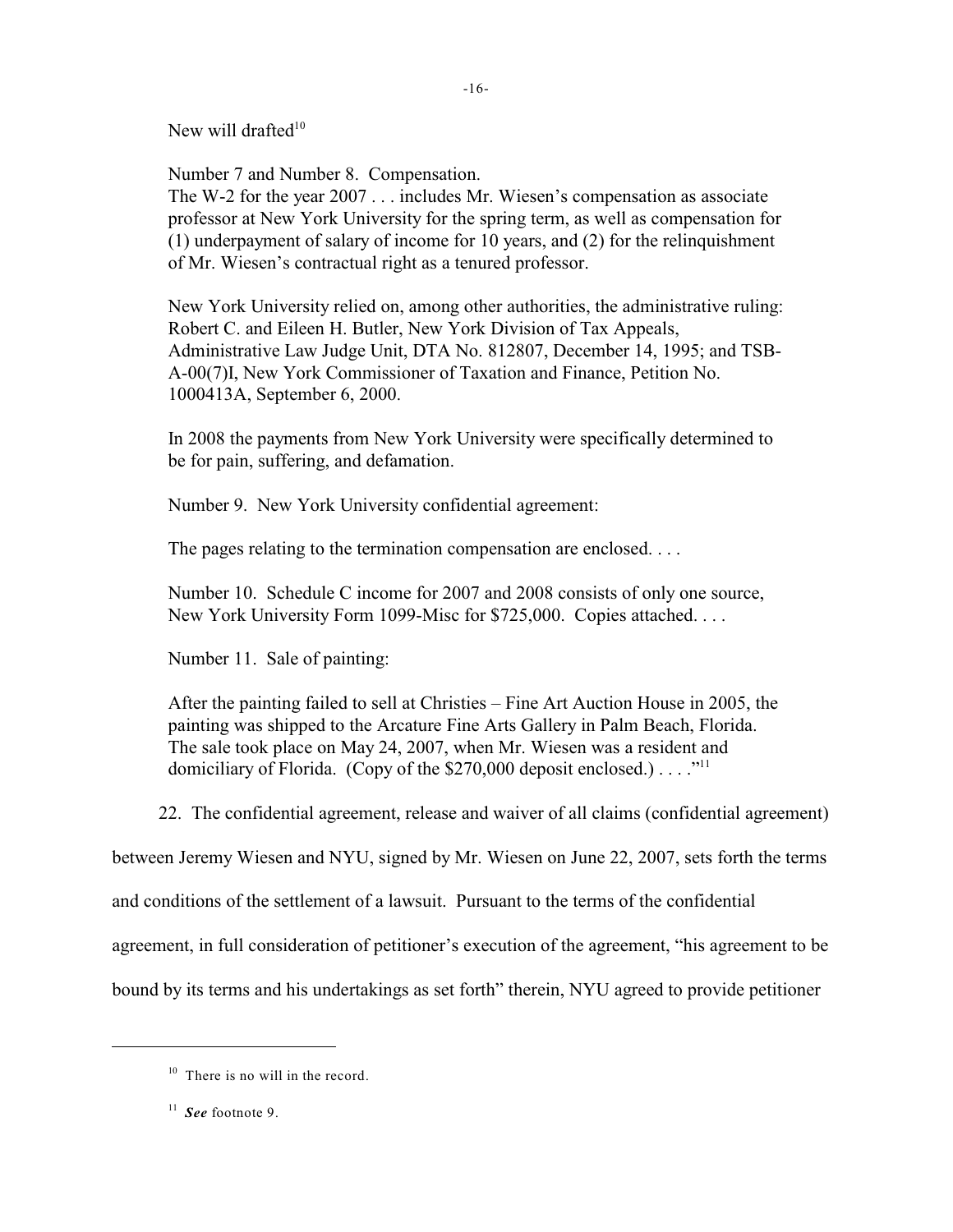"with payments in the total amount of" \$2,175,000.00, payable as follows:

(a) \$725,000.00, less payroll taxes, withholdings and other deductions as required by law, "[T]he amount of this payment shall be" \$502,930.85. Of this \$725,000.00, the parties "agreed that two-thirds of said amount (\$483,333) is being paid for the relinquishment of Wiesen's contractual rights to future employment as a tenured professor." NYU agreed not to withhold or deduct New York State and New York City income taxes from the \$483,333.00, "[B]ecause Wiesen has indicated that as of April 15, 2007 he is a resident of Florida, and because of Wiesen's contention, based on advice he received from his tax advisor, that the \$483,333 should not be subject to any withholdings and deductions" for the same. Payment under this paragraph was to be made no later than July 6, 2007;

(b) \$725,000.00 to be paid on January 8, 2008. The parties agreed "that this payment is being made in settlement of Wiesen's claimed emotional distress and pain and suffering, and that it does not constitute back pay, front pay or salary . . . ."; and

(c) \$725,000.00 to be paid no later than July 6, 2007. The parties agreed "that this payment is being made in settlement of Wiesen's claimed damage to reputation and that it does not constitute back pay, front pay or salary . . . ."

23. Review of this confidential agreement also reveals that effective June 1, 2007, petitioner "voluntarily retired in good standing from his position as a tenured Associate Professor at the University's Stern School of Business" (Stern School); at the time of his retirement, petitioner "held the position of 'Associate Professor of Business Law and Accounting'"; and in retirement, petitioner was permitted to use the title of "Professor of Entrepreneurship, Retired." Further review of this confidential agreement also indicates that petitioner agreed "to vacate his University office and/or work space premises no later than the date he receives payment in full of

-17-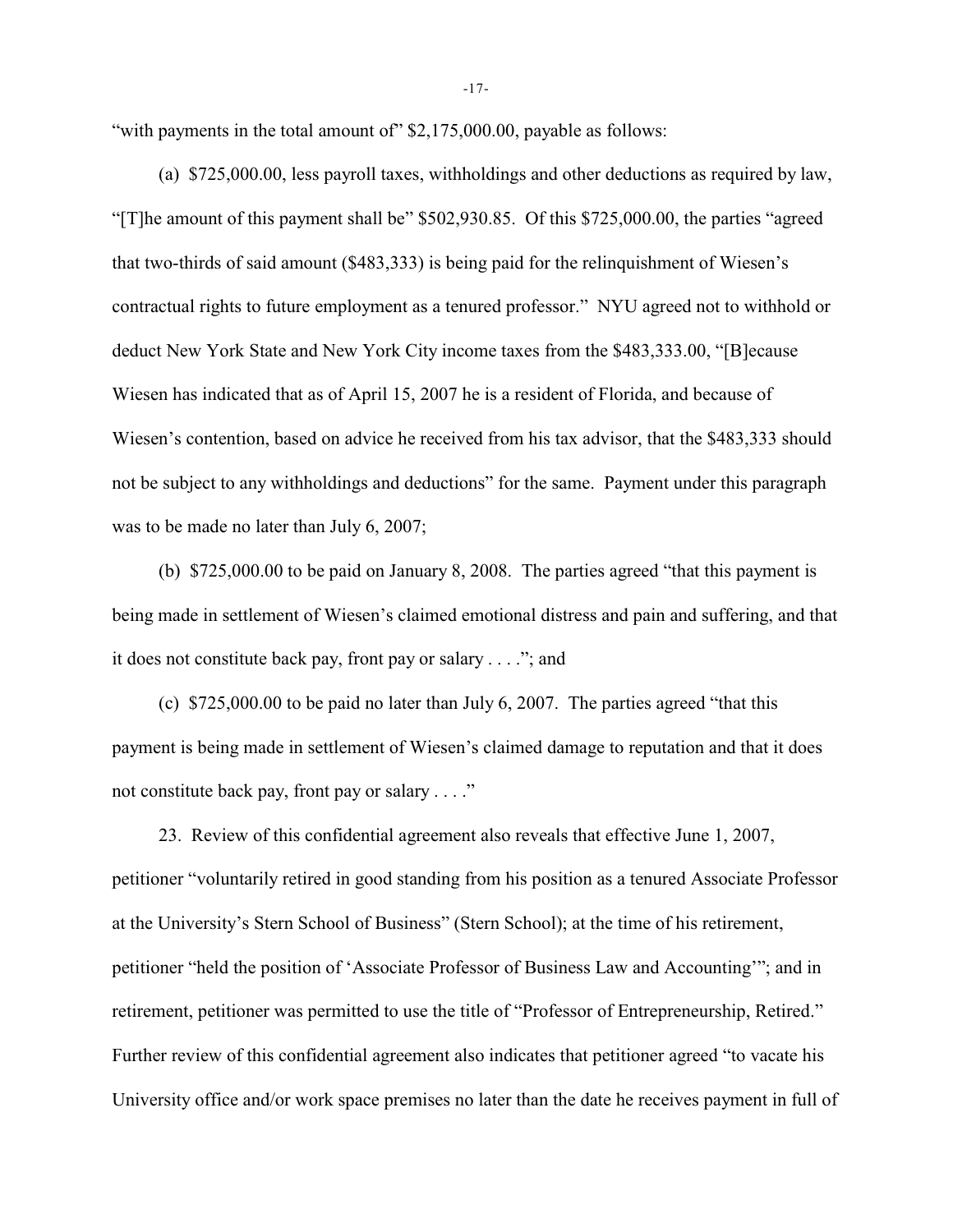all monies due to him" pursuant to (a) and (c) outlined above in finding of fact 22; and NYU agreed "to provide Wiesen with a lump sum payment of his salary for June, July and August 2007, less payroll taxes, withholdings and other deductions as required by law, on the next regularly scheduled pay period following Wiesen's execution of the Agreement," i.e., a check in the amount of \$9,307.72.

24. NYU issued to petitioner a 2007 form W-2 wage and tax statement that listed his address as 254 East 68th Street, New York, New York. NYU also issued to petitioner forms 1099-Misc for the years 2007 and 2008, each of which listed his address as 254 East 68th Street, New York, New York, and reported nonemployee compensation in the amount of \$725,000.00.

25. Under a separate letter dated March 30, 2011, Mr. Goldhaber submitted a "compilation of the days [petitioner] spent in Florida, California and New York for the year 2008" and a "copy of [petitioner's] 2008 calendar and receipts." In this letter, Mr. Goldhaber asserted that "[P]er the calendar's compilation, Mr. Wiesen spent less than 183 days in New York, so that he is not a resident of New York." The monthly compilation of Jeremy Wiesen's "Calendar for 2008," prepared by Mr. Goldhaber, lists a total of 212 days in Florida, 6 days in California and 148 days in New York.

26. In an April 29, 2011 audit log entry, the auditor noted that copies of large calendars and individual receipts for selected transactions were submitted, along with selected credit card statements. She further noted the absence of phone bills and other documents needed to resolve all issues previously raised. On April 29, 2011, the auditor called Mr. Goldhaber regarding the documentation submitted to date. During that telephone call, Mr. Goldhaber indicated that he thought what he submitted would not lend itself to any ambiguity as to where petitioner was during the period. The auditor agreed to go through the documents and follow up with him after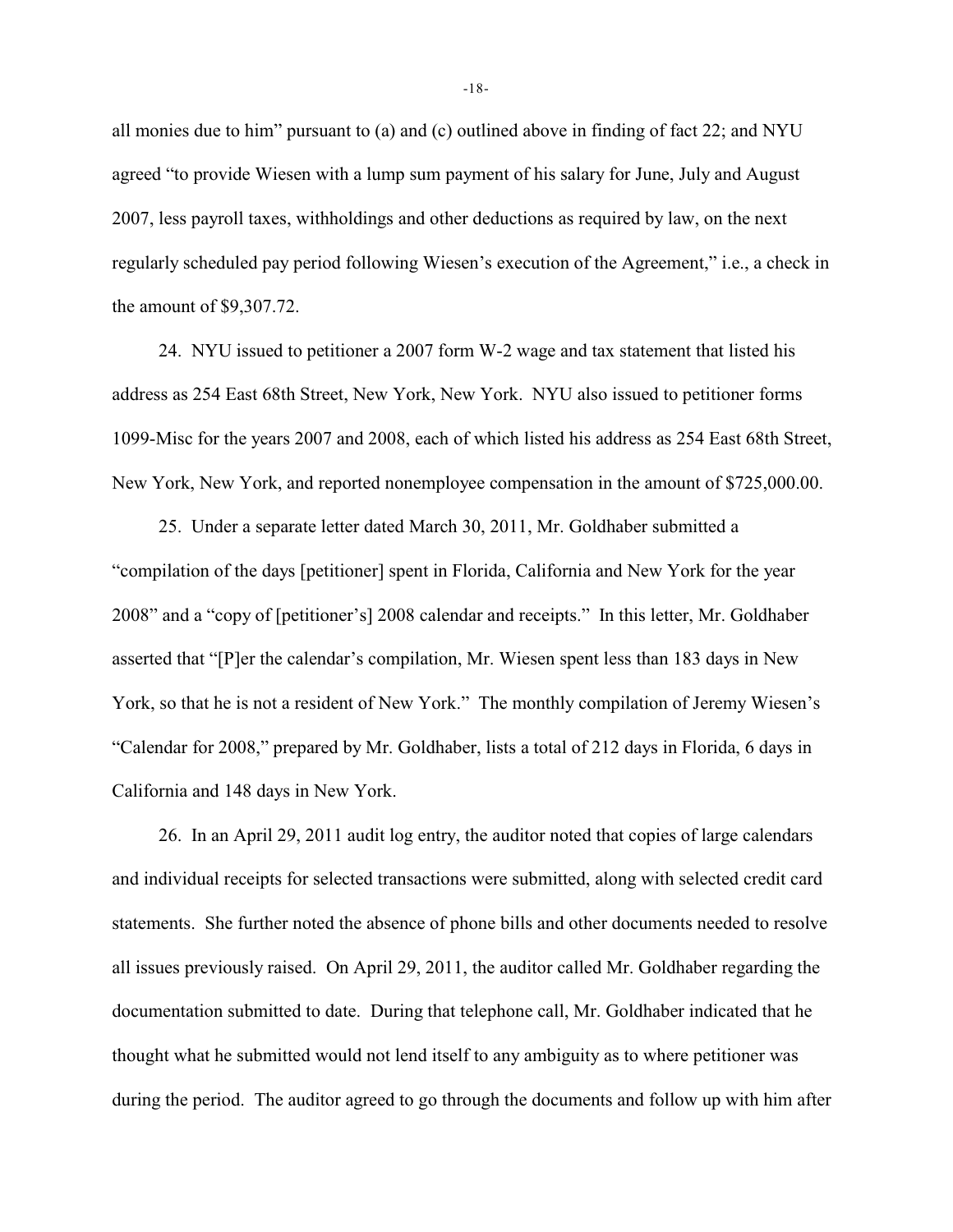her review.

27. Subsequently, in May 2011, Mr. Goldhaber submitted the following credit card and club statements for 2008: The Beach Club, West Palm Beach, Florida - bills ending January, June, and September 2008; The Harmonie Club, New York, New York - bills ending January, June, September, October, November and December 2008; Citi Gold AAdvantage credit card statements - closing dates of March 18, 2008, May 19, 2008, July 21, 2008, August 19, 2008, September 18, 2008, and October 20, 2008; The Harvard Club, New York, New York - bills ending January and February 2008; the Maidstone Club, East Hampton, New York - bills ending January, February, March, April, June, July, August, September, October, and December 2008; the Mayacoo Lakes Country Club, West Palm Beach, Florida - January, February, March, April, May, June, July, August, September, October, November, and December 2008; and American Express statements for December 28, 2007 through February 26, 2008, April 25, 2008 through October 26, 2008, and November 26, 2008 through January 31, 2009.

28. After reviewing the credit card and club statements submitted for the year 2008, the auditor created a spreadsheet identifying each credit card by name and the billing statements for the same submitted for the months ending January 2008 through January 2009. Review of the auditor's spreadsheet indicates, among other things, that three billing statements were supplied for The Beach Club, not five as indicated in Mr. Goldhaber's letter; American Express statements, including one partial statement for May 2008, for card number 1008 (a Platinum card) were supplied; and one American Express statement for August 2008 for card number 94003 (a "Personal" card) was supplied. The auditor then created a spreadsheet with calendar entries for the year 2008, on which she entered information from the credit card statements, and activity from the billing statements from the country clubs and social clubs. The auditor noted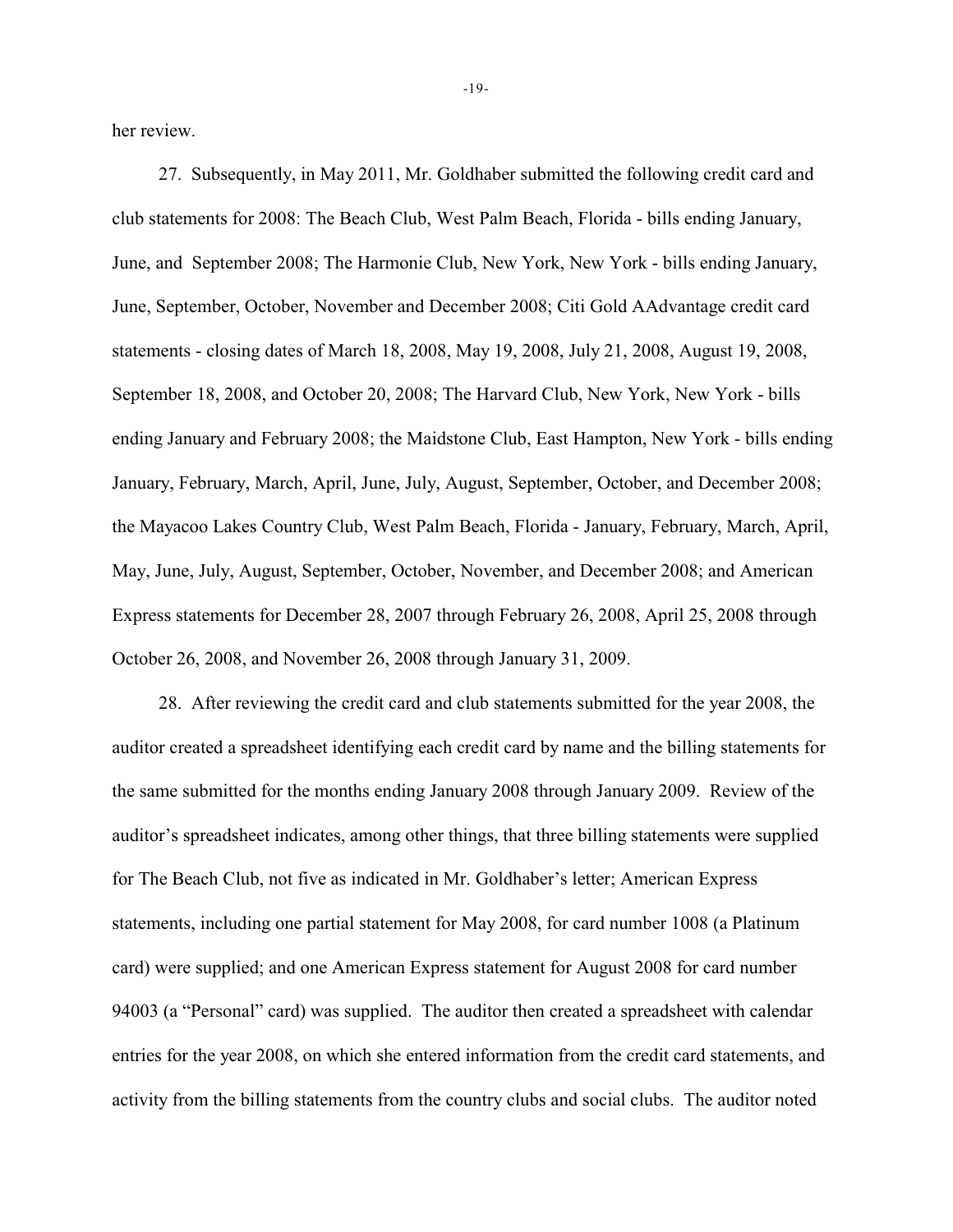that petitioner's summary count by month differed from the calendar notations she made. Specifically, the auditor's current audit count for the year 2008 was 169 New York State days, with 92 New York City days and 77 East Hampton days, and 54 unknown or unsubstantiated days. The auditor also noted that no documentation or day count was submitted for the year 2007.

29. Upon review of petitioner's submissions to date, the auditor concluded that information previously requested remained outstanding, and additional information was needed to complete her audit review for the years 2007 and 2008. As a result, the auditor sent a detailed letter, dated July 18, 2011, to Mr. Goldhaber, requesting the following previously requested items that remained outstanding: a list of the specific dates petitioner was in New York State and New York City for 2007; all insurance contracts and special riders for each dwelling in effect during 2006, 2007, and 2008; petitioner's original NYU employment agreement with any updates; and for the period January 1, 2007 through February 28, 2009, a complete set of bank statements and cancelled checks, telephone statements (with detail) for each location, cell phone statements, E-Z Pass Statements, personal and corporate credit card statements,<sup>12</sup> and travel documents (frequent flier statements, passports, boarding passes). In her letter, the auditor also requested the following additional information: specific dates petitioner was in New York State versus New York City in 2008; petitioner's travel pattern for the year 2006 and prior years; where petitioner resided while he was working at NYU; with respect to the 254 East 68th Street apartment, an explanation of living arrangements for this one bedroom apartment (petitioner and his son); an explanation as to why part year New York City residence tax was not calculated on the 2007 tax

 $12$  The auditor only requested the missing credit card statements for the year 2008.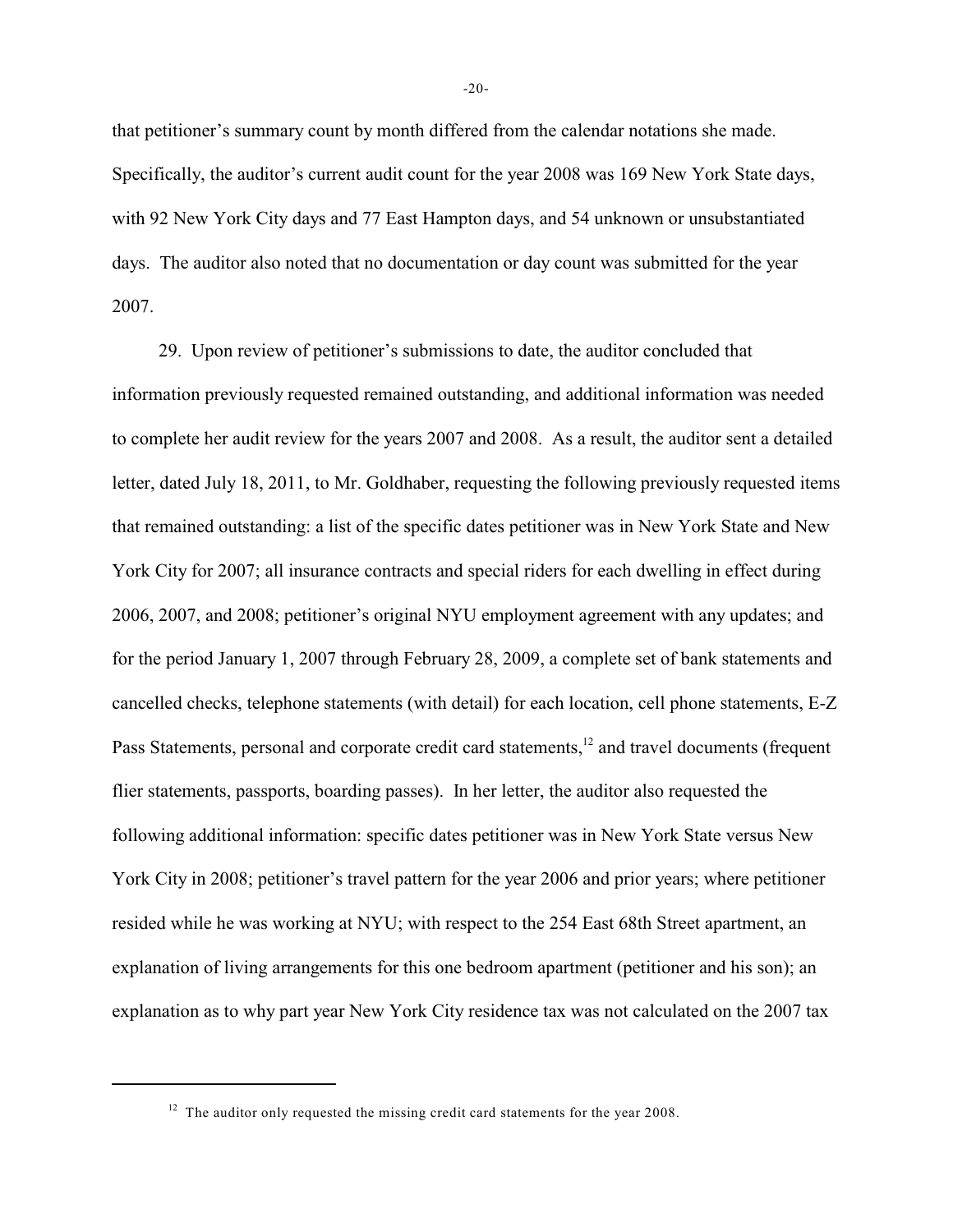return; the last date petitioner reported to work in the Spring 2007 semester; the date petitioner cleared out his NYU office, and whether he received assistance from NYU as suggested in the confidential agreement; justification and support for expenses taken against petitioner's 2007 award from NYU for emotional distress reported under the principal business of consulting on Schedule C; justification and support for expenses taken against petitioner's 2008 award from NYU for damage to his reputation reported under the principal business of consulting on Schedule C; and whether petitioner operated a consulting business from his home on South Flagler Drive, including information about such business. The auditor also asked for information (including inclusive dates) about petitioner's connection with the following entities, "which appear to have New York ties": Cynthia Witter, Hamptons International Film Festival, Jeremy Wiesen (Cookie & Cracker Manufacturing), Jeremy Wiesen Foundation, and Global Green.

30. The auditor did not receive a response to her July 18, 2011 letter. Subsequently, on February 8, 2012, the auditor called Mr. Goldhaber and indicated that a response to the July 18, 2011 letter had not been received. During that telephone call, Mr. Goldhaber suggested that petitioner did not have any additional documentation, and he felt that he had answered all of the auditor's inquiries to his knowledge at this point. The auditor requested that Mr. Goldhaber review her last request and send something in writing indicating the same. Mr. Goldhaber stated that he would do so. The auditor also indicated that at that point, she would bill petitioner based upon the information on hand and that might give him incentive to move this matter along. Mr. Goldhaber agreed.

31. After discussions with her team leader, the auditor sent a letter, dated March 12, 2012, to Mr. Goldhaber making a final request for a response to the letter dated July 18, 2011. Her March 12, 2012 letter also included the following audit findings to date:

-21-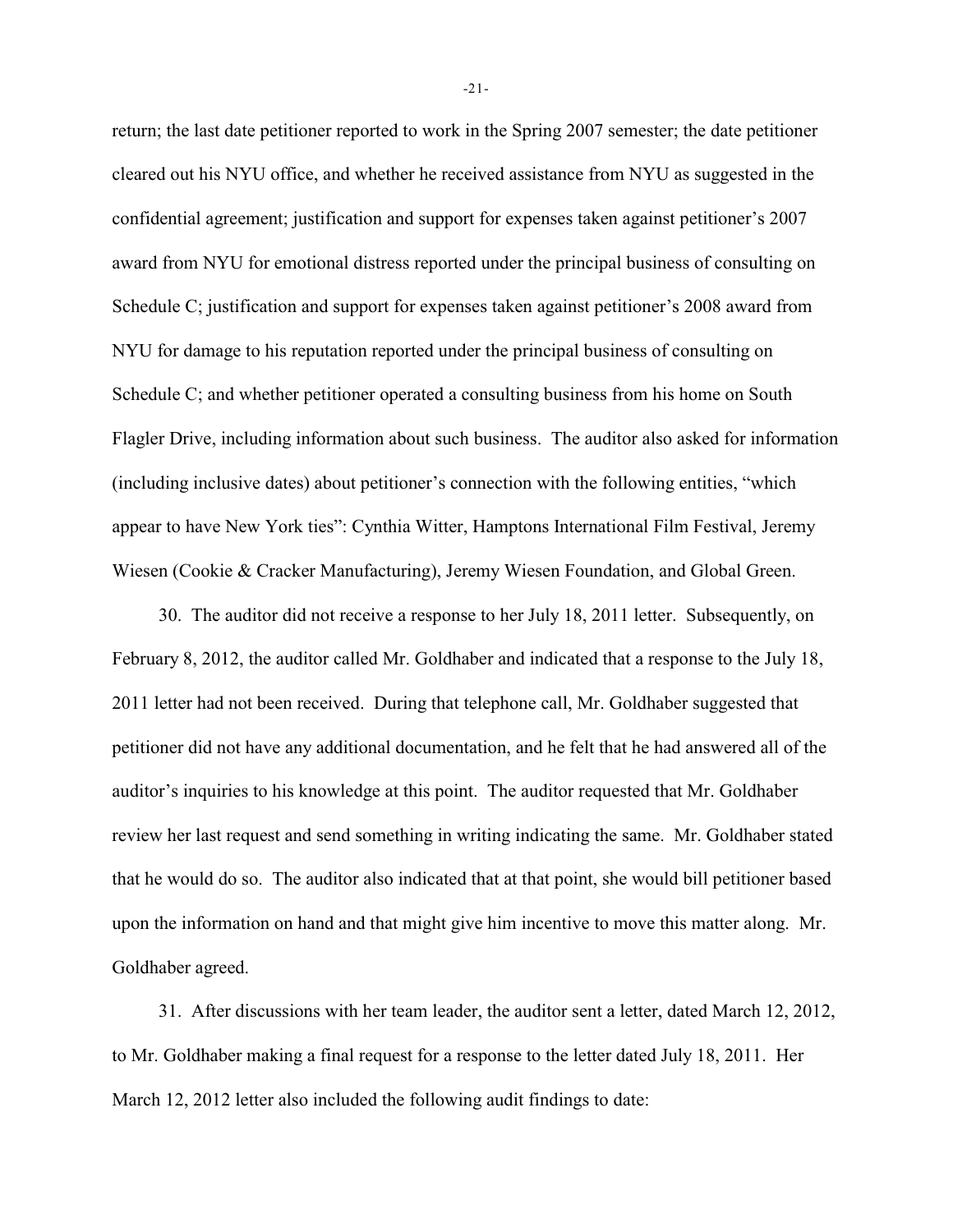- "1. The taxpayer did not change his domicile from New York City, notwithstanding,
- 2. The taxpayer did not move from New York City during the spring of 2007, notwithstanding,
- 3. The taxpayer maintained a permanent place of abode in New York and spent more than 183 days in New York City during the audit period, notwithstanding,
- 4. The taxpayer was employed at will and all payments from NYU are New York sourced, notwithstanding,
- 5. Schedule C income is New York sourced, notwithstanding,
- 6. Deductions against Schedule C income for emotional distress, damage to reputation, and meals and entertainment are disallowed, notwithstanding,
- 7. The gain from the sale of artwork is New York sourced."
- 32. On April 20, 2012, the auditor left a message on Mr. Goldhaber's phone indicating

that if she did not hear from him, she would have no choice but to prepare a bill. No additional

information was supplied.

33. After again reviewing the documentation submitted during the audit, the auditor found

that petitioner failed to support:

"a change of domicile, the date of change of domicile, relief from statutory residency rules for NYS and NYC, relief from part year NYC resident tax, NYU wage allocation, omission of 1099 payments from NYU, excluding Schedule C income, deductions reported on Schedule C, exclusion of capital gain from the sale of art work either sourced in NY or sold during his residency period, and expenses reported on Sch E pertaining to his vacation home."

As such, the auditor concluded that petitioner was a New York City domiciliary in 2007

and 2008. The auditor also disallowed petitioner's claimed federal schedule C expenses for the

years 2007 and 2008 because they were not substantiated or ordinary and necessary. Expenses

reported on the 2007 federal schedule E related to property located at Wireless Road, East

Hampton, New York, were disallowed because they were deemed to be personal in nature.<sup>13</sup>

 $13$  The schedule E attached to petitioner's 2007 federal return reported total expenses in the amount of \$55,807.00 associated with the alleged rental of the Wireless Road, East Hampton, New York, property. No rental income for such property was reported on this schedule E. None of the \$55,807.00 loss was reported on line 17 of petitioner's 2007 federal return. Hence, the auditor's disallowance of the reported expenses had no impact on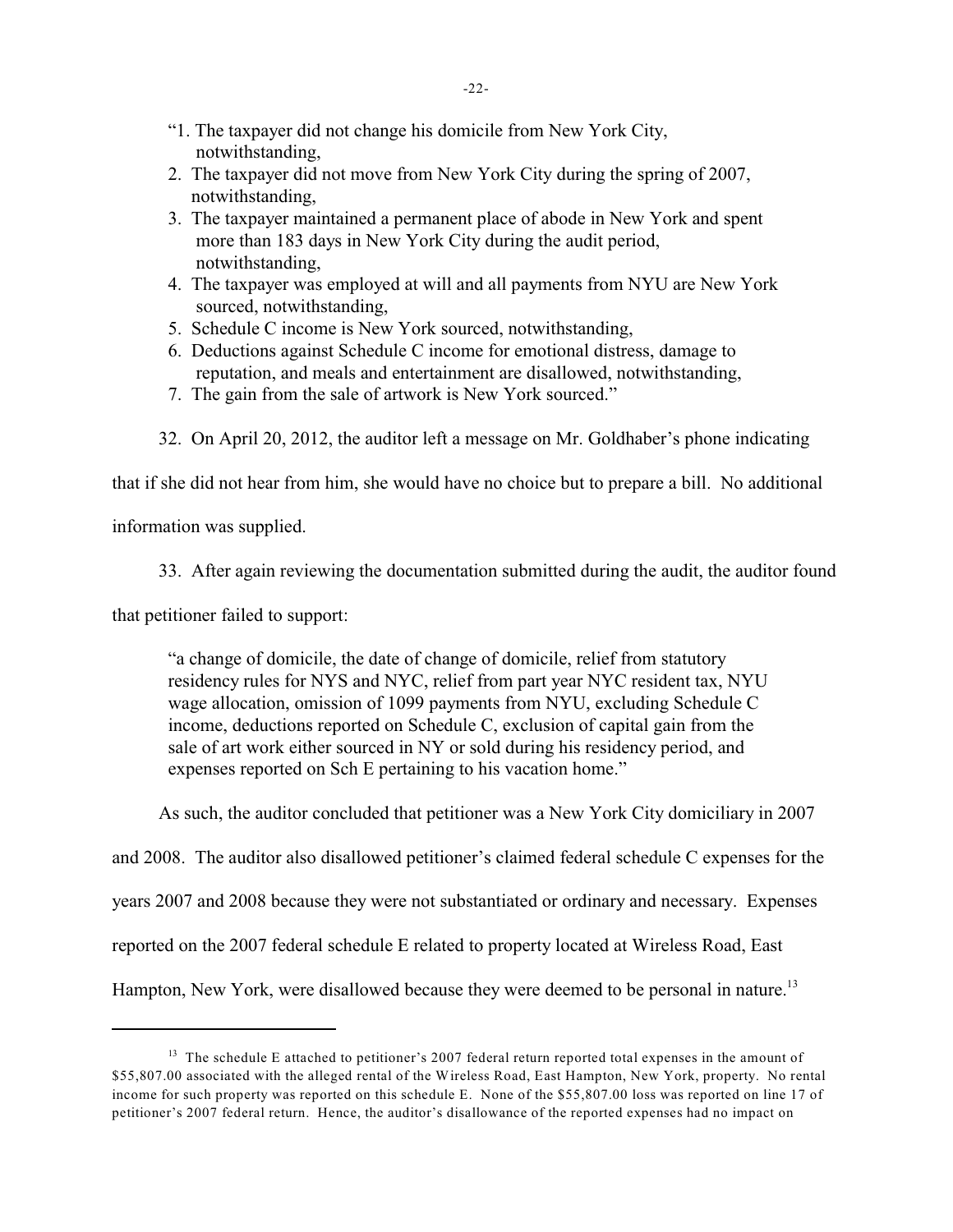Alternatively, the auditor concluded that petitioner was a New York State and New York City statutory resident in 2007 and 2008. The auditor also concluded that petitioner failed to properly allocate items of income and capital gain during the years 2007 and 2008.

34. The auditor recomputed petitioner's New York State and New York City personal income tax liability for the year 2007 using a filing status of single. To the reported federal adjusted gross income of \$1,659,145.00, the auditor subtracted \$11,844.00 (taxable refunds of state and local income taxes of \$179.00 plus taxable amount of social security benefits of \$11,665.00), then added \$113,222.00 (federal schedule C unsupported expenses that she disallowed), the net adjustment to New York State adjusted gross income, and determined the corrected New York State adjusted gross income to be \$1,760,523.00. From this amount, the auditor subtracted corrected itemized deductions after modifications in the amount of \$130,862.00, and determined corrected New York State taxable income to be \$1,629,661.00, recomputed New York State tax to be \$111,632.00 and recomputed New York City tax to be \$59,332.00. After subtracting prior tax payments of \$18,334.00 from the corrected New York State tax liability of \$111,632.00, the auditor determined the additional New York State tax liability to be \$93,298.00 and the additional New York City tax liability to be \$59,332.00, for a total New York State and City tax liability due in the amount of \$152,630.00 for the year 2007.

35. The auditor recomputed petitioner's New York State and New York City personal income tax liability for the year 2008 using a filing status of single. To the reported federal adjusted gross income of \$617,807.00, the auditor added \$121,217.00 (federal schedule C unsupported expenses that she disallowed), then subtracted a total of \$23,546.00 (taxable refunds

-23-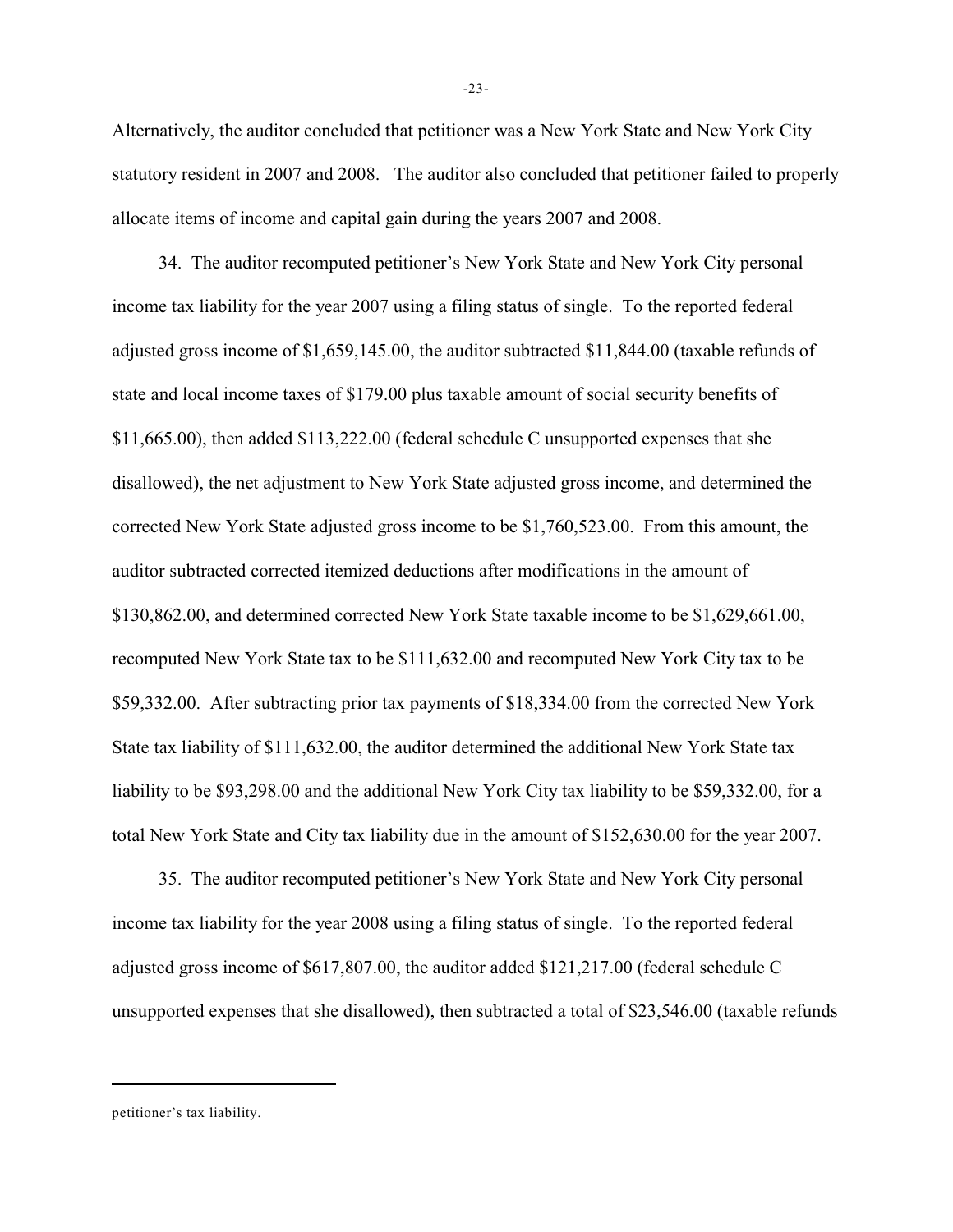of state income taxes of \$2,190.00 plus taxable amount of social security benefits of \$20,636.00), and determined the corrected New York State adjusted gross income to be \$715,478.00. From this amount, the auditor subtracted corrected New York itemized deductions after modifications of \$57,552.00, and determined corrected New York State taxable income to be \$657,926.00, the corrected New York State tax liability to be \$45,068.00 and the corrected New York City tax liability to be \$23,883.00. Since there were no prior payments for the year 2008, the auditor determined the corrected New York State tax liability to be \$45,068.00 and the corrected New York City tax liability to be \$23,883.00, for a total New York State and City tax liability due in the amount of \$68,951.00 for the year 2008.

36. As a result of the auditor's conclusions, the Division issued a consent to field audit adjustment, dated August 22, 2012, with respect to the years 2007 and 2008. The additional New York State and New York City income taxes determined to be due for each year was as follows:

| Period Ended | Jurisdiction   | <b>Additional Tax</b> | Penalties   | Interest    | Total        |
|--------------|----------------|-----------------------|-------------|-------------|--------------|
| 12/31/2007   | New York City  | \$59,332.00           | \$14,000.00 | \$22,069.00 | \$95,401.00  |
| 12/31/2007   | New York State | \$93,298.00           | \$22,015.00 | \$34,703.00 | \$150,016.00 |
| 12/31/2008   | New York City  | \$23,883.00           | \$10,575.00 | \$6,823.00  | \$41,281.00  |
| 12/31/2008   | New York State | \$45,068.00           | \$19,957.00 | \$12,874.00 | \$77,899.00  |
| Total        |                |                       |             |             | \$364,597.00 |

Penalties were imposed on the additional New York State and New York City tax liabilities determined to be due for the years 2007 and 2008 pursuant to Tax Law § 685 (b) (1) and (2) for negligence, and for 2008 pursuant to Tax Law § 685 (a) (1) for failure to file on or before the due date. The consent explained that an enclosed letter set forth the details of the audit adjustments made to petitioner's tax liability for the years 2007 and 2008.<sup>14</sup>

<sup>&</sup>lt;sup>14</sup> The enclosed letter, dated August 22, 2012, contained the same audit findings as summarized in finding of fact 33.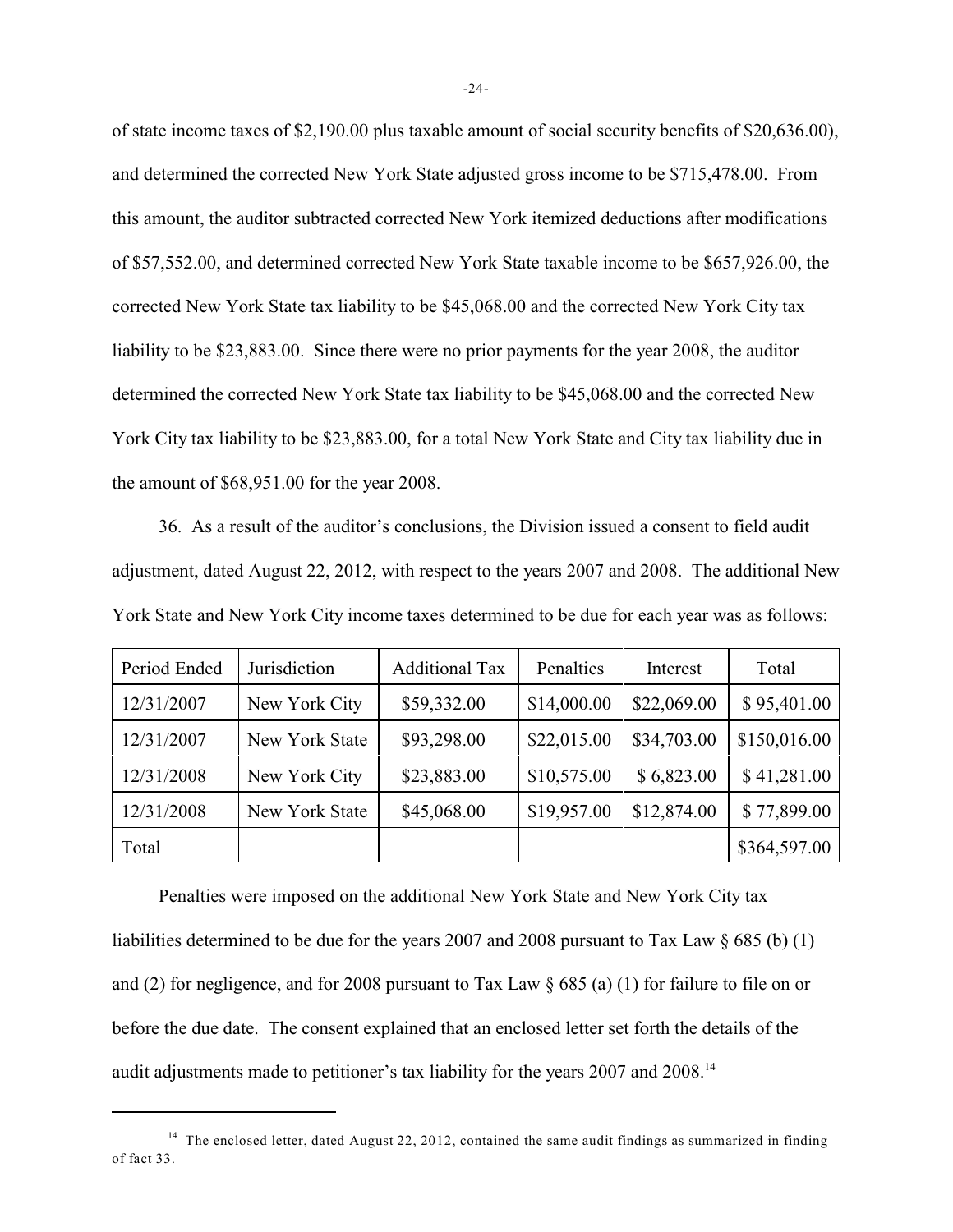37. After the consent to field audit adjustment was issued, no additional documentation was submitted to the auditor.

38. As noted in finding of fact 1, the Division issued a notice of deficiency to petitioner asserting additional New York State and New York City personal income taxes due for the years 2007 and 2008 in the aggregate amount of \$221,581.00.

39. After the assessment was issued, the auditor obtained documentation from various third-parties, including, among others, the Citi Gold AAdvantage and the American Express credit card companies, via subpoenas, and such documentation is included in the record in this matter. After reviewing the additional documentation obtained, the auditor concluded that petitioner was present at least 260 days in New York (214 in New York City and 46 days in East Hampton); 66 days in Florida; and 33 unknown days in 2007. She also concluded that petitioner spent at least 171 days in New York (91 days in New York City and 80 days in East Hampton); 180 days in Florida; and 11 unknown days in 2008. 15

40. Petitioner's Citi Gold AAdvantage credit card statements list his East 68th Street, New York, New York, address through the statement closing date of May 19, 2008, and list his West Palm Beach, Florida address thereafter. Petitioner's American Express Platinum and Personal credit card statements list his East 68th Street address through the statement closing dates of December 26, 2007 and December 21, 2007, respectively, and list his West Palm Beach, Florida address thereafter.

41. The record includes an initial lease (and attachments pertinent to the rules and regulations under the rent stabilization law), dated July 10, 1980, between Rudin Management Co., Inc., as agents for 254 East 68th Street, Inc., and Jeremy Wiesen, Esq., the tenant, for an

-25-

<sup>&</sup>lt;sup>15</sup> That the day counts list a total of only 359 and 362 days for 2007 and 2008, respectively, is unexplained.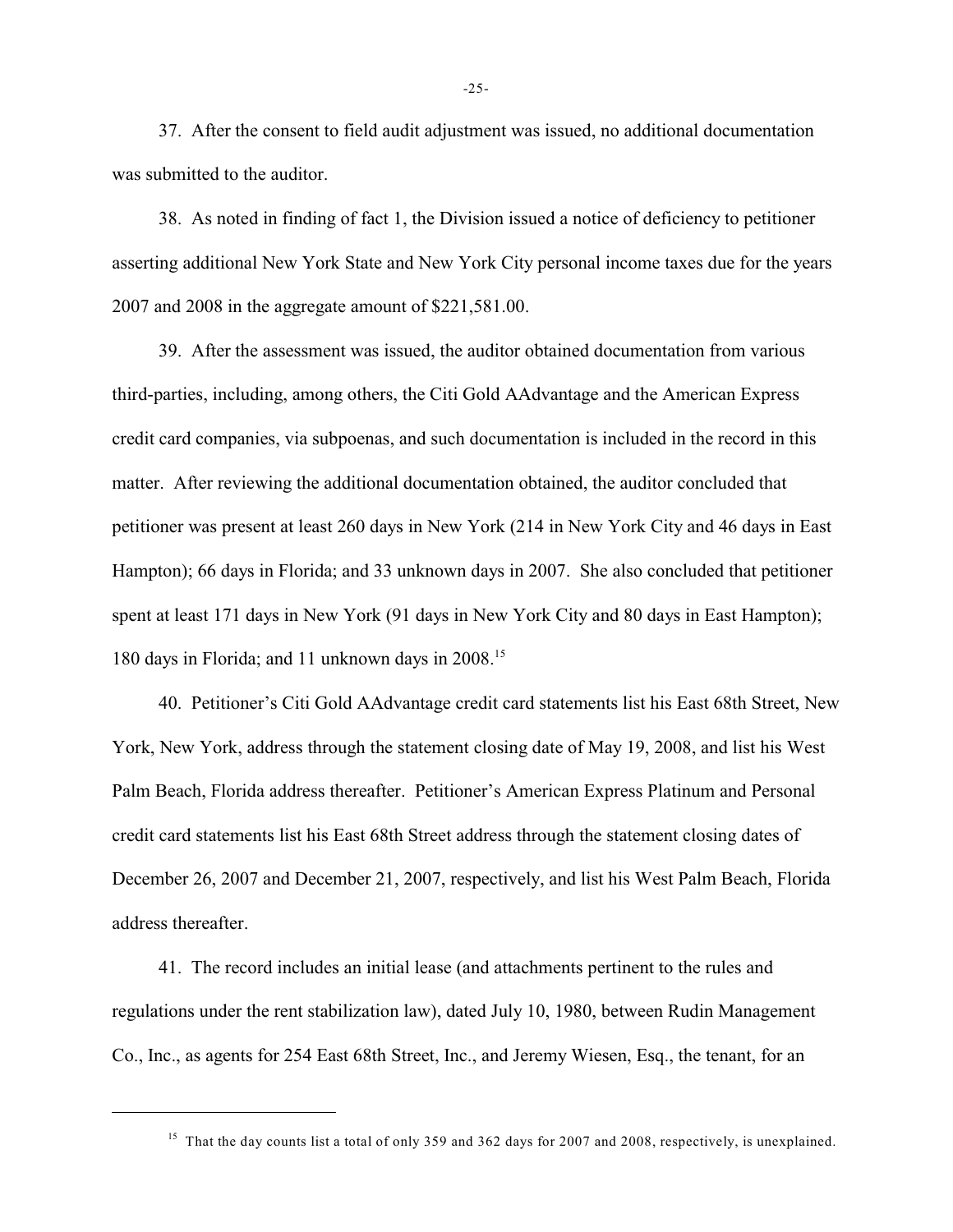apartment located at 254 East 68th Street, New York, New York. The initial one-year lease term commenced on August 1, 1980 and ended on July 31, 1981.

42. The record includes a copy of a renewal lease form executed on or about April 26, 2006, by petitioner and Rudin Management Co., Inc., agent for the owner, that renewed the lease for the 254 East 68th Street apartment for a period of two years, commencing on August 1, 2006 and ending on July 31, 2008. It also includes a copy of a renewal lease form executed by petitioner and Rudin Management Co., Inc., as agent, on May 20, 2008 and May 23, 2008, respectively, that renewed the lease for the 254 East 68th Street apartment for a period of two years, commencing on August 1, 2008 and ending on July 31, 2010. On each of these renewal lease forms, the tenant's name is recited as Jeremy Wiesen, Esq.

43. The record includes a faxed copy of a three-page NYS DHCR Office of Rent Administration income certification form for the 2008 filing period (2008 income certification form). In Part B, section 5 of the 2008 income certification, the following information appears: Jeremy Wiesen was identified as the tenant, both the "Status" and "Vacancy Date for status (c) or (d)" columns were blank, a NYS income tax return was filed for 2006 but not in 2007 because it was "on extension." In Part B, section 6 of the form, the named occupant was identified as Gavin Wiesen, status "a," a child of age 33, who was required to file NYS income tax returns for 2006 and 2007, and filed a NYS income tax return for 2006 but not in 2007 because it was "on extension." In the Part B, section 8, petitioner certified that the total annual income of all persons identified in items 5 and 6 was certified as \$175,000.00 or less in either of the two preceding calendar years, hand dating and signing the income certification (section 8) on June 25, 2008. The record also includes a faxed copy of a NYS DHCR Office of Rent Administration notice to owner of family members residing with the named tenant in the apartment who may be

-26-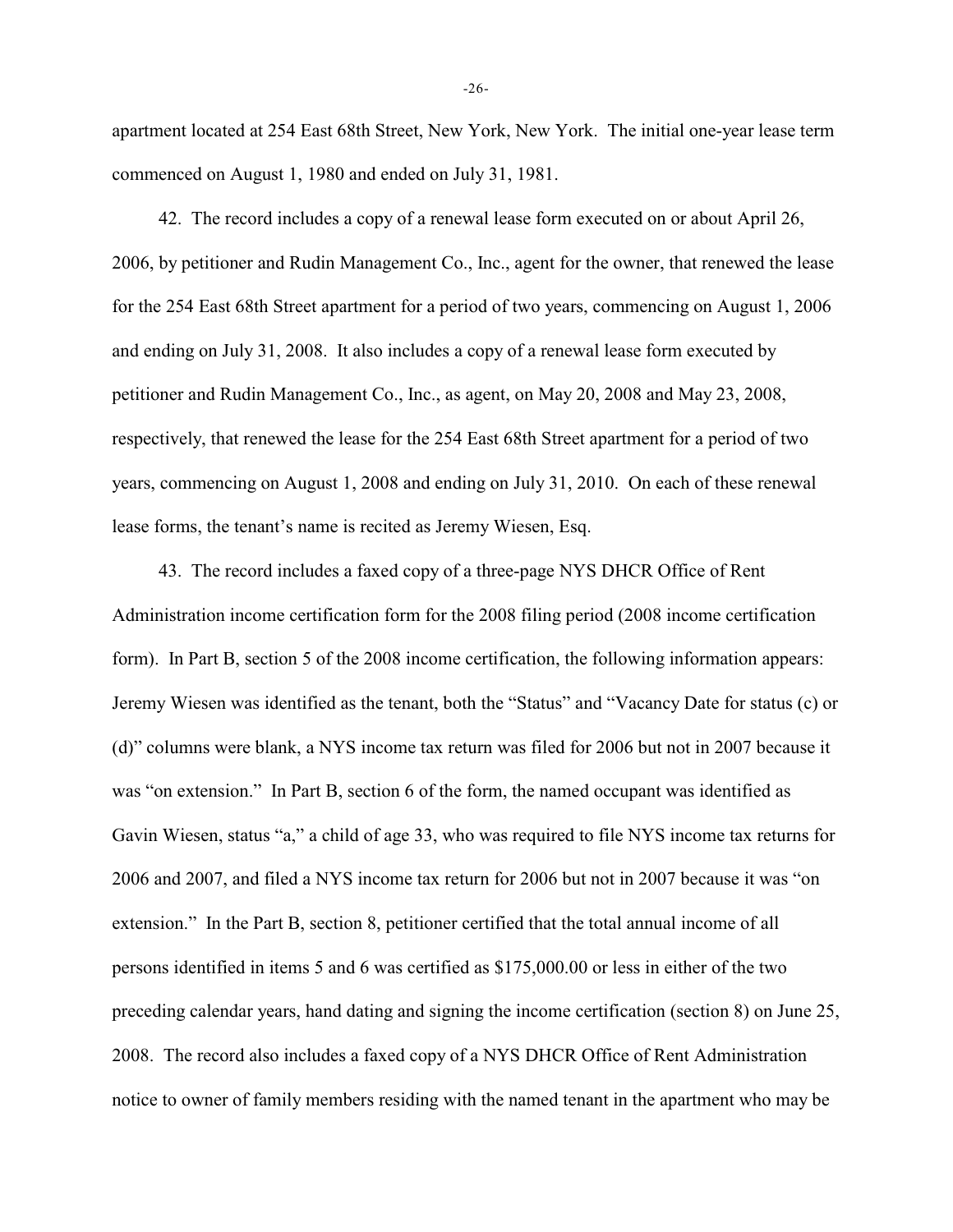entitled to succession rights/protection from eviction form (NYS DHCR notice form). The instructions contained within the NYS DHCR notice form indicates the purpose of the form is to provide information about a family member who may have a right to a renewal lease or protection from eviction. The instructions also state that the form may be filed at any time by tenants of rent stabilized and rent controlled apartments. Review of this NYS DHCR notice form indicates that petitioner, with a listed mailing address of 254 East 68th Street, New York, New York, submitted the notice to Rudin Management Co., Inc. In the statement of tenant section of the form, Gavin Wiesen was listed as a person other than the tenant residing in the apartment, the year 1980 was listed as the date of commencement of his primary residence in the apartment, and the family relationship column was blank. Petitioner signed and dated the form on June 23, 2008. A fax date of June 25, 2008 appears at the top of both 2008 income certification form and the NYS DHCR notice form.

44. The record includes a copy of the NYS DHCR Office of Rent Administration's order denying petition for high income rent deregulation for the 2009 filing cycle, issued on March 24, 2011. The order was denied because the rent administrator found "that the sum of the annual incomes of all persons whose names are recited as the tenant or co-tenant on the lease who occupied" the 254 East 68th Street apartment "and of all other persons who occupied" the 254 East 68th Street apartment "as their primary residence on other than a temporary basis (excluding bona fide employees and bona fide subtenants); WAS NOT IN EXCESS OF \$175,000 in 2007, 2008." The order lists petitioner as the tenant of the apartment.

45. The record indicates that petitioner's son Gavin became the primary tenant and lessee of the 254 East 68th Street apartment on or about April 1, 2012, when he signed a two-year lease for the period April 1, 2012 through March 31, 2014. The record also indicates that petitioner

-27-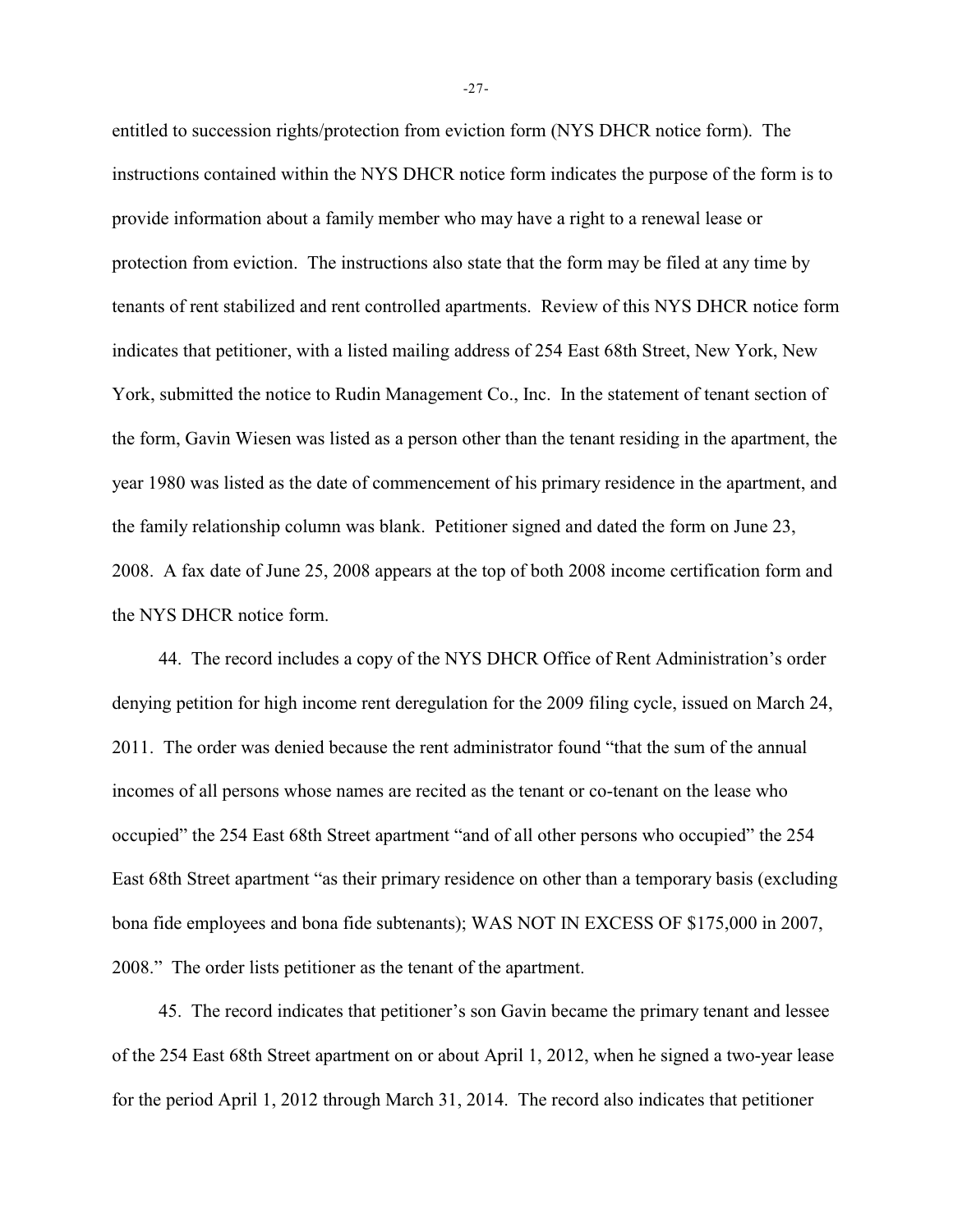maintained the apartment throughout the period at issue as his son's income could not support the same.

46. The record indicates that following 2008, petitioner spent more time in New York in an effort to find employment.

47. After a conciliation conference was conducted on October 24, 2013, the conciliation conferee sustained the notice of deficiency in a conciliation order dated March 7, 2014. Subsequently, petitioner filed a petition challenging the notice of deficiency issued for the years 2007 and 2008. In his petition, petitioner contended that he was a domiciliary of Florida by 2007. He further contended that he was in New York State for the statutory number of days in 2007, but not in 2008. Petitioner also asserted that even though he was still employed by NYU for part of 2007, he was not in New York City for the statutory number of days in either 2007 or 2008. He maintained that his travel schedule to Palm Beach from New York City was such that he "was basically commuting to teach classes with fourteen round trips for weekends and vacations in 2006." Petitioner also maintained that after settling his case with NYU in March 2007, he agreed to resign from NYU effective the end of the semester, and he gave up his rent stabilized apartment by notifying the landlord that the apartment should be turned over to his son since he was leaving. He also claimed that after retiring, he was 65 years old, had a beautiful home in West Palm Beach, belonged to a wonderful golf club and beach club in Florida, and he had survived cancer surgery. Petitioner further claimed that there was no place for him to live and nothing for him to do in New York City, the summer season was only a couple of months long in East Hampton, and he also "traveled somewhat." Lastly, petitioner contended that he did not have any New York State source income during 2007 and 2008, except for small rental income for a cabana at an East Hampton club "which brings in close to \$3,000 some summers."

-28-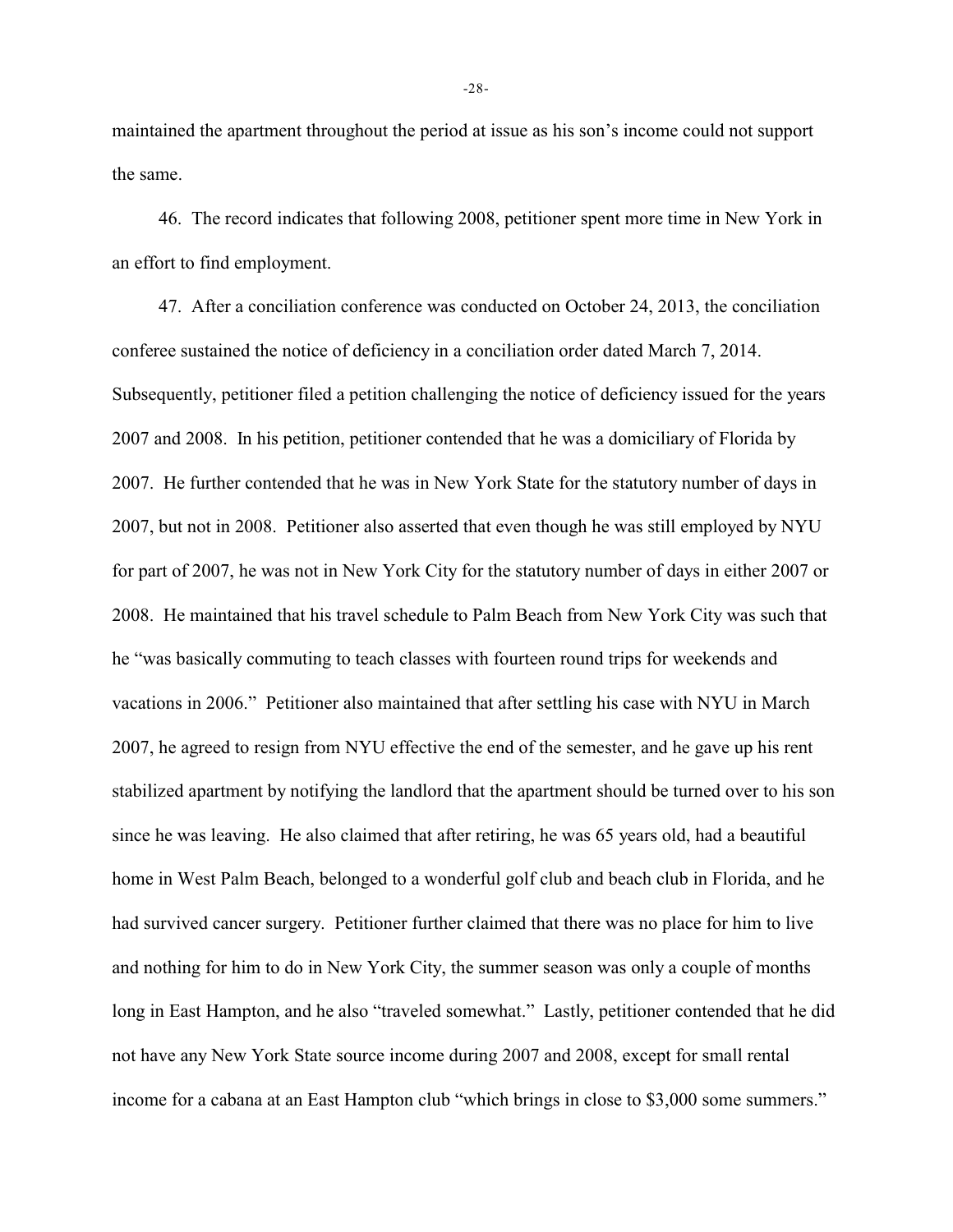48. On December 14, 2015, petitioner and the Division waived a hearing and agreed to submit this matter for a determination based on documents and briefs. By letter dated December 16, 2015, the Administrative Law Judge advised the parties of the need to submit all documents that they wished the Administrative Law Judge to consider. The letter noted that the Administrative Law Judge did not have access to documents previously exchanged by the parties. The letter directed the parties to provide copies of all submitted documents to the opposing party and noted that the record would be closed as of the due date for petitioner's documents. The December 16, 2015 letter also listed a schedule for the submission of such documents, subsequently revised by the Administrative Law Judge's letter dated January 26, 2016. The Division submitted its documents in accordance with the revised schedule and provided petitioner with copies. According to the revised schedule, petitioner's documents were due to be submitted about two months after the submission of the Division's documents. Petitioner did not submit any documents to the Administrative Law Judge. Petitioner also did not file a brief with the Administrative Law Judge.

49. The record does not include petitioner's personal and business diaries for the year 2007. It also does not include any of petitioner's frequent flier statements, airline boarding passes or E-Z Pass statements for the years 2007 and 2008. A copy of petitioner's passport is not part of the record.

50. The record does not include documentation related to petitioner's travel pattern for the year 2006 and prior years.

51. The record does not include the insurance contracts and special riders for the 254 East 68th Street apartment, the Wireless Road, East Hampton house, and the South Flagler Drive, West Palm Beach condominium in effect during the years 2006, 2007 and 2008. The record also

-29-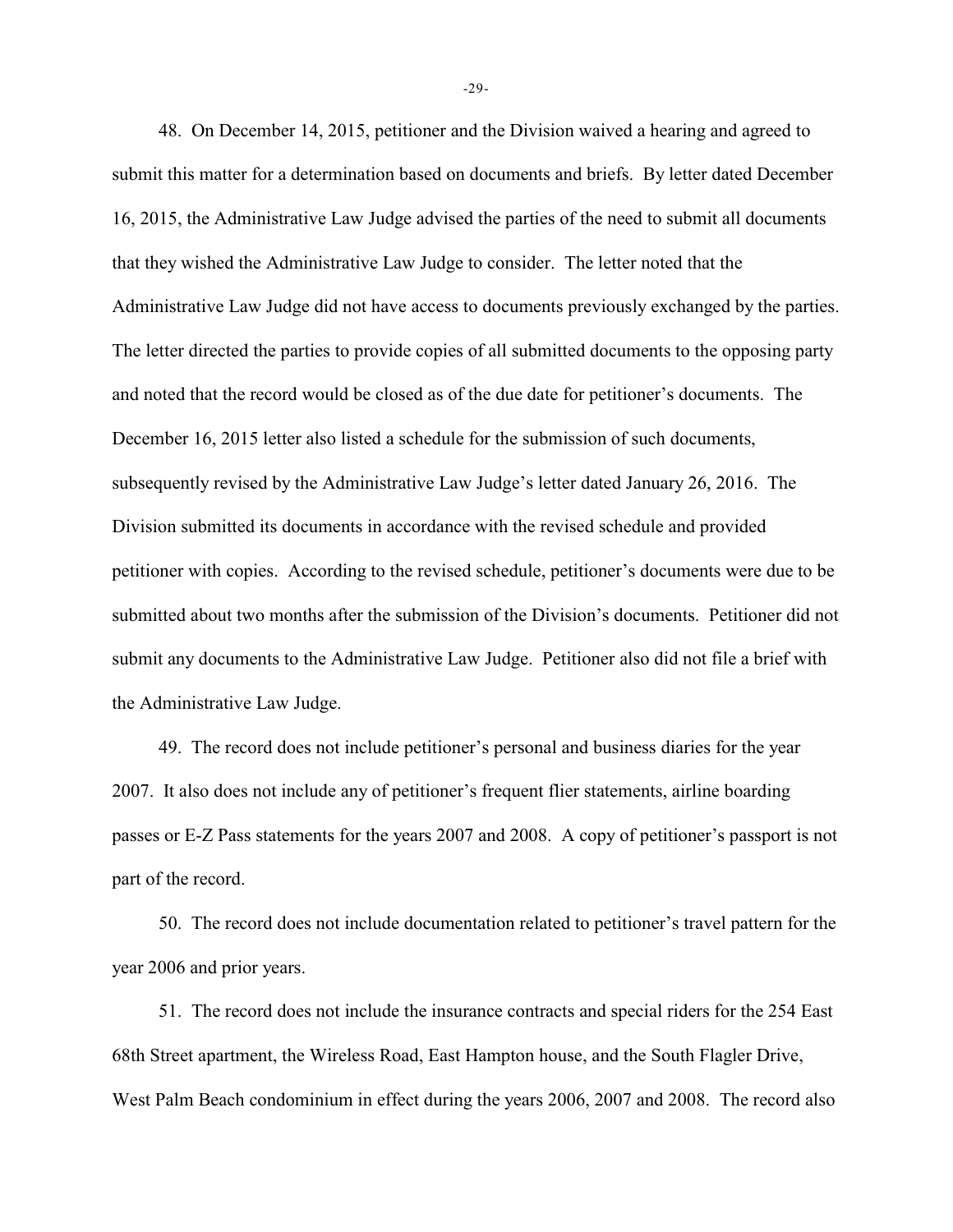does not include any moving bills.

52. Other than the confidential agreement, the record does not include any additional information regarding petitioner's employment at NYU, such as the dates of employment, tenure dates and positions held. It also does not include petitioner's employment contract with NYU.

53. The record does not include any supporting documentation substantiating the schedule C expenses claimed for the years 2007 and 2008.

54. The record does not include any documentation supporting petitioner's income allocation to New York for the years 2007 and 2008.

55. The record contains a photocopy of a check dated December 31, 2007, and drawn on the account of petitioner's son, Gavin Wiesen, in payment of the monthly rent on the East 68<sup>th</sup> Street apartment. The check was not cashed, but was returned to petitioner with a memorandum from Rudin Management stating that Rudin "cannot accept payment by anyone other than you, the tenant of record."

56. The record contains an affidavit of Gavin Wiesen dated April 30, 2010, in which Mr. Wiesen states that petitioner "permanently vacated the Apartment in May, 2007, at which time he moved to Florida." The affidavit provides no other information relevant to the present matter. The affidavit was apparently part of petitioner's answer to Rudin Management's petition to the NYS DHCR Office of Rent Administration for high income rent deregulation for the 2009 filing cycle (*see* finding of fact 44).

## *THE DETERMINATION OF THE ADMINISTRATIVE LAW JUDGE*

The Administrative Law Judge observed that a taxpayer may be subject to tax as a resident of New York State or City on the basis of either domicile or physical presence in the State or City for more than 183 days in a given year (statutory residency). She noted that maintenance of a permanent place of abode in New York State or City is a component of residency under both

-30-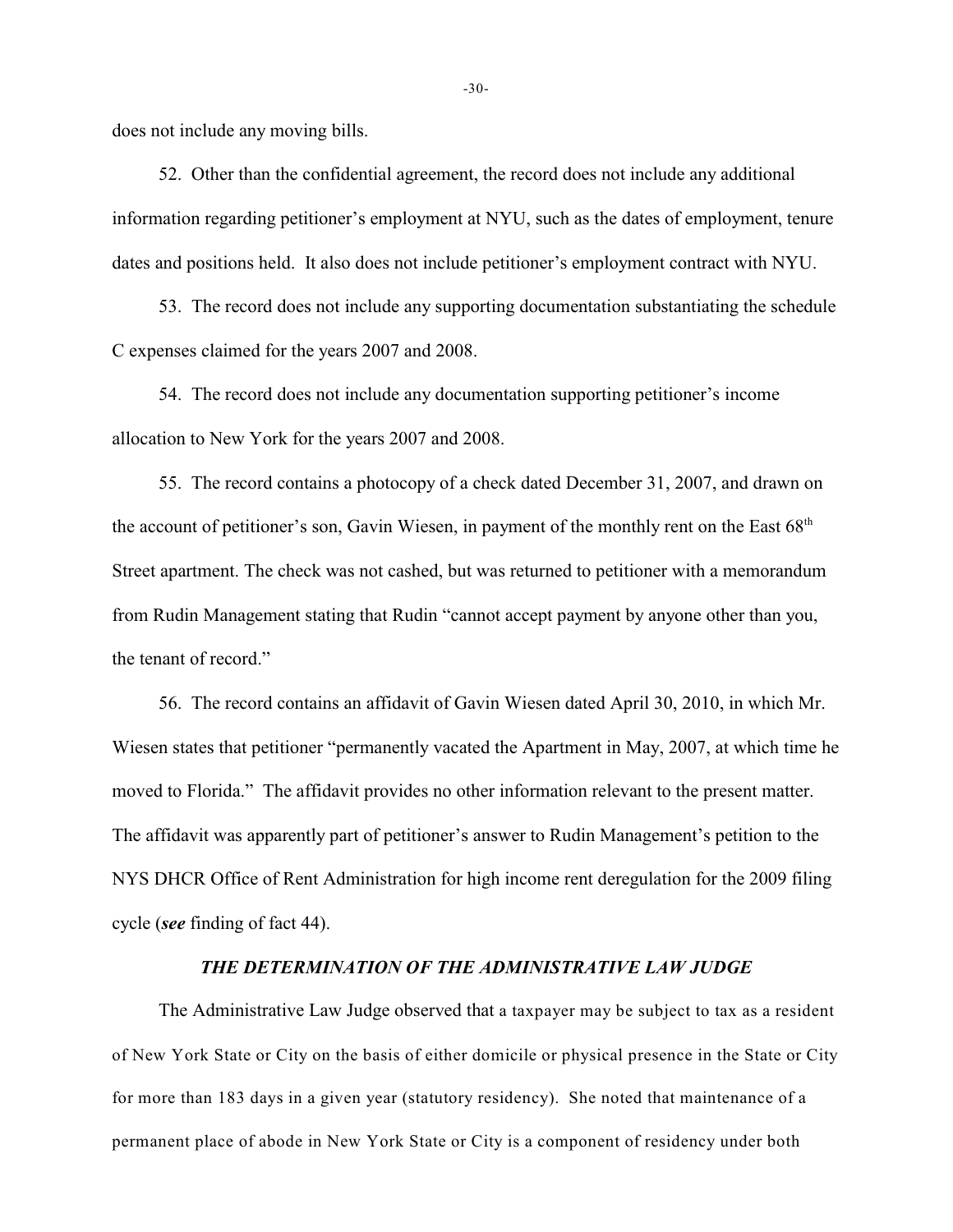bases. Accordingly, the Administrative Law Judge examined the record and concluded that petitioner had maintained such an abode during the years at issue.

The Administrative Law Judge next addressed whether petitioner was subject to income tax as a resident based on his domicile. Upon review of the record, the Administrative Law Judge determined that petitioner did not meet his burden of proof to show that he changed his domicile from New York City to West Palm Beach, Florida as of the years at issue. The Administrative Law Judge cited the following evidence in support of this conclusion: petitioner's continued use of the East  $68<sup>th</sup>$  Street apartment in 2007 and 2008 as indicated by his execution of a two-year lease in May 2008; his continuing receipt of mail at the East  $68<sup>th</sup>$  Street address; the use of the East 68<sup>th</sup> Street address on W-2s, 1099s and the Florida homestead exemption application; his continued maintenance of personal belongings and clothing at the East 68<sup>th</sup> Street apartment; the significant number of days spent in New York State and City during the years at issue; his continuing family ties to New York, i.e., his son's continuing New York residence; and his seeking of employment in New York after 2008. The Administrative Law also found that an absence of evidence in the record on certain points was significant. Specifically, the Administrative Law Judge noted that petitioner provided no evidence of his historic use of his Florida residence. The Administrative Law Judge also noted that the record lacks any evidence of petitioner's express intent to abandon his New York City domicile and to acquire a new domicile in Florida. The Administrative Law Judge determined that such a lack of evidence supports her conclusion that petitioner failed to meet his burden of proof to show a change of domicile.

Having determined that petitioner was subject to tax as a domiciliary of New York State and City for the years at issue, the Administrative Law Judge found that it was unnecessary to address the issue of statutory residency for 2007.

-31-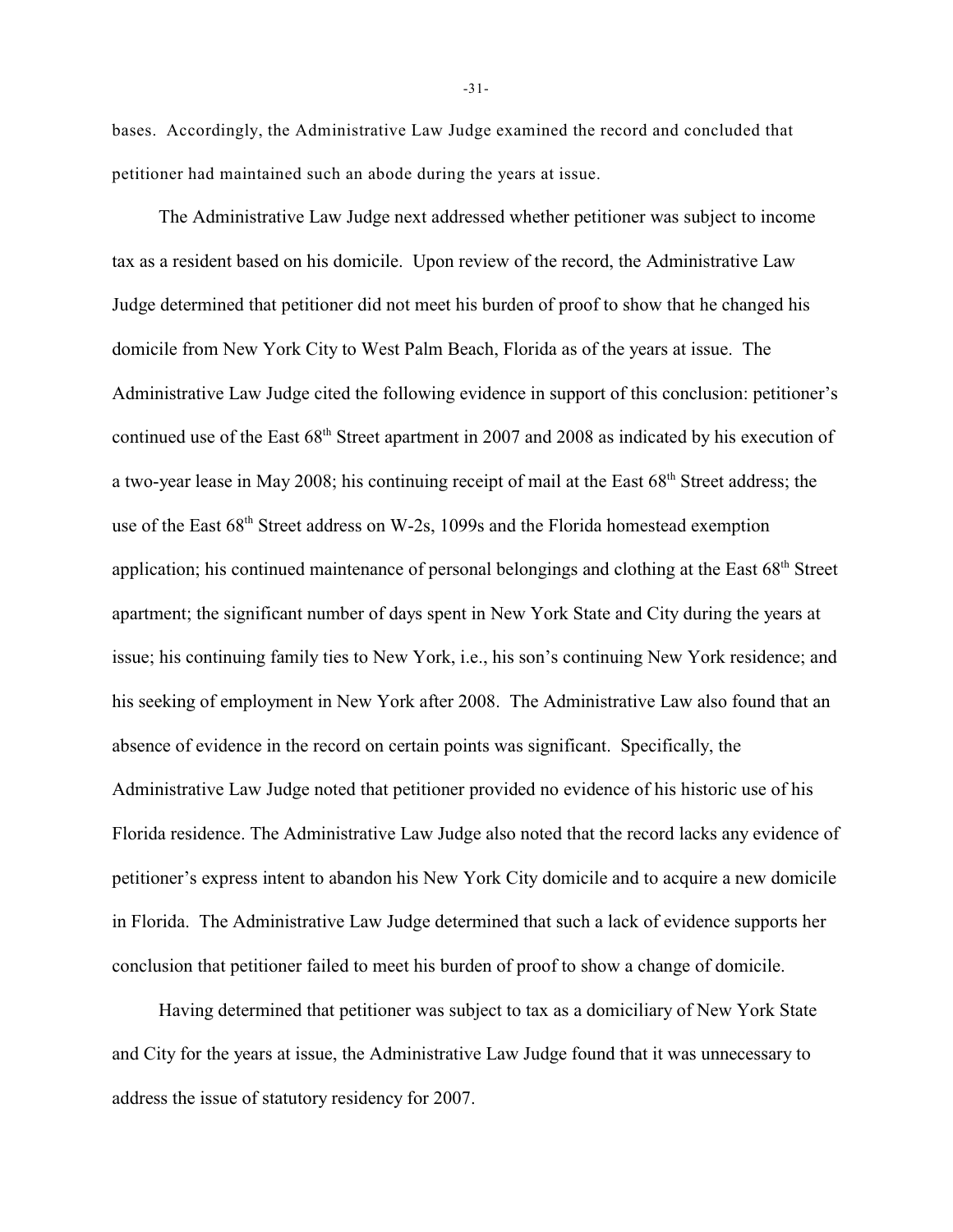The Administrative Law Judge sustained the Division's disallowance of petitioner's schedule C expenses because petitioner failed to submit any documentation to support such expenses.

The Administrative Law Judge determined that the issue of the proper allocation of petitioner's income during the years at issue was moot given her finding with respect to domicile.

Finally, the Administrative Law Judge sustained the imposition of penalties because petitioner failed to articulate any rationale for abatement.

### *SUMMARY OF ARGUMENTS ON EXCEPTION*

As he did below, petitioner contends that he changed his domicile from New York City to West Palm Beach, Florida at about the time of the settlement of the NYU litigation as evidenced by the confidential agreement. According to petitioner, he no longer had any reason to be in New York City at that point and thus retired to West Palm Beach. Petitioner asserts that, by 2007, his NYU employment was his main connection to New York City and that he had largely abandoned the City well before 2007. He asserts that the settlement was structured to take his status as a Florida resident into account.

In support of his contention that he vacated the East  $68<sup>th</sup>$  Street apartment in 2007, petitioner asserts that he advised Rudin Management that he wanted his son, Gavin, to succeed him as tenant in the rent-stabilized apartment. He contends that it was necessary for him to sign the two-year lease in 2008 in order to protect Gavin's rights to succeed him as tenant in the apartment. He asserts that Rudin Management refused to accept Gavin's rent checks. He notes that Rudin Management ultimately relented in 2012 and Gavin became the tenant and signed a lease at that time. Petitioner further notes that he prevailed in an Office of Rent Administration proceeding pertaining to the 2009 filing cycle, as indicated by the rent administrator's order,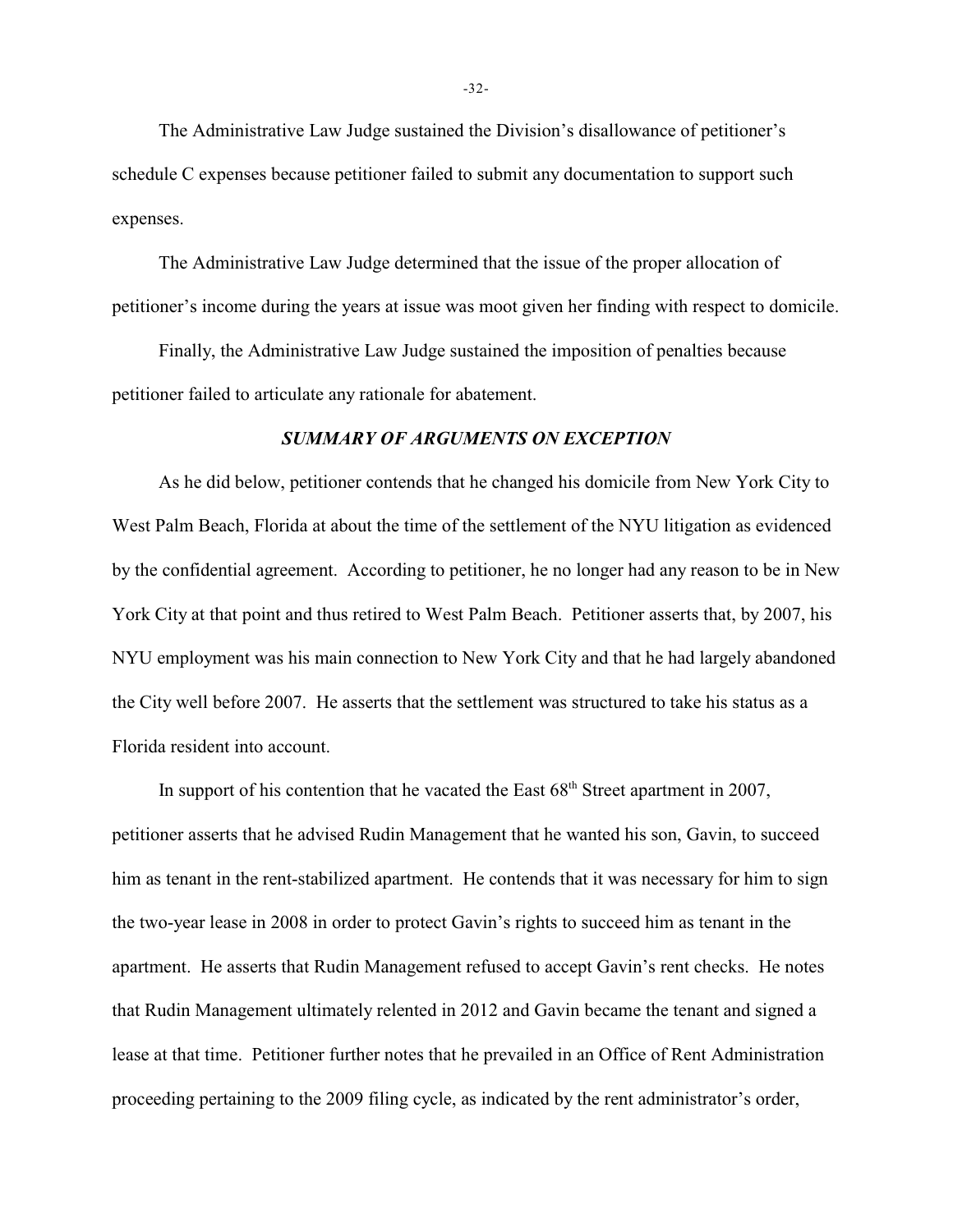which found that the sum of annual income of all persons occupying the apartment was not in excess of \$175,000.00 in 2007 or 2008. Petitioner infers from this order that the rent administrator necessarily found that he did not occupy the apartment during 2007 or 2008 because his income exceeded that amount during those years.

As additional support for his claim that he acquired a Florida domicile as of the years at issue, petitioner asserts that his Florida home is much larger than the East  $68<sup>th</sup>$  Street apartment; that he declared a Florida domicile with his 2007 Florida homestead exemption application; that he had no business ties to New York after he left NYU; that, contrary to the Administrative Law Judge's finding, he did not seek employment or work in New York after 2008; that he kept his cars in Florida and East Hampton, but not in New York City; that he kept paintings, photos, important papers and clothes in Florida; and, with respect to family ties, petitioner asserts that, although his son was a New York City resident, he was working in Los Angeles for much of the period in question; that his two significant others during the relevant period were Florida domiciliaries; that his parents, now deceased, had been Florida domiciliaries since the 1970s; that West Palm Beach was the center of his life; and that he was an important part of the social, athletic and intellectual life of Palm Beach.

Petitioner also contends that the expenses claimed on his returns for the years at issue were attributable to costs incurred in the NYU litigation and were reasonable. Petitioner notes that he received a "no change" letter from the IRS with respect to his 2007 federal returns.

Petitioner also contends that penalties imposed herein should be abated because his returns for the years at issue were prepared after consultation with a tax attorney, who advised that, except as reported on petitioner's returns, the payments from NYU would not be subject to New York income tax.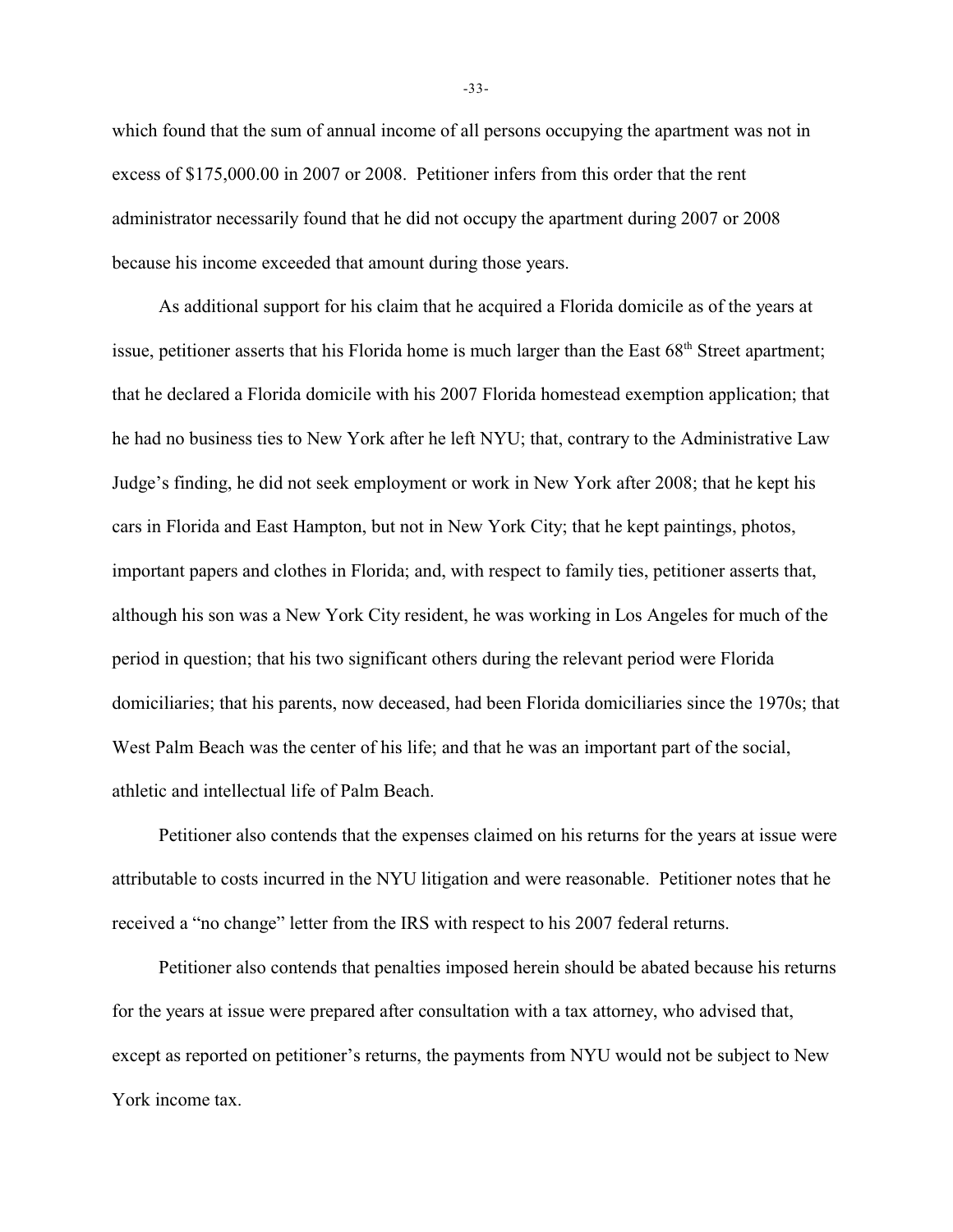At oral argument, this Tribunal granted petitioner permission to file an additional written argument in order to request that certain evidence, which was not submitted below, now be received into the record and considered by this Tribunal. Petitioner subsequently proffered certain documents.<sup>16</sup> Petitioner's excuse for his failure to submit such documents at the appropriate time is that he believed that all documentation had been submitted during the audit and that no one advised him that documentation would have to be submitted to the Administrative Law Judge.

Petitioner's post-oral argument submission also includes what is essentially another brief in support of his position.

The Division agrees with the Administrative Law Judge's findings of fact and her conclusion that petitioner failed to meet his burden to show that he changed his domicile to West Palm Beach as of the years at issue. The Division reviews five indicators of domicile as established by case law and finds that each supports its position herein. Specifically, the Division asserts that petitioner retained a permanent place of abode, i.e. the East 68<sup>th</sup> Street apartment, which was his historic New York City domicile; that he spent more time in New York than in Florida during the period at issue; that he had continuing business ties to New York City; that he retained family ties in New York City; and that he kept near and dear items in New York.

The Division also contends that the Administrative Law Judge properly sustained the imposition of penalties.

As to petitioner's post oral argument submission, the Division urges this Tribunal to decline to consider the new evidence offered by petitioner. In support, the Division notes this

-34-

 $16$  Petitioner's post-oral argument submission also includes several documents that were included in the Division's submission of evidence to the Administrative Law Judge and thus were already part of the record.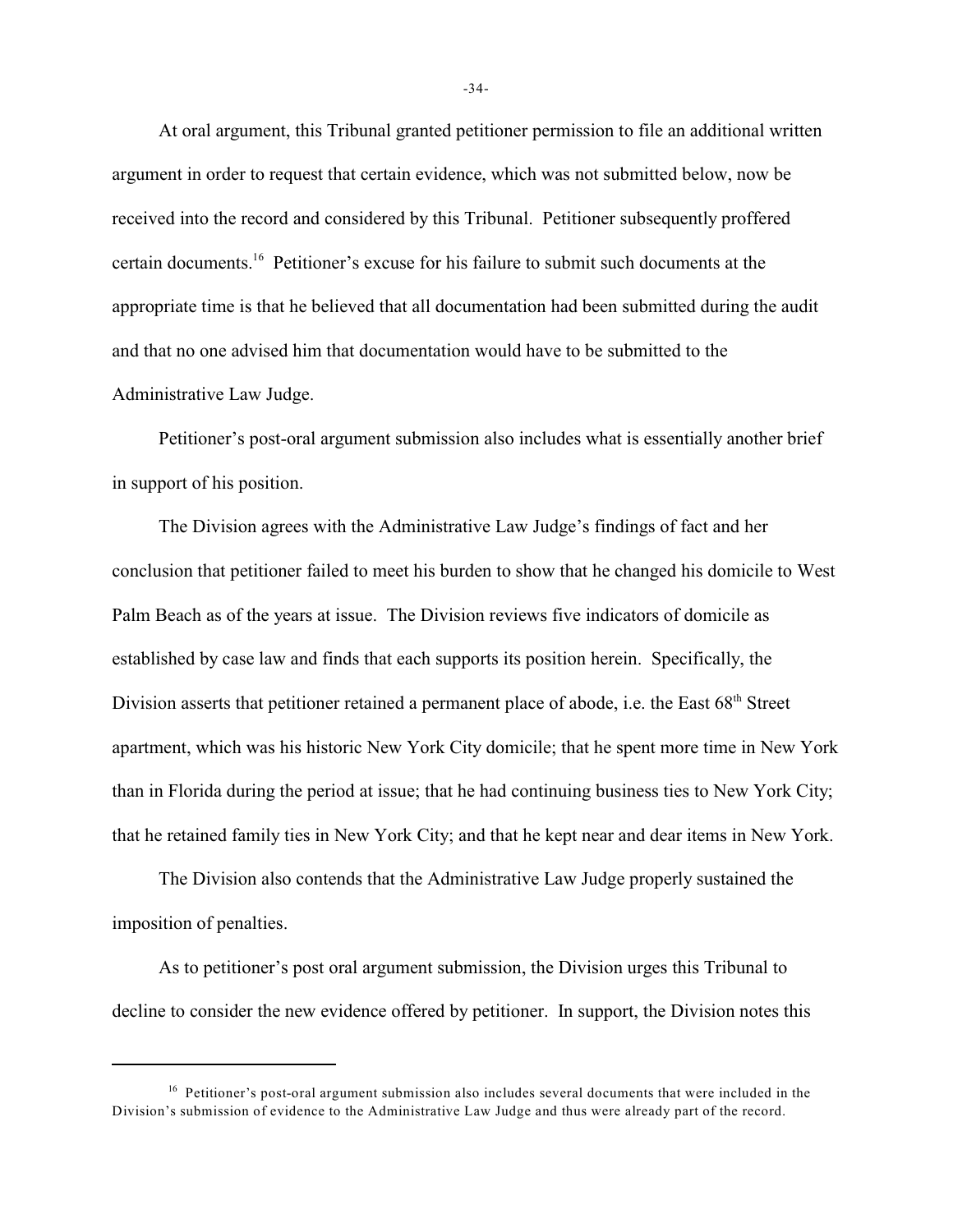Tribunal's longstanding policy against the submission of evidence after the Administrative Law Judge has closed the record.

#### *OPINION*

We first address issues arising from petitioner's post-oral argument submission. We reject petitioner's request to receive in evidence and to consider the new documents proffered with that submission. As we advised petitioner at oral argument, it has long been the policy of this Tribunal that we do not consider evidence that was not part of the record before the Administrative Law Judge (*see e.g.*, *Matter of Schoonover*, Tax Appeals Tribunal, August 15, 1991; *Matter of Meltzer*, Tax Appeals Tribunal, March 29, 2018). As we have noted many times, receipt of such evidence into the record at this point in the proceeding is contrary to a fair and efficient hearing process (*id*.). We see no unfairness to petitioner by the application of this policy in the present matter, given the history of this proceeding (*see* finding of fact 48). Indeed, petitioner's stated excuses for his failure to submit these documents to the Administrative Law Judge are contrary to that history (*id*.).

Also, we have not considered the written arguments regarding domicile and statutory residency included in petitioner's post-oral argument submission because we did not grant petitioner permission to submit such arguments. As previously noted, petitioner submitted an initial brief on exception and a reply letter brief. We have reviewed and considered those submissions in rendering this decision.

Turning now to the substantive issues presented, it is well established that a presumption of correctness attaches to a notice of deficiency and the petitioner bears the burden of proving that a proposed deficiency is erroneous (*see e.g.*, *Matter of Clifton*, Tax Appeals Tribunal, January 4, 2018).

-35-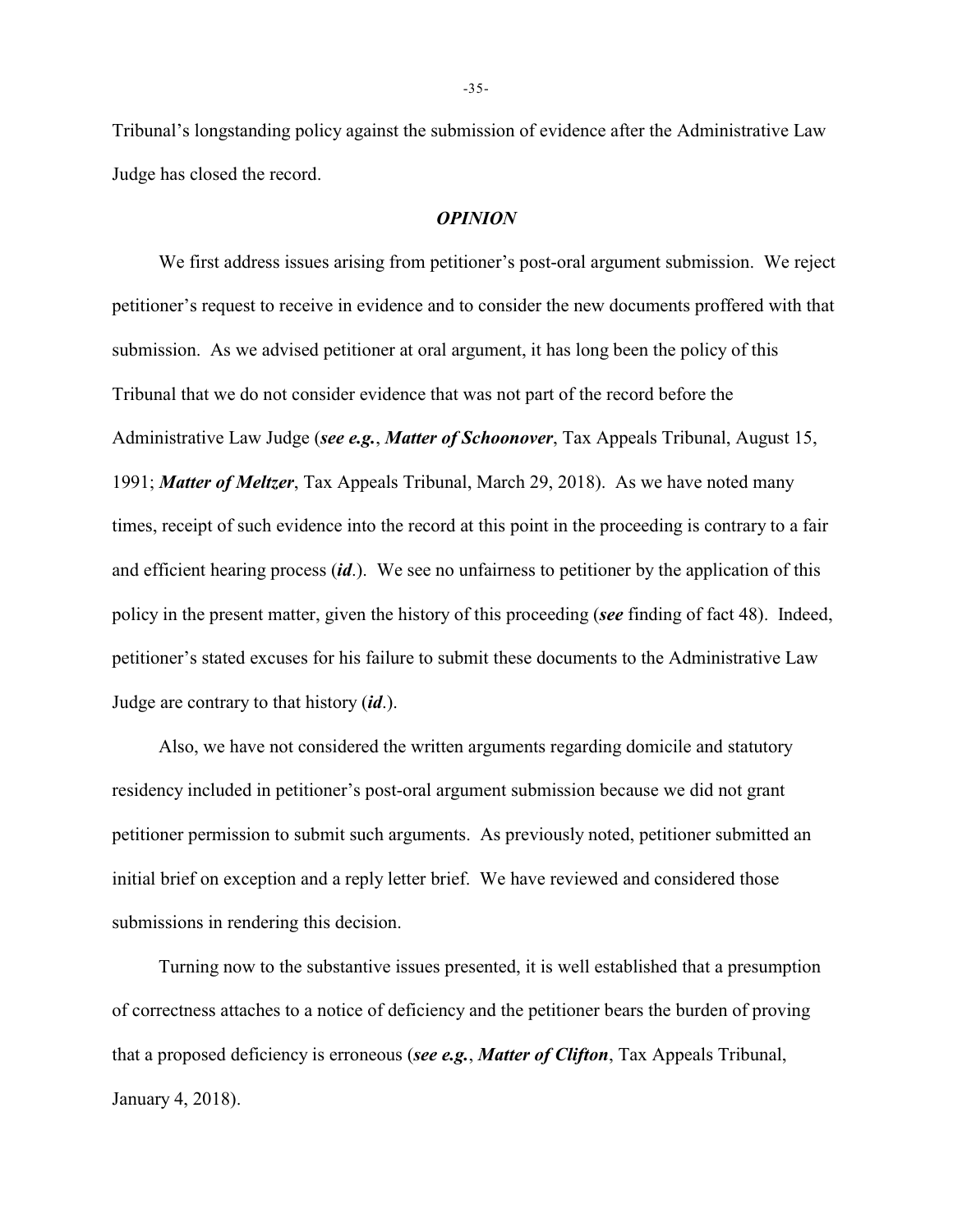New York State imposes a personal income tax on resident individuals pursuant to Tax

Law § 601. New York City imposes a personal income tax on its residents pursuant to the

Administrative Code of the City of New York § 11-1701.

Tax Law § 605 (b) (1) defines such a resident individual, in relevant part, as someone:

"(A) who is domiciled in this state unless (i) [he] maintains no permanent place of abode in this state, maintains a permanent place of abode elsewhere, and spends in the aggregate not more than thirty days of the taxable year in this state, or . . .

(B) who is not domiciled in this state but maintains a permanent place of abode in this state and spends in the aggregate more than one hundred eighty-three days of the taxable year in this state . . . ."

New York City's definition of a resident individual is identical to that for State income tax

purposes, except for the substitution of the term "city" for "state" (*see* Administrative Code of

the City of New York  $\S 11-1705$  [b] [1] [A] and [B]).

Resident individuals of both the State and City are taxed on their income from all sources

(*see* Tax Law § 611 [a]; Administrative Code of the City of New York § 11-1711 [a]).

Nonresidents of the State and City are taxed only on their State and City source income (*see* Tax

Law § 631 [a]; Administrative Code of the City of New York § 11-1902 [a]).

On the question of domicile, the Division's regulations<sup>17</sup> define that term, in relevant part,

as follows:

"(1) Domicile, in general, is the place which an individual intends to be such individual's permanent home - the place to which such individual intends to return whenever such individual may be absent.

 $17$  The Division's regulations with respect to the New York State income tax imposed by article 22 of the Tax Law are applicable in their entirety to the income taxes imposed by the City of New York pursuant to article 30 of the Tax Law and the New York City Administrative Code, and any reference in such regulations to "New York State domicile, resident and nonresident shall be deemed to apply in like manner to City of New York domicile, resident and nonresident by substituting City of New York for New York State wherever applicable" (*see* 20 NYCRR 290.2).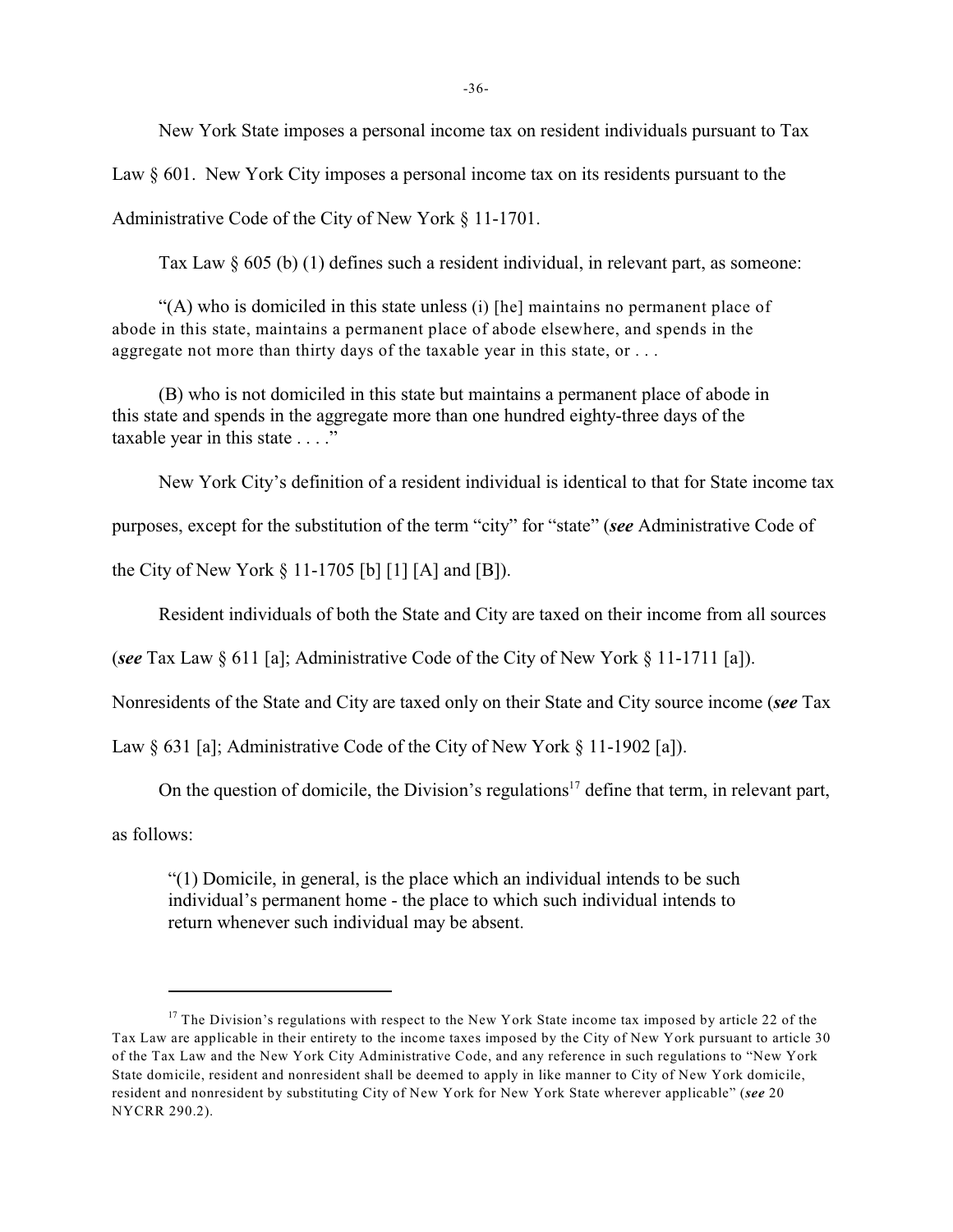(2) A domicile once established continues until the person in question moves to a new location with the bona fide intention of making such individual's fixed and permanent home there. No change of domicile results from a removal to a new location if the intention is to remain there only for a limited time; this rule applies even though the individual may have sold or disposed of such individual's former home. The burden is upon any person asserting a change of domicile to show that the necessary intention existed. In determining an individual's intention in this regard, such individual's declarations will be given due weight, but they will not be conclusive if they are contradicted by such individual's conduct. The fact that a person registers and votes in one place is important but not necessarily conclusive, especially if the facts indicate that such individual did this merely to escape taxation. \* \* \*

(4) A person can have only one domicile. If such person has two or more homes, such person's domicile is the one which such person regards and uses as such person's permanent home. In determining such person's intentions in this matter, the length of time customarily spent at each location is important but not necessarily conclusive" (20 NYCRR 105.20 [d]).

An existing domicile continues until a new one is acquired and the party alleging the

change bears the burden to prove, by clear and convincing evidence, a change in domicile (*see*

*Matter of Bodfish v Gallman*, 50 AD2d 457, 458 [3d Dept 1976]; 20 NYCRR 105.20 [d] [2]).

Whether there has been a change of domicile is a question "of fact rather than law, and it

frequently depends upon a variety of circumstances, which differ as widely as the peculiarities of

individuals" (*Matter of Newcomb*, 192 NY 238, 250 [1908]). The test of intent with regard to a

purported new domicile is "whether the place of habitation is the permanent home of a person,

with the range of sentiment, feeling and permanent association with it" (*Matter of Bourne*, 181

Misc 238, 246 [Sur Ct Westchester County 1943], *affd* 267 AD 876 [2d Dept 1944], *affd* 293

NY 785 [1944]); *see also Matter of Bodfish v Gallman*).

In order to establish a new domicile, "the taxpayer must prove his subjective intent based upon the objective manifestation of that intent displayed through his conduct" (*Matter of Simon*, Tax Appeals Tribunal, March 2, 1989). "While the standard is subjective, the courts and this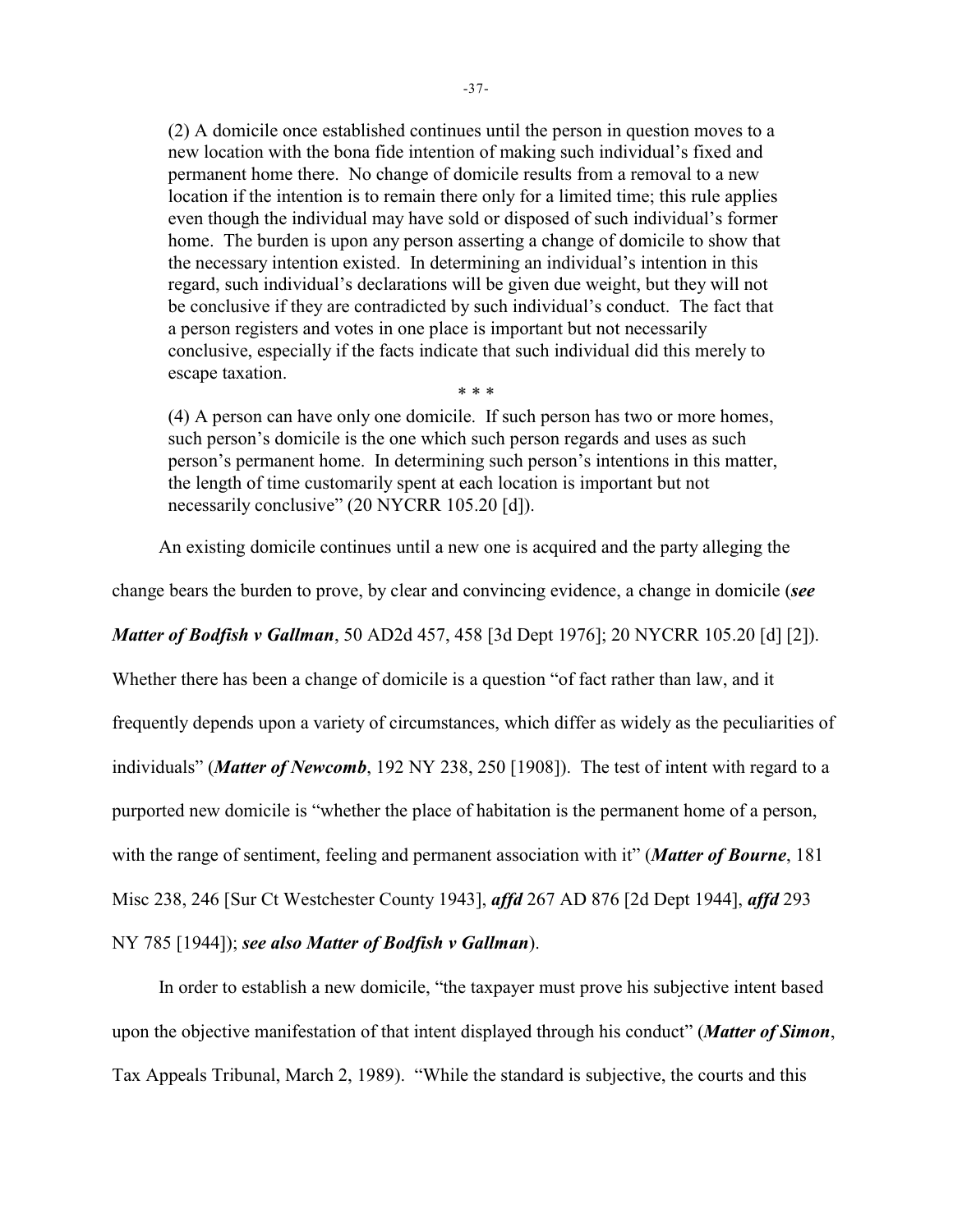Tribunal have consistently looked to certain objective criteria to determine whether a taxpayer's general habits of living demonstrate a change of domicile" (*Matter of Ingle*, Tax Appeals Tribunal, December 1, 2011, *confirmed* 110 AD3d 1392 [3d Dept 2013]). We have considered the following such criteria to be of significance in addressing issues of domicile: (1) the retention and use of a permanent place of abode in New York (*Matter of Wechsler*, Tax Appeals Tribunal, May 16, 1991); (2) the location of business activity (*Matter of Kartiganer*, Tax Appeals Tribunal, October 17, 1991, *confirmed* 94 AD2d 879 [3d Dept 1993]); (3) the location of family ties (*Matter of Buzzard*, Tax Appeals Tribunal, February 18, 1993, *confirmed* 205 AD2d 852 [3d Dept 1994]); and (4) the location of social and community ties (*Matter of Getz,* Tax Appeals Tribunal, June 10, 1993).

Upon review of the record, and in accordance with the foregoing principles, we agree with the Administrative Law Judge's conclusion that petitioner failed to prove, by clear and convincing evidence, that he gave up his New York City domicile on or about May 15, 2007 and acquired a West Palm Beach domicile as claimed.

As noted, the retention and continuing use of one's historic domicile in New York supports a finding of a New York domicile (*see Matter of Wechsler*; *Matter of Campaniello*, Tax Appeals Tribunal, July 21, 2016 *confirmed* 161 AD3d 1320 [3d Dept 1918]). The record shows that petitioner continued to use the East  $68<sup>th</sup>$  Street apartment, his domicile since 1980, as a residence after May 15, 2007. There is no dispute that petitioner continued as lessee of the East  $68<sup>th</sup>$  Street apartment for the entire period at issue and that he executed a renewal lease on May 20, 2008 for the period August 1, 2008 through July 31, 2010. He also continued to pay rent for the entire period at issue and he continued to have unrestricted use of the apartment for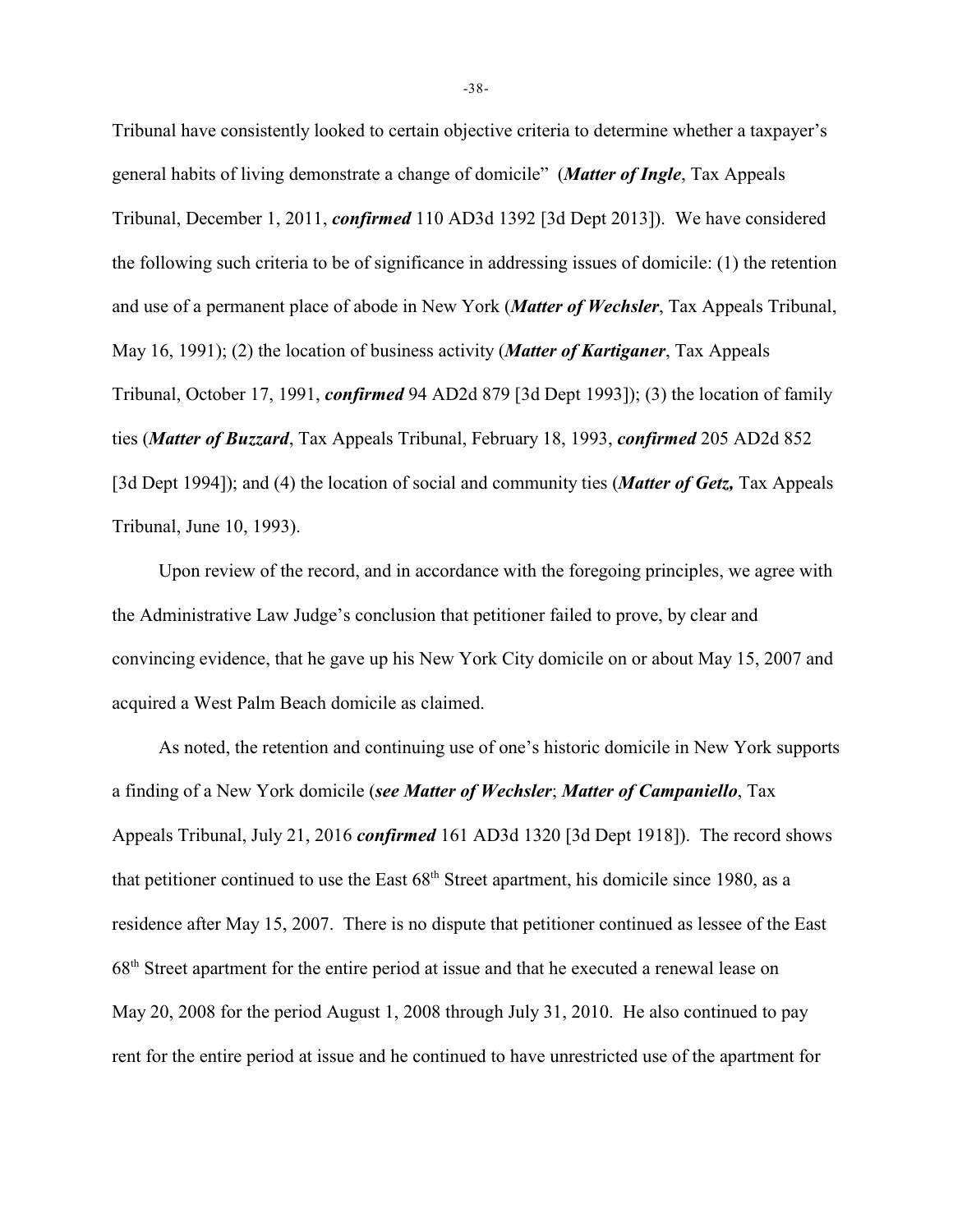the entire period at issue.<sup>18</sup> The Division's day count for those years makes clear that petitioner regularly used the apartment during that period (*see* finding of fact 39).<sup>19</sup> In particular, the Division's 2007 day count shows a significantly greater presence in New York State (260 days) and City (214 days) than Florida (66 days) (*see* finding of fact 39). Even recognizing that petitioner claims a Florida domicile only as of May 15, 2007, the Division's uncontested 2007 day count clearly weighs against petitioner's position (*see* finding of fact 28; *Matter of Angelico*, Tax Appeals Tribunal, March 31, 1994; *see also* 20 NYCRR 105.20 [d] [4] [where a person has more than one home, the length of time spent at each location is an important, though not conclusive, factor in determining intention for purposes of domicile]). The Division's day count for 2008 is more favorable to petitioner (*see* finding of fact 39), although it still shows a significant presence in New York State and moderate presence in New York City. We note that petitioner contends that he spent time in New York City in 2008 to attend to his ailing mother and, subsequently, to attend to matters related to her estate, but provided no evidence of this claim. Of lesser import, but also indicative of continuing use of the apartment, petitioner's credit card bills continued to use the East  $68<sup>th</sup>$  Street address through May 2008 (*see* finding of fact 40).

 $<sup>18</sup>$  Based on these facts, and the fact of petitioner's ownership, maintenance and use of his East Hampton</sup> residence, the Administrative Law Judge concluded that petitioner maintained a permanent place of abode in New York State and City throughout the years at issue. Petitioner's exception does not contest this conclusion. Therefore, we need not address it.

 $19$  We have concluded that petitioner used the apartment on the days that he was present in New York City. An affidavit of Cynthia Witter, in which petitioner is identified as Ms. Witter's boyfriend, is among the documents included in the Division's audit file, which is part of the record. That affidavit states that petitioner and Ms. Witter stay at Ms. Witter's apartment when she and petitioner visit the city. The Witter affidavit was apparently part of petitioner's answer to Rudin Management's petition to the NYS DHCR Office of Rent Administration for high income rent deregulation for the 2009 filing cycle (*see* finding of fact 44). It is dated April 29, 2010 and makes no reference to New York City stays by petitioner during 2007 or 2008. The affidavit thus provides no information with respect to petitioner's presence in New York or his use of the apartment during the years at issue. Petitioner offered no other evidence to show that his presence in New York City during those years did not correspond to a use of the apartment.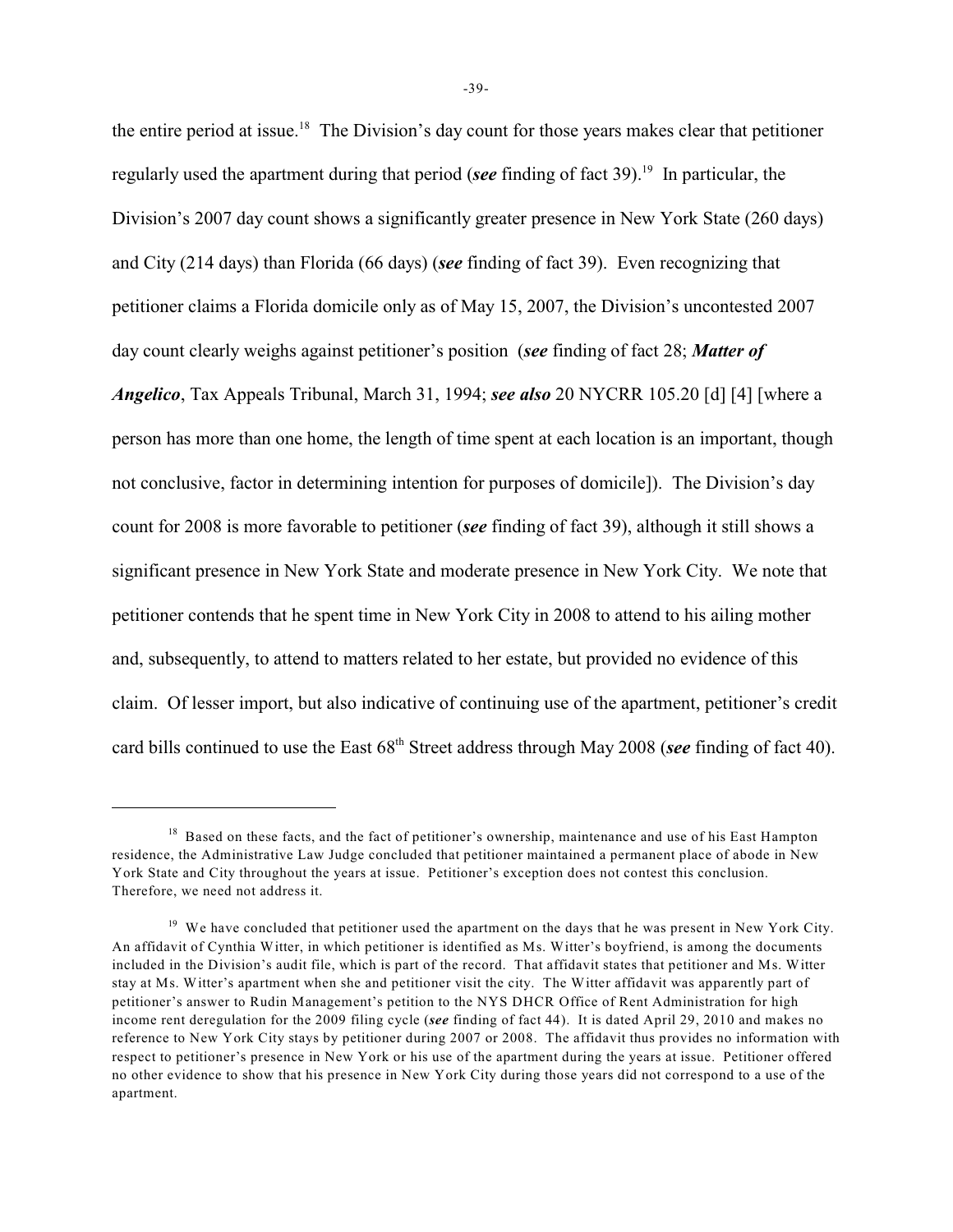Petitioner's continuing family tie to New York City through his son's continuing residence in the apartment is another affirmative fact in the record that supports a finding that petitioner failed to prove that he changed his domicile as of the period at issue (*see Matter of Buzzard*). We reject petitioner's unsubstantiated assertion that his son was in Los Angeles for much of the audit period. Petitioner offered no evidence of any family ties in Florida. Petitioner contended that his parents had been Florida domiciliaries since 1973, but offered no evidence on this point.

As noted, petitioner explains his execution of the two-year renewal lease in May 2008 by contending that it was necessary for him to continue to lease the rent-regulated apartment in order to protect his son's rights to succeed him as tenant. Petitioner cites his letters to Rudin Management in support of this claim (*see* finding of fact 16). The letters, however, merely state that petitioner wanted his son to succeed him as tenant. They make no assertion that petitioner was no longer living in the apartment, much less that he had permanently vacated it a full year earlier, in May 2007, as he claims. Additionally, while the record shows that Rudin Management refused a check for rent, dated December 31, 2007, from Gavin Wiesen, the record also shows that Rudin did so because Gavin was not the named tenant of the apartment (*see* finding of fact 55). As there is no dispute that petitioner's adult son resided at the apartment, the fact that he attempted to pay the rent on one occasion does not tend to prove that petitioner no longer used the apartment as a residence. Finally, we do not accept petitioner's explanation that his payment of the rent during the years at issue was solely for his son's benefit. The record lacks evidence, such as testimony or an affidavit, addressing this claim.

Petitioner argues that the NYS DHCR Office of Rent Administration's order denying petition for high income rent deregulation for the 2009 filing cycle, issued on March 24, 2011 (*see* finding of fact 44) also supports his claim that he vacated the apartment in 2007.

-40-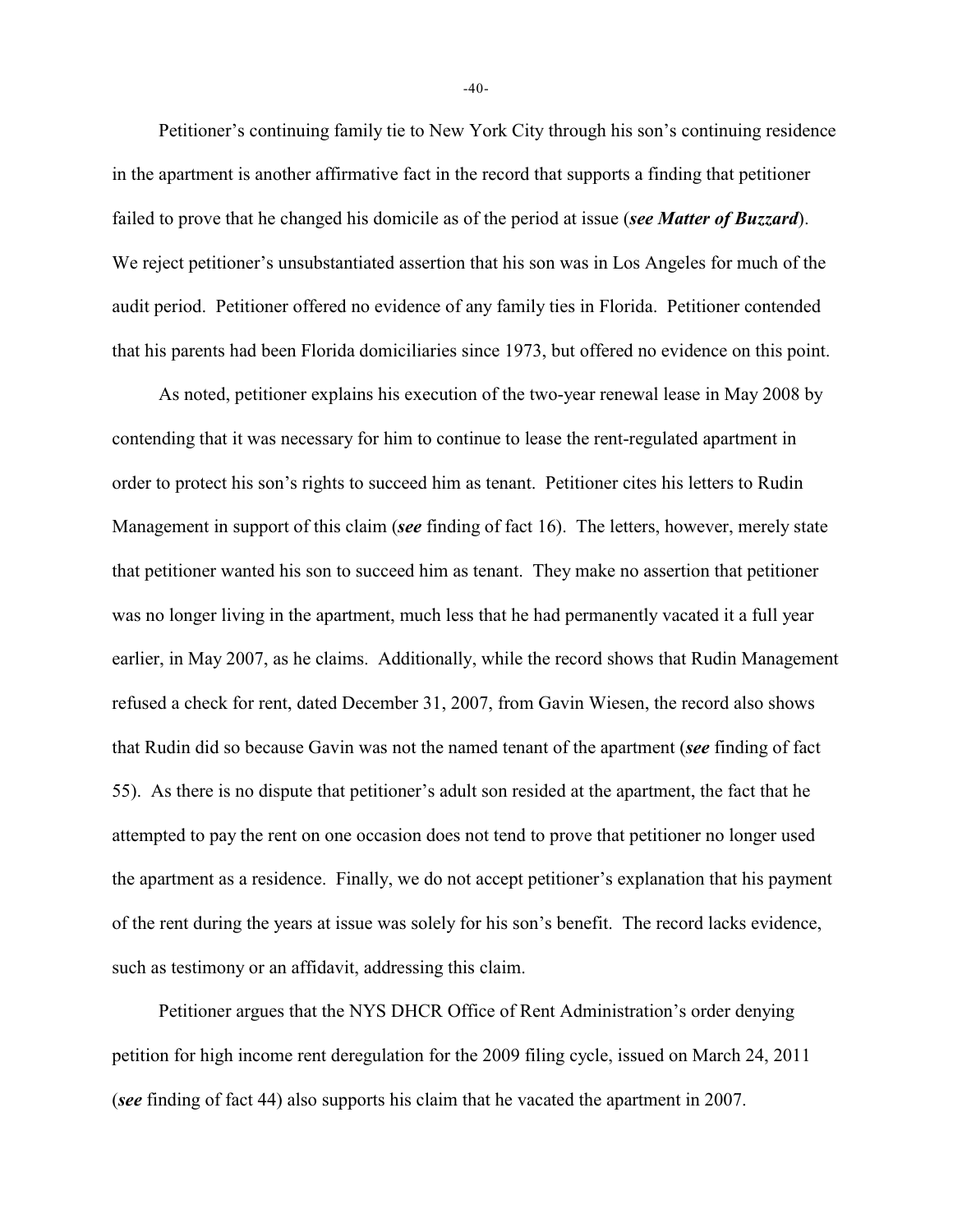Petitioner's argument is premised on the statement in the order that the annual income of all persons who occupied the apartment as their primary residence in 2007 and 2008 did not exceed \$175,000.00 (*id.*). Since petitioner's income exceeded \$175,000.00 during both of those years, he contends that the order necessarily determined that he was not a resident of the apartment in 2007 or 2008. The order, however, does not describe the evidence upon which it was based and it does list petitioner (and not his son) as the tenant of the apartment (*id*.). These facts create an ambiguity that undermines any probative value to be accorded the order in the present matter.

The Office of Rent Administration income certification form for the 2009 filing period, dated June 2, 2009, does summarily state that petitioner permanently vacated the apartment on or about May 15, 2007 (*see* finding of fact 15). The affidavit of petitioner's son, Gavin Wiesen, dated April 30, 2010, also summarily states that petitioner permanently vacated the apartment at that time (*see* finding of fact 56). We find, however, that these documents lack credibility, given the lack of any testimony by petitioner or his son, through which such general assertions could be challenged by cross-examination. Accordingly, such statements fail to overcome other evidence indicating petitioner's continuing maintenance and use of the apartment; that is, his status as lessee, his payment of rent and his physical presence as shown by the day count.

Petitioner also contends that the confidential agreement by which he settled his dispute with NYU and agreed to retire supports his claim that he vacated the East  $68<sup>th</sup>$  Street apartment on or about May 15, 2007. We disagree. While that agreement establishes petitioner's retirement from NYU, it does not establish that petitioner vacated his East 68<sup>th</sup> Street apartment for West Palm Beach at that time. Although the agreement states that "as of April 15, 2007 he [petitioner] is a resident of Florida," such language does not indicate that petitioner ceased to be a resident of New York. Rather, the statement's context makes clear that its purpose is to provide

-41-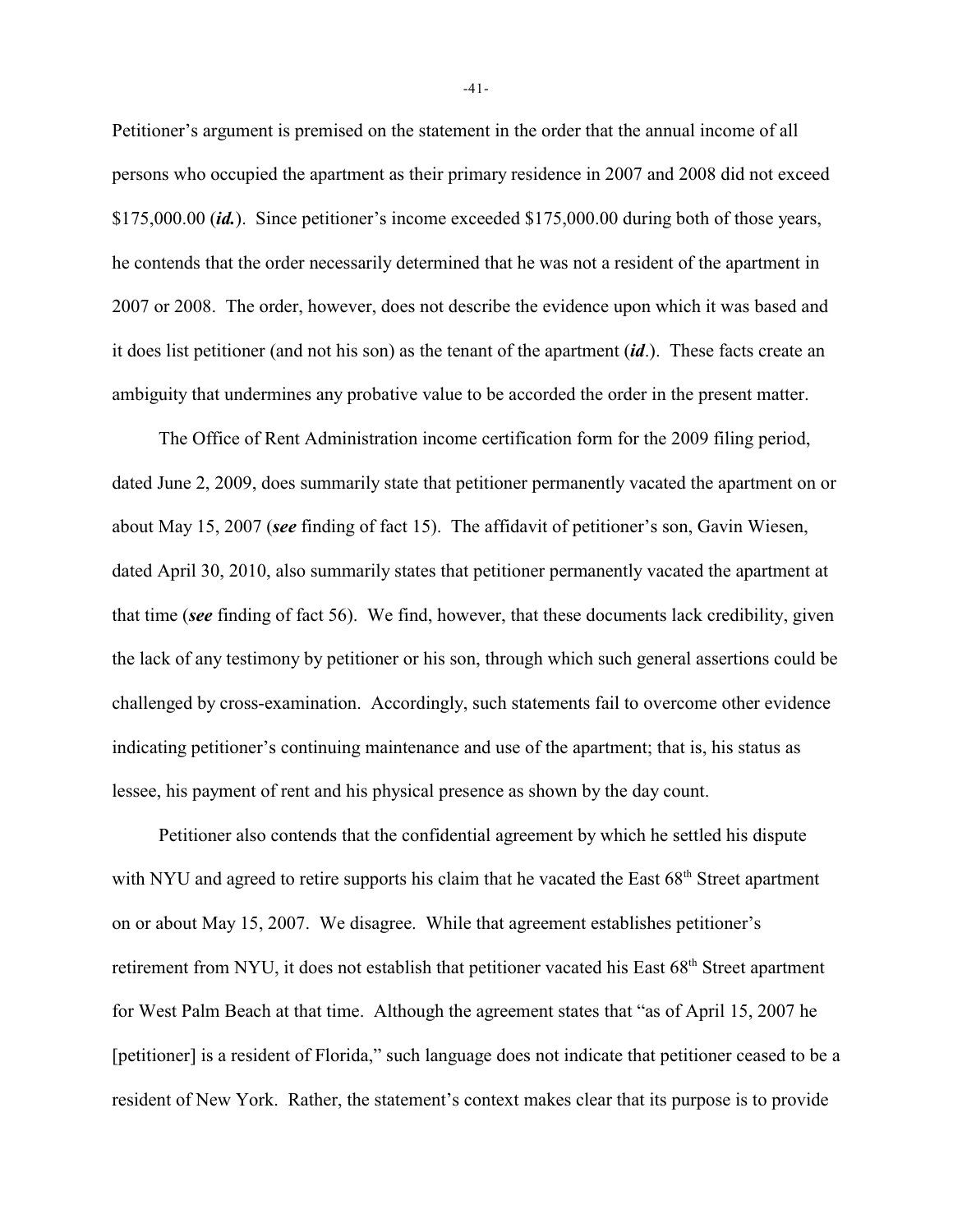a justification for NYU to make certain settlement payments without withholding any New York State or City taxes (*see* finding of fact 22).

Petitioner's Florida homestead exemption application, by which petitioner claimed to be a Florida domiciliary, filed on or about April 30, 2007; his Florida driver's license, issued March 30, 2007; and his 2004 Florida voter registration are also unconvincing proof of petitioner's claimed May 15, 2007 domicile change under the present circumstances. We note that courts have recognized the "self-serving nature" of such formal declarations when used as evidence to affirmatively establish new domicile (*Wilke v Wilke*, 73 AD2d 915, 917 [2d Dept 1980]) and that they are often less persuasive than informal acts demonstrating an individual's "general habit of life" (*Matter of Trowbridge*, 266 NY 283, 289 [1935 ]; *Matter of Silverman*, Tax Appeals Tribunal, June 8, 1989). We note also, as did the Administrative Law Judge, that petitioner's Florida voter registration is made less significant by the lack of any evidence of a Florida voting history.

Finally, we ascribe no evidentiary weight to the statement attached to petitioner's 2007 return asserting petitioner to be a nonresident of New York (*see* finding of fact 4). This is a statement of petitioner's filing position and provides no more support to petitioner's claim of domicile than the nonresident return to which it was attached.

 A lack of evidence characterizes other aspects of petitioner's claim that he changed his domicile to West Palm Beach. Petitioner's contention that he completed his domicile change upon his retirement from NYU on or about May 15, 2007 implies a gradual increase in time spent in Florida, at least from the time petitioner purchased the West Palm Beach condominium in 2001. As the Administrative Law Judge noted, however, the record contains no evidence of petitioner's use of the West Palm Beach residence during the years immediately preceding the

-42-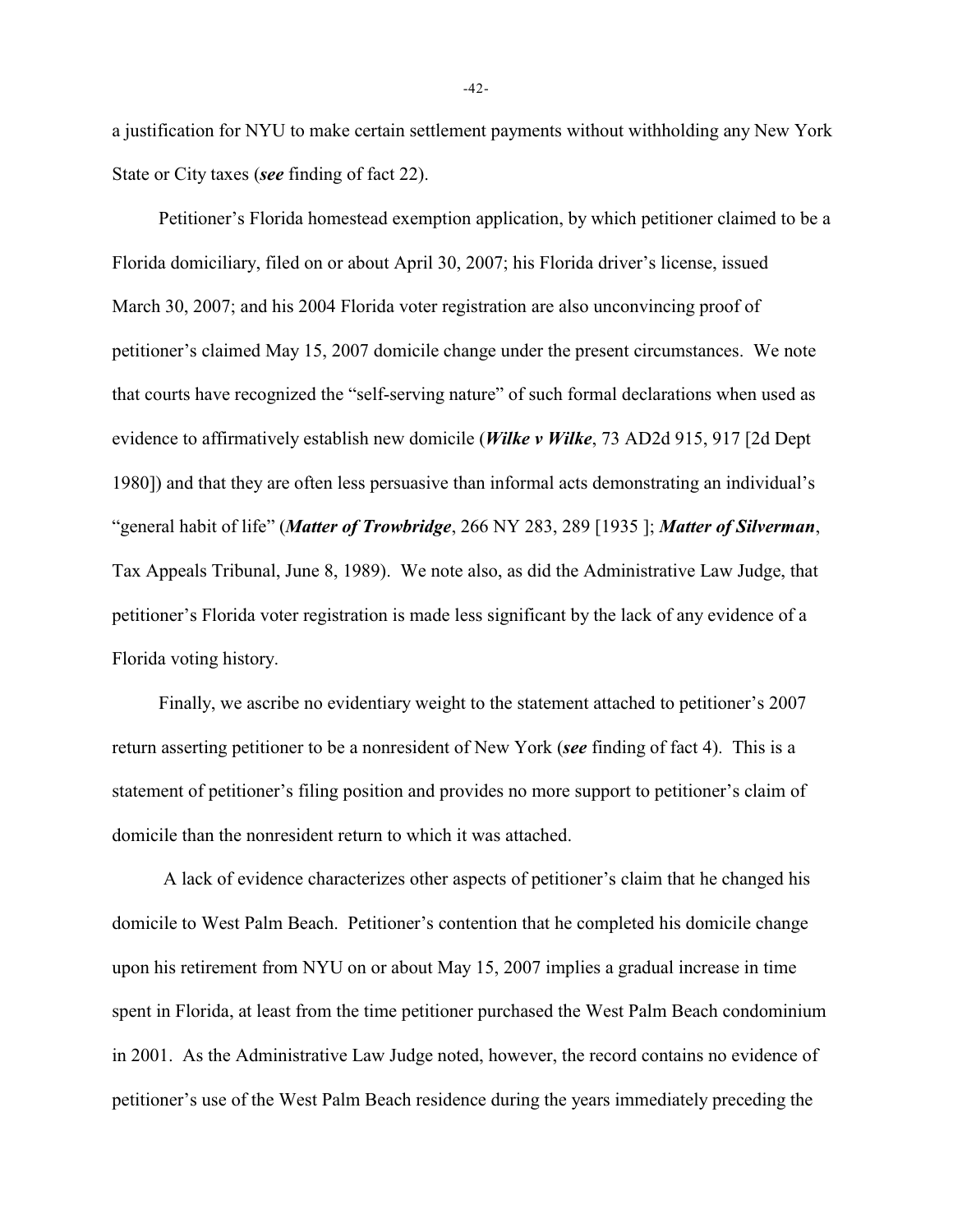period at issue. Additionally, as the Administrative Law Judge also noted, although petitioner claimed a pattern of commuting between West Palm Beach and New York City in 2006, he did not provide any evidence of such travel. Moreover, petitioner did not contest or seek to explain the audit finding that he spent only 66 days in Florida in 2007. Such a finding is plainly not indicative of a change in lifestyle from New York City to Florida (*see Matter of Ingle* [proof of a change in domicile requires proof of a change in lifestyle]).

Regarding the West Palm Beach residence itself, there is no dispute that the condominium was larger than the apartment and that petitioner owned the condominium and leased the apartment. These facts do tend to support a stronger tie to West Palm Beach. Petitioner, however, offered very little other evidence regarding the condominium. While petitioner asserts on exception that he kept important personal possessions i.e., near and dear items, at the condominium, there is no evidence regarding any such items in the record. Petitioner also asserts in his reply brief on exception that the condominium had a large waterfront view, but, again, the record contains no evidence of this claim.

There is also little evidence in the record of petitioner's day-to-day life in West Palm Beach. Petitioner's arguments on exception notwithstanding, there is simply no evidence in the record of petitioner's involvement in any athletic, charitable, civic or educational organizations or activities in Florida.<sup>20</sup> By his submission of bills on audit, petitioner did show that he was a member of a beach club and a country club in Florida, but he did not show the extent to which he used those memberships or when he joined those clubs. In any event, such memberships do not establish any particular affinity for Florida because petitioner maintained memberships in clubs

-43-

 $20$  Petitioner sought to introduce evidence of involvement in such activities with his post-oral argument submission. As discussed previously, we have not accepted such documents in evidence.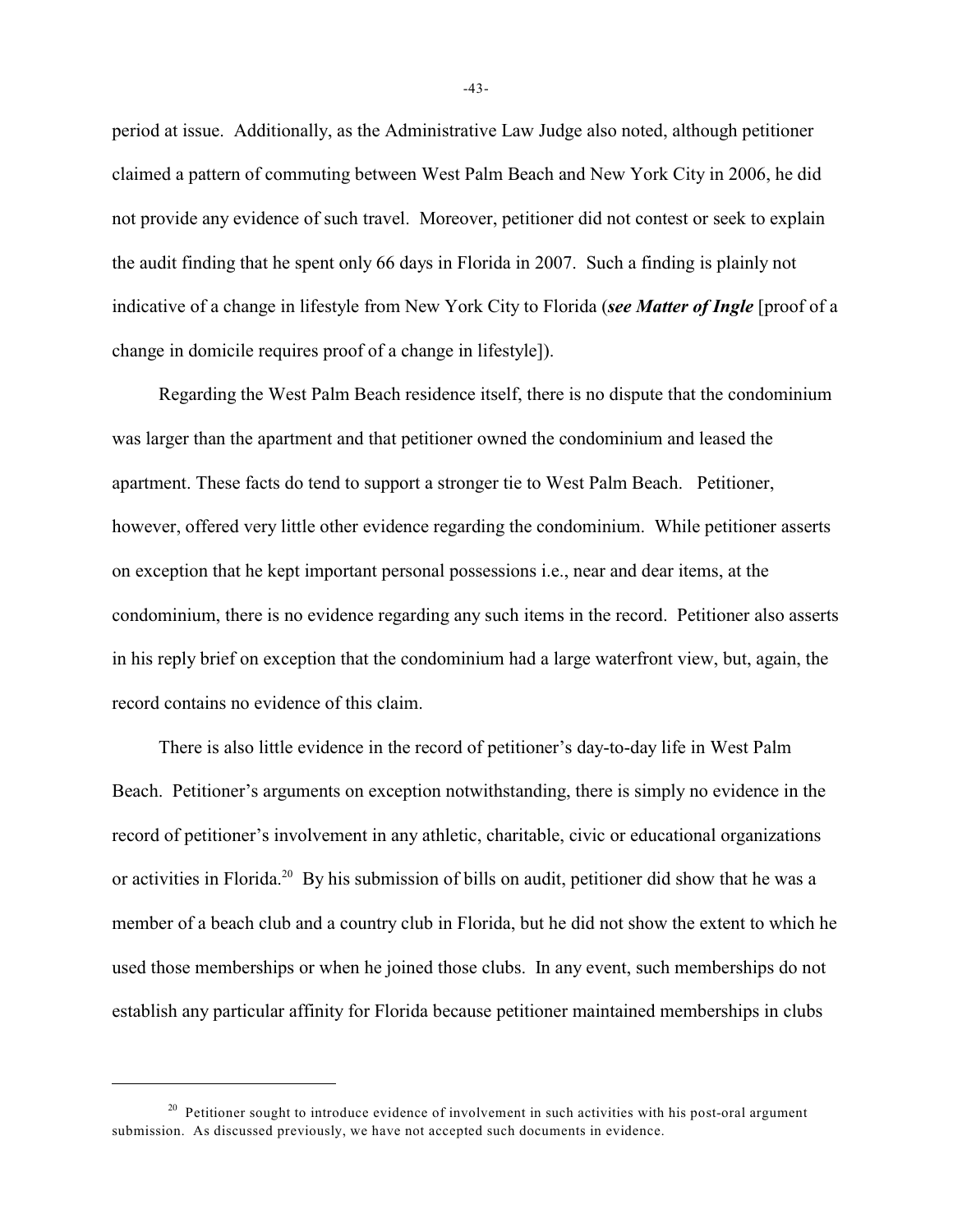in New York as well (*see* finding of fact 27). Petitioner's brief on exception also refers to significant others who were Florida domiciles with whom he was involved both prior to and during the period at issue. There is no evidence in the record on this point either.

In sum, the evidence in the record regarding petitioner's condominium and his "general habit of life" in West Palm Beach falls well short of clearly and convincingly establishing that petitioner regarded his West Palm Beach residence with the "sentiment, feeling and permanent association" such that it was, in fact, his domicile (*Matter of Bourne*).

While actions generally speak louder than words in matters of domicile, words also matter. Specifically, testimony concerning a taxpayer's intent may be a "critical factor" in determining whether such a taxpayer has met his or her burden of proof to show a change in domicile (*see Matter of Estate of Gucci*, Tax Appeals Tribunal, July 10, 1997). In several cases, we have expressly found that a petitioner's credible testimony, coupled with documentation, proved a change of domicile (*see Matter of Sutton*, Tax Appeals Tribunal, October 11, 1990; *Matter of Doman*, Tax Appeals Tribunal, April 9, 1992). We have also cited the absence of any such testimony as factor in a petitioner's failure to meet that burden (*see Matter of Estate of Gucci*; *Matter of Labow*, Tax Appeals Tribunal, March 20, 1997; *Matter of Ingle*).

*Matter of Sutton* is particularly instructive to the present matter because, in that case, the petitioners' credible testimony and other acts indicating an intent to establish a new domicile elsewhere overcame the apparent contradiction to that intent indicated by their continuing maintenance of a rent-controlled apartment in New York City. In contrast, because petitioner here chose to submit this matter to the Administrative Law Judge, the record contains no testimony regarding petitioner's actions or intent pertaining to his domicile during the years at issue. Having chosen to submit, petitioner also could have submitted an affidavit detailing such

-44-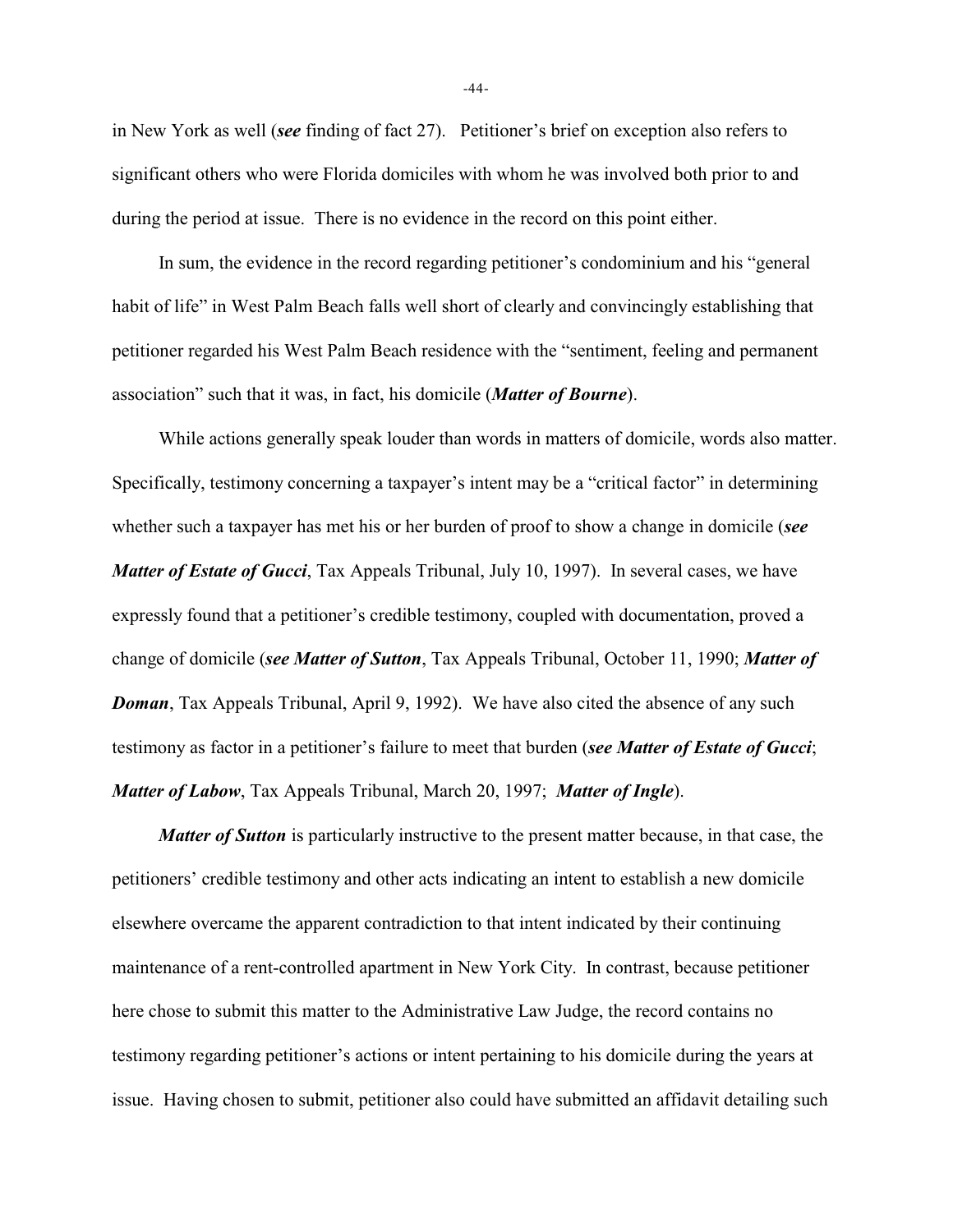actions and intent, but he did not. Accordingly, in contrast to *Sutton*, there is no evidence here to overcome the contradictions to petitioner's claim of a new domicile as shown by his continuing payment of rent for the apartment, his execution of the renewal lease in 2008 and his regular use of the apartment as indicated by his physical presence in New York City. Such testimony or affidavit also could have provided evidence of petitioner's life in Florida. Additionally, as discussed previously, we have discounted documents in evidence that do state that petitioner vacated the apartment in 2007 because such documents lack credibility. As our cases show, credible testimony, coupled with those documents might have met petitioner's burden of proof. The absence of any such testimony, that is, the absence of petitioner's own words, is thus a significant factor in our conclusion that he has not met his burden of proof.

While we agree with the Administrative Law Judge's ultimate conclusion with respect to domicile, we differ with her finding that petitioner had active business ties to New York. As noted, the location of business activity is a factor in considering whether a taxpayer has established a change of domicile (*Matter of Kartiganer*). We find that petitioner had no business ties to New York during the period at issue, given his separation from employment at NYU pursuant to the confidential agreement. We disagree with the Administrative Law Judge that evidence of petitioner's presence in New York to seek employment after the years at issue (*see* finding of fact 46) indicates a New York domicile during the years at issue. On the other hand, we see no evidence of business activity in Florida, either. Although petitioner reported a schedule C consulting business under his own name using the West Palm Beach address as its business address (*see* findings of fact 5 and 6), there is no evidence of any activity by this business. The schedule C business's reported gross receipts were payments made by NYU in accordance with the confidential agreement (*see* findings of fact 5, 7, 21, and 22 [b], [c]) and thus

-45-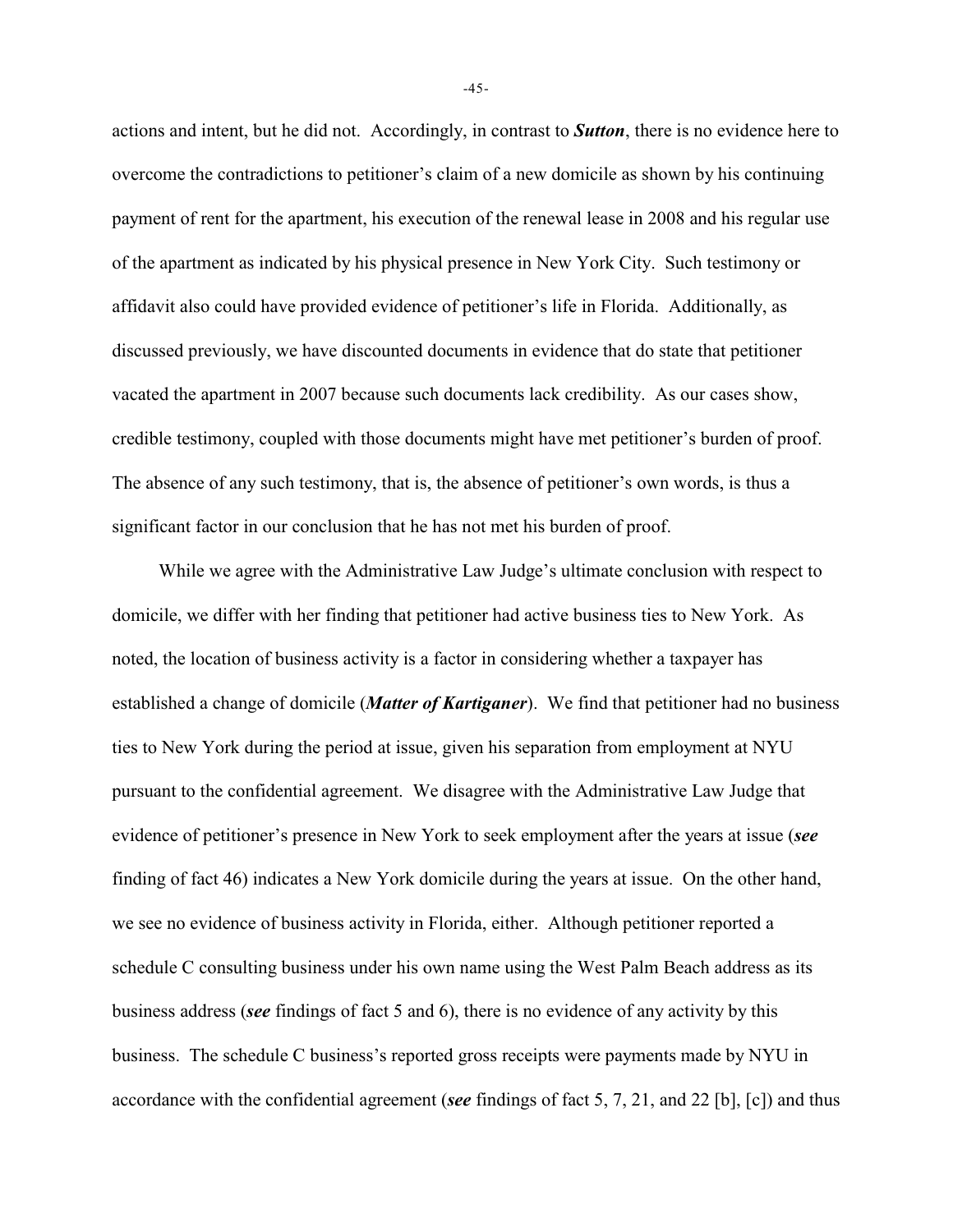do not indicate Florida business activity. On exception, petitioner contends that he was doing consulting work in Florida through Daphne Simone Enterprises, LLC, BSDC, LLC and the Global Goals Institute. There is no evidence in the record to support this contention. Furthermore, the apparent absence of any reported income from such purported consulting activity would seem to contradict it. Accordingly, given the lack of evidence of any business activity in either New York or Florida during the years at issue, this factor is neutral.

Having determined that petitioner is subject to tax as a domiciliary of New York State and City for the years at issue, we agree with the Administrative Law Judge's finding that it is not necessary to address the Division's alternative assertion that petitioner is subject to tax as a statutory resident for 2007 pursuant to Tax Law § 605 (b) (1) (B) and of New York City pursuant to the New York City Administrative Code  $\S$  11-1701 (b) (1) (B). We note, however, that the Division's day count for 2007, accepted as fact herein, found that petitioner was physically present in New York State on 260 days, New York City on 214 days and Florida on 66 days during that year (*see* finding of fact 39) and that petitioner offered no evidence to refute the Division's day count.

Regarding the Division's disallowance of certain expenses claimed on petitioner's schedule C during the years at issue (*see* finding of fact 33), we agree with the Administrative Law Judge that such disallowance was proper. As the Administrative Law Judge noted, petitioner had the burden to prove both entitlement to the deduction as an ordinary and necessary business expense and to substantiate the amount of the deduction (*see Matter of Macaluso*, Tax Appeals Tribunal, September 22, 1997, *confirmed* 259 AD2d 795 [3d Dept 1999]). Petitioner submitted no documentation to substantiate the amount of these claimed expenses. Furthermore, given the apparent lack of activity of the reported schedule C business as discussed previously,

-46-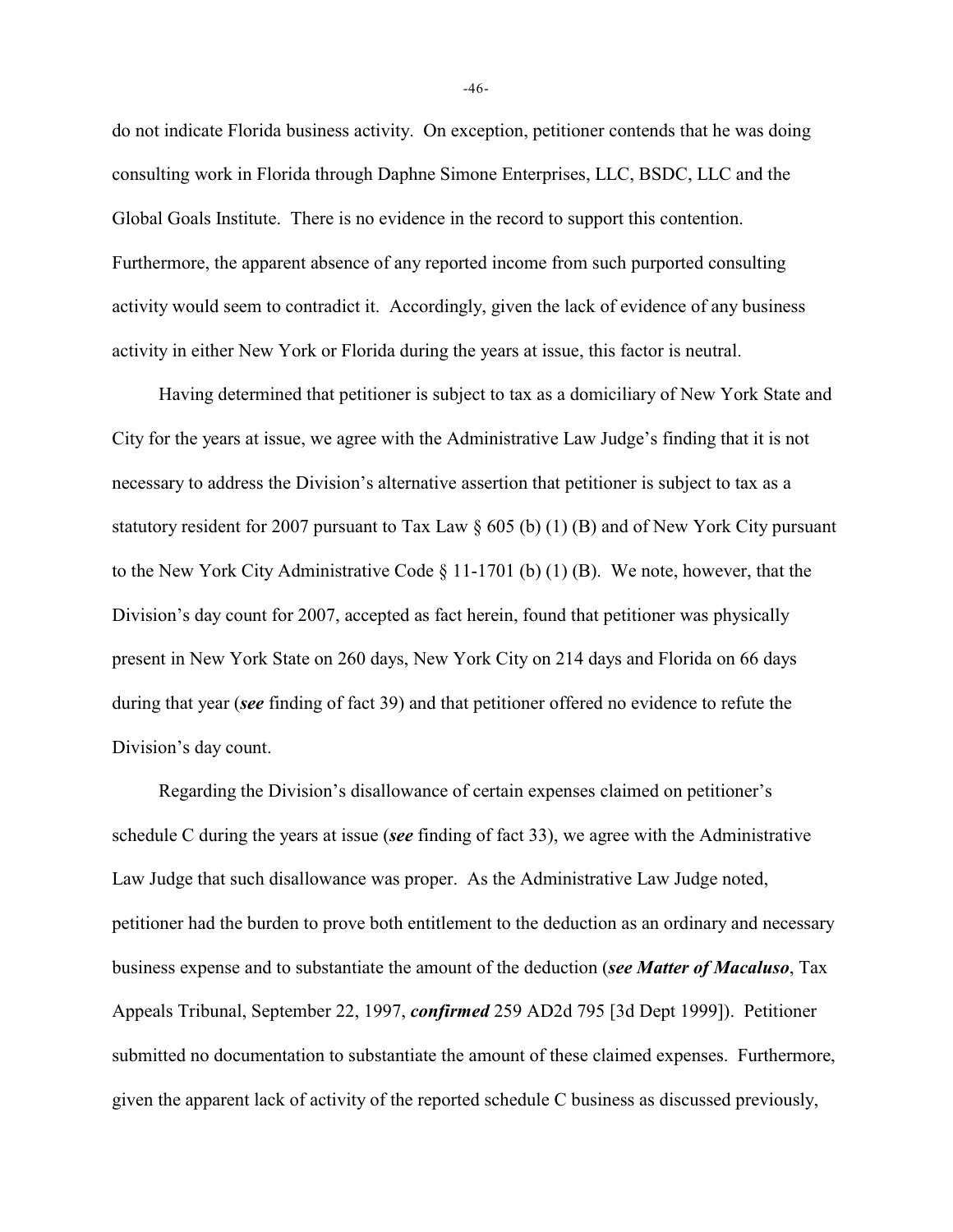we find that petitioner has also failed to show that the expenditures were properly deductible as schedule C business expenses, even if the amounts were substantiated. Finally, given the absence of any information in the record regarding the IRS's examination of petitioner's 2007 federal return, we find that the "no change" letter provides no support to petitioner's position (*see* finding of fact 17).

Our conclusion that petitioner was a New York City resident for tax reporting purposes during the 2007 and 2008 tax years renders moot the question of whether petitioner's income from the sale of the painting in 2007 should be allocated to New York. We note however, that petitioner's 2007 New York return reports that the painting was sold on March 1, 2007 (*see* finding of fact 2, footnote 2) and that date falls before petitioner's claimed May 15, 2007 departure from his New York City apartment. During the audit, petitioner claimed that the painting was sold on May 24, 2007, and petitioner's former representative indicated in a letter to the auditor that a copy of a bank deposit receipt had been provided, presumably to corroborate that date (*see* finding of fact 20). There is no such receipt in the record, however (*id*.). Accordingly, we find as a fact that the painting was sold on March 1, 2007, as reported on the 2007 return, when petitioner was concededly a resident of New York City.

Finally, we address whether penalties imposed herein should be abated. The Division imposed penalties pursuant to Tax Law  $\S$  685 (a) (1), for petitioner's failure to file a tax return for the year 2008, and Tax Law § 685 (b), for negligence in reporting his tax liability for the years 2007 and 2008. Penalties imposed under Tax Law § 685 (a) (1) must be abated if petitioner establishes that the failure to file was due to reasonable cause and not due to negligence. Penalties imposed under Tax Law § 685 (b) must be abated if petitioner proves that no part of the tax deficiency was due to negligence or intentional disregard of the Tax Law. As

-47-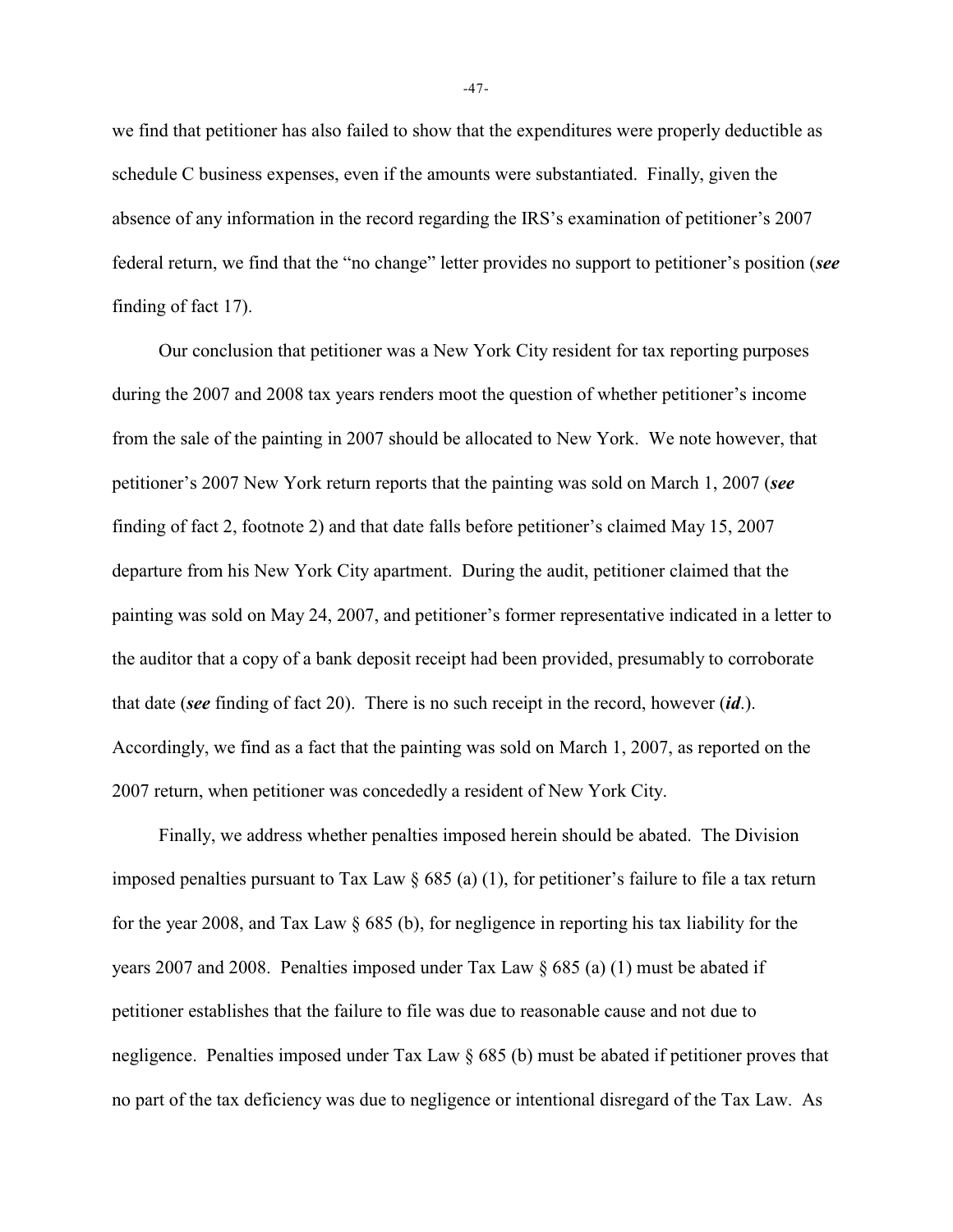noted, petitioner seeks cancellation of penalties on grounds that his returns for the years at issue were prepared in reliance on the advice of a tax professional, who advised that, except as otherwise reported, the payments from NYU would not be subject to New York income tax.

We agree with the Administrative Law Judge's conclusion that petitioner did not meet his burden of showing reasonable cause for his failures pertaining to the years at issue. "Reliance upon advice from a professional does not in itself insulate a taxpayer from penalties (citation omitted)" (*Matter of Tweed*, Tax Appeals Tribunal, May 23, 1996). Rather, even where a taxpayer relies on a tax professional, the taxpayer must show that he "acted with ordinary business care and prudence in attempting to ascertain his tax liability" and thus must show that his reliance on professional advice was reasonable (*Matter of McGaughey*, Tax Appeals Tribunal, March 19, 1998, *confirmed* 268 AD2d 802 [3d Dept 2000]). Petitioner did not provide any detail regarding the facts and circumstances surrounding his claimed reliance on the advice of a tax professional. Hence, we cannot determine whether his reliance was reasonable. We thus sustain the Division's imposition of penalties.

Accordingly, it is ORDERED, ADJUDGED and DECREED that:

- 1. The exception of Jeremy Wiesen is denied;
- 2. The determination of the Administrative Law Judge is affirmed;
- 3. The petition of Jeremy Wiesen is denied; and
- 4. The notice of deficiency, dated August 31, 2013, is sustained.